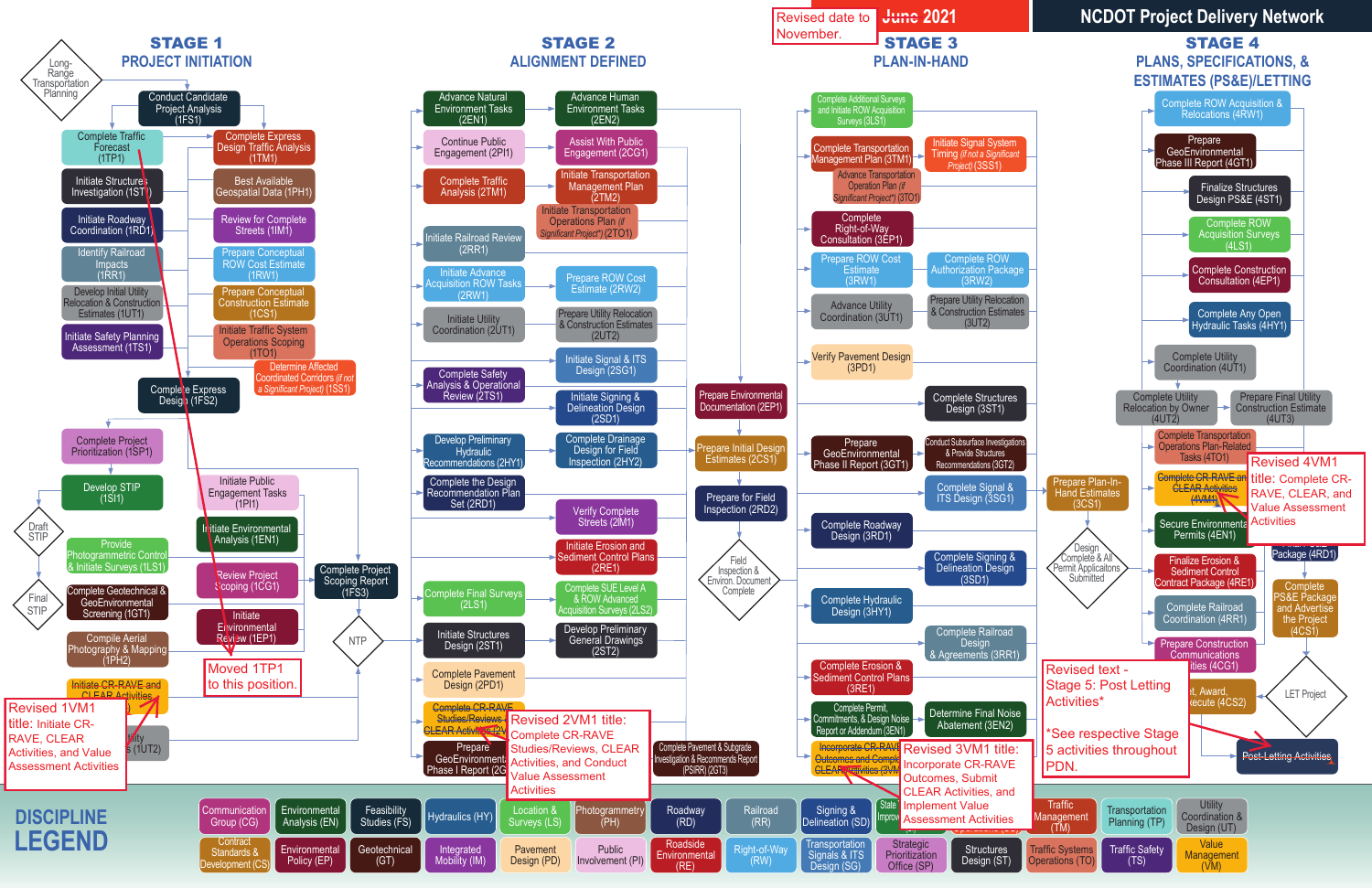

## 5CS1 Construction Revisions

### Overview

Incorporate construction revisions into the latest version of the Let Plans to address identified field issues and to efficiently update the plans, so construction work can continue to move forward using the latest design information.

## References

- *Roadway Design Manual* (Updated link) *In Development: The manual is in the process of being updated.)*
- *Construction Revision Process Memorandum*
- *Construction Revision Distribution Memorandum*

## Deliverables

|                                                      | <b>Task</b>                                                                  | <b>Responsible Party</b> |                               |                                                  |
|------------------------------------------------------|------------------------------------------------------------------------------|--------------------------|-------------------------------|--------------------------------------------------|
| <b>Deliverable</b>                                   |                                                                              | <b>Activity Leader</b>   |                               | <b>Additional Support</b>                        |
|                                                      |                                                                              | <b>Project Manager</b>   | Roadway<br><b>Design Lead</b> | <b>Other Unit Design</b><br>Lead (as identified) |
| <b>Construction Revision</b>                         | <b>Update the Plans</b><br><b>Complete the Construction Revision Package</b> | X                        | X                             | ⋏                                                |
| <b>Updated Quantities</b>                            | Update the Quantities and Special Provisions                                 | X                        | X                             | Χ                                                |
| <b>Updated Special</b><br>Provisions (if applicable) | <b>Update the Quantities and Special Provisions</b>                          | X                        | X                             | Χ                                                |
| <b>Revision Letter</b>                               | <b>Complete the Construction Revision Package</b>                            | X                        |                               |                                                  |

## Request a Construction Revision

When a potential construction revision is identified, the Division representative (typically the Resident Engineer) sends a revision request to the Project Manager. Throughout the construction revision process, the Project Manager is to coordinate with the Division representative/Resident Engineer regarding completion timelines and to ensure the revisions meet expectations in the field.

## Update the Plans

Upon receiving the request, the Project Manager coordinates with the requestorto understand the reason for the change and to determine next steps in completing the revision. This typically includes identifying the:

- **Background details that led to the request**
- **E** Limitations involved
- Expectations and next steps (e.g., timing for processing the request, process to revise the plans)

The Project Manager considers both the complexity of the revision and timing for completing the work to direct the affected Design Leads on how to revise the current version of the Let Plans. The Project Manager leads the coordination efforts and establishes the deadlines to revise, review, and comment on the construction revision.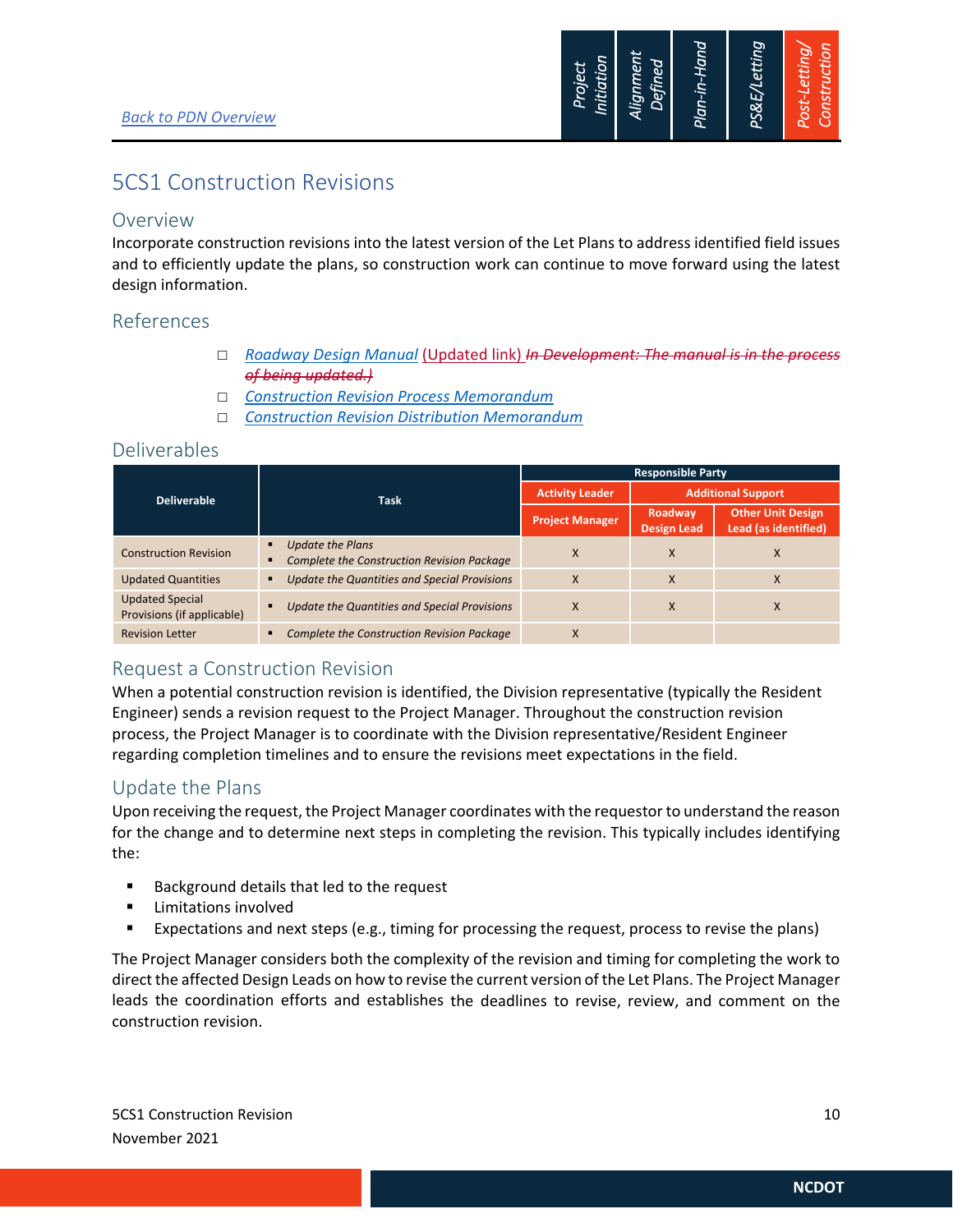

## 2HY1 Develop Preliminary Hydraulic Recommendations

### Overview

Establish the hydraulic vision for the project regarding water quality and quantity management, including preliminary structure sizing where appropriate. A preliminary stormwater management plan (pSMP) is developed to comply with the Department's statewide National Pollutant Discharge Elimination System (NPDES) stormwater permit, and a scalable Hydraulic Planning Report is prepared to identify discipline recommendations. If applicable for the project, support is provided for Merger meetings.

## References

- *Guidelines for Drainage Studies and Hydraulic Design*
- *Hydraulics Unit Web Page Content and Guidance Documents*
- *Hydraulics Planning Report Guidance*
- *Stormwater Management Plan Template*
- *NC SELDM Catalog Application*
- *Guidance for the Preparation of a Preliminary Stormwater Management Plan*
- *Post-Construction Stormwater Program Post-Construction Stormwater Controls for Roadway and Non-Roadway Projects*
- *Stormwater Best Management Practices Toolbox*
- *BMP Decision Support Matrix*
- *Highway Floodplain Program*
- *U.S. Geological Survey Resources*
- *NCDOT Quality Management Manual*

## Deliverables

|                                                         |                                                                  | <b>Responsible Party</b>                   |                           |
|---------------------------------------------------------|------------------------------------------------------------------|--------------------------------------------|---------------------------|
| <b>Deliverable</b>                                      | Task                                                             | <b>Activity Leader</b>                     | <b>Additional Support</b> |
|                                                         |                                                                  | <b>Hydraulic Design</b><br><b>Engineer</b> | <b>Project Manager</b>    |
| Hydraulic Planning Report (HPR) <sup>A</sup>            | Complete Hydraulic Planning Report (HPR)                         | v                                          | л                         |
| <b>Preliminary Stormwater</b><br>Management Plan (pSMP) | <b>Complete Preliminary Stormwater</b><br>Management Plan (pSMP) |                                            |                           |

*A indicates that final document(s) or data set(s) must be uploaded to the ATLAS Workbench* 

## Complete Hydraulic Planning Report (HPR)

The Hydraulic Design Engineer completes the Hydraulic Planning Report in accordance with the *Hydraulic Planning Report Guidance* and scope of work. This allows the design team to identify and establish design parameters, assumptions, and any hydraulic considerations for the planning document and subsequent design phases. Completing the Hydraulic Planning Report reduces the amount of potential re-work and schedule delays for the project. The Hydraulic Design Engineer also:

 Coordinates the QC review following the NCDOT *Quality Management Manual* procedures and the respective QC Checklist before distribution.

2HY1 Develop Preliminary Hydraulics Recommendations 1 November 2021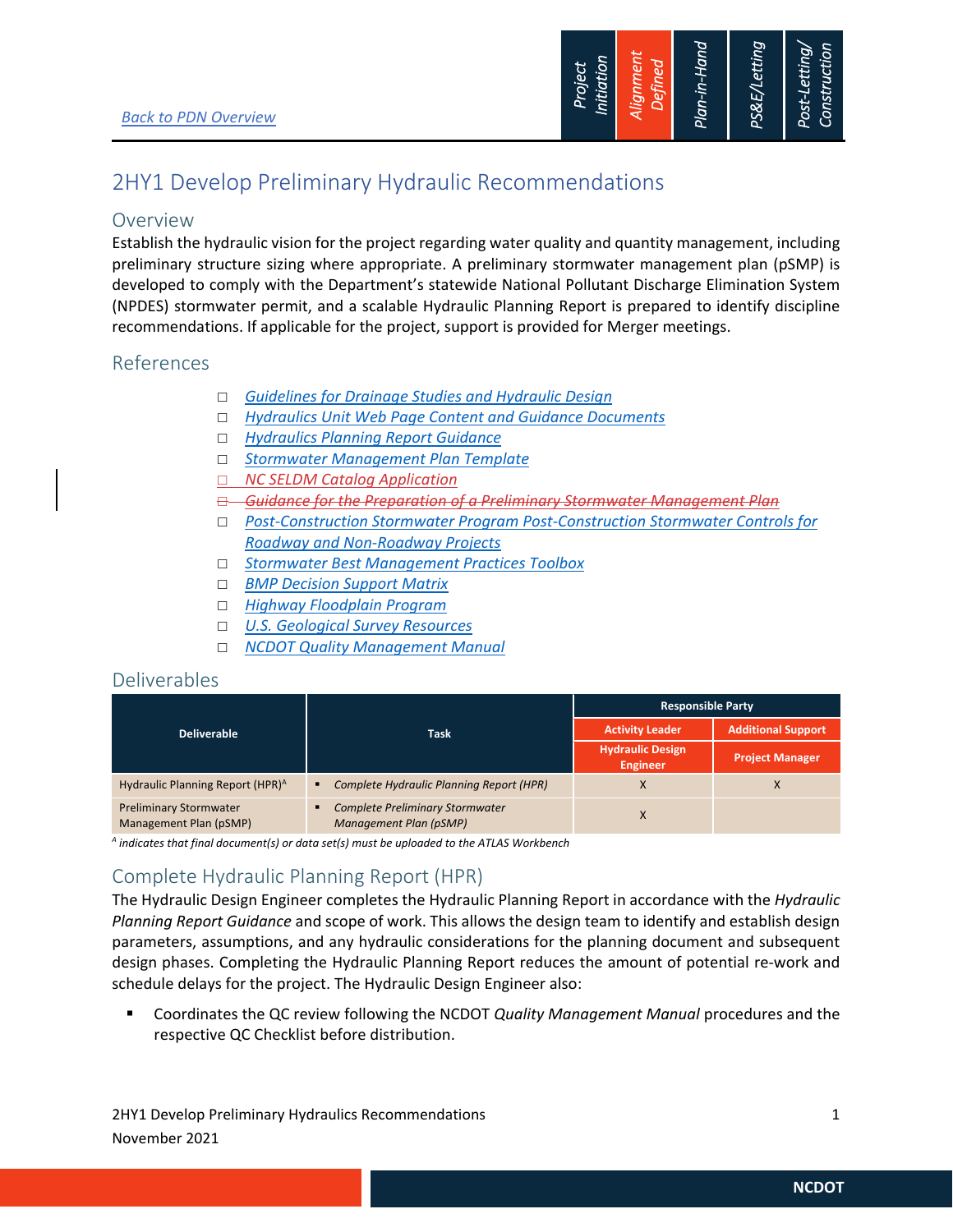

- Prepares the Hydraulic Planning Report and delivers an electronic copy of the report to the Project Manager (for information) and the Hydraulics Reviewer (for action) to complete a review and QA audit.
- Revises and resubmits as needed to address the Hydraulics Reviewer's comments.

The Project Manager reviews the report for recommendations that may impact the project's scope, schedule, or budget or that may conflict with other disciplines'/Units' recommendations. The Project Manager initiates further coordination when appropriate.

The Hydraulic Design Engineer also provides the report to other technical disciplines/Units.

- The Roadway Design Lead is to use the report in the development of the Design Recommendation Plan Set (see 2RD1 for related information).
- The Structures Lead is to review and notify the Hydraulic Design Engineer and Project Manager of any concerns. If the report recommends retaining a hydraulic structure, the Structures Management Unit is to notify the Project Manager and Hydraulic Design Engineer if it recommends replacement of the structure due to structural deficiencies or other reasons.
- The recommendations from the Preliminary Hydraulic Recommendations table included in the report are to be presented during the Merger CP2A meeting (see 2EP1 for related information).
- The report provides general hydraulics information to both internal and external stakeholders and may aid in the development of scopes of work or labor estimates for later project phases.

## Complete Preliminary Stormwater Management Plan (pSMP)

NCDOT's statewide NPDES stormwater permit (NCS000250) requires projects that increase built-upon area to comply with the workflows presented in the Post Construction Stormwater Program (PCSP). The PCSP defines implementation of the BMP Toolbox and preparation of stormwater management plans (SMP). Most of the Department's projects require the preparation of a SMP. An SMP helps to ensure NCDOT is in compliance with the statewide permit and to communicate with those preparing any applicable permits. SMPs are prepared in two phases as follows:

1. A preliminary SMP is prepared following the *Guidance*'General guidelines for filling out the *Preparation*pSMP' which is located in the Overview tab of *a Preliminary*the Stormwater Management Plan-Template Excel workbook. The primary objective of the pSMP is to establish the stormwater treatment goals for the project, which helps inform subsequent drainage design decisions as well as decisions by other disciplines such as Right-of-Way (RW), Utility Coordination and Design (UT), Geotechnical (GT), etc. NCDOT in partnership with the USGS has developed an application called the NC SELDM Catalog which is specifically designed to assist the engineer in establishing the stormwater treatment goals for the project. If the NC SELDM Catalog indicates a goal of implementing a stormwater control measure from the BMP Toolbox, then the BMP Decision Support Matrix may be used to refine the choice of control measures selected for the goal in conjunction with sound engineering judgement. Detailed instructions for running the NC SELDM Catalog application are included in the application along with a project example. Training videos for how to use the NC SELDM Catalog application are available through the NC Learning Center website (requires an NCID).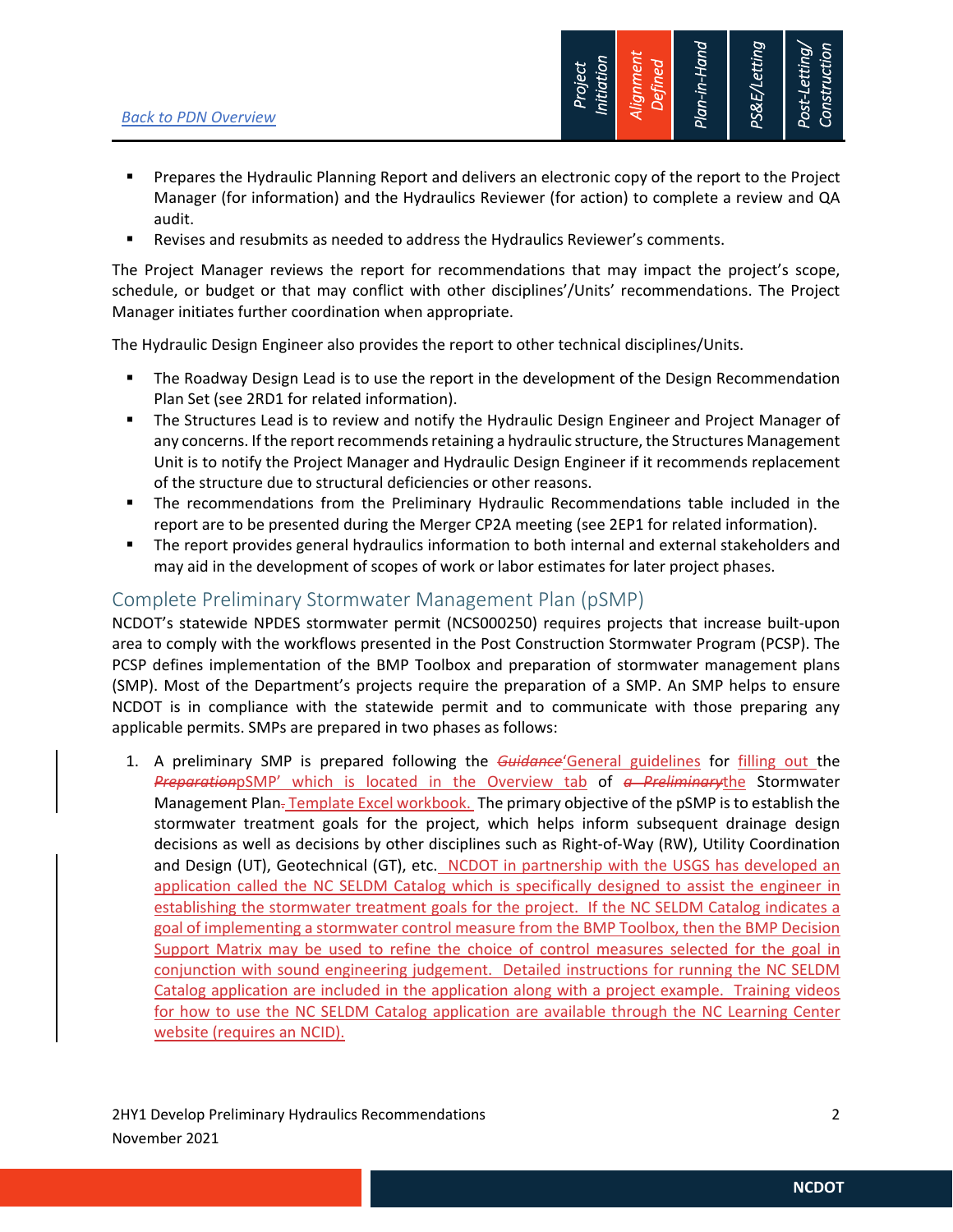

## 3HY1 Complete Hydraulic Design

#### Overview

Complete the final drainage designs to be shown on the Right-of-Way Plan Set and complete all required environmental permit drawings and Federal Emergency Management Agency (FEMA) compliance packages.

### References

- *Guidelines for Drainage Studies and Hydraulic Design*
- *Hydraulics Unit Web Page Content and Guidance Documents*
- *Post-Construction Stormwater Program Post-Construction Stormwater Controls for Roadway and Non-Roadway Projects*
- *Stormwater Best Management Practices Toolbox*
- *BMP Decision Support Matrix*
- *NCDOT's Compliance Documentation Workflow for Rule 15A NCAC 04B .0109*
- *Highway Floodplain Program*
- *Guidance for Concurrence Point 4C Meetings and Plans*
- *Completing 3D Series Hydraulic Summary Plan Sheets*
- *NCDOT Quality Management Manual*

### Deliverables

|                                                             |                                                                                                           | <b>Responsible Party</b>                   |                                                      |
|-------------------------------------------------------------|-----------------------------------------------------------------------------------------------------------|--------------------------------------------|------------------------------------------------------|
| <b>Deliverable</b>                                          | Task                                                                                                      | <b>Activity Leader</b>                     |                                                      |
|                                                             |                                                                                                           | <b>Hydraulic Design</b><br><b>Engineer</b> | <b>Additional Support</b>                            |
| <b>Final Drainage Design</b>                                | Complete Final Drainage Design                                                                            | X                                          |                                                      |
| <b>FEMA Compliance Packages</b><br>(MOA/CLOMR) <sup>A</sup> | Prepare and Submit FEMA Compliance<br>Packages                                                            | X                                          | <b>Hydraulics Unit</b><br>(Floodplain<br>Management) |
| Hydraulic Summary Sheet(s)                                  | Complete Drainage Summary Sheet(s)<br><b>Complete Stormwater Control Measures</b><br><b>Summary Sheet</b> | X                                          |                                                      |
| Stormwater Management Plan <sup>A</sup>                     | Finalize Stormwater Management Plan                                                                       | X                                          |                                                      |
| Environmental Permit Drawings <sup>A</sup>                  | Complete/Submit Environmental Permit<br><b>Drawing Package</b>                                            | X                                          |                                                      |
| Merger CP4C Meeting Package and<br><b>Minutes</b>           | <b>Conduct Merger CP4C Meeting (if</b><br>applicable for the project)                                     | X                                          | <b>Project Manager</b><br>(as applicable)            |

*A indicates that final document(s) or data set(s) must be uploaded to the ATLAS Workbench* 

## Complete Final Drainage Design

The final Redline Drainage Plans are completed after the Field Inspection Review Meeting and may require ongoing incorporation of drainage revisions due to field inspection comments, revisions to the roadway design plans during the Plan-in-Hand Stage, constructability concerns (notably those coming out of the Constructability Review), and/or utility conflicts. To complete this task, the Hydraulic Design Engineer is to:

3HY1 Complete Hydraulic Design 9 November 2021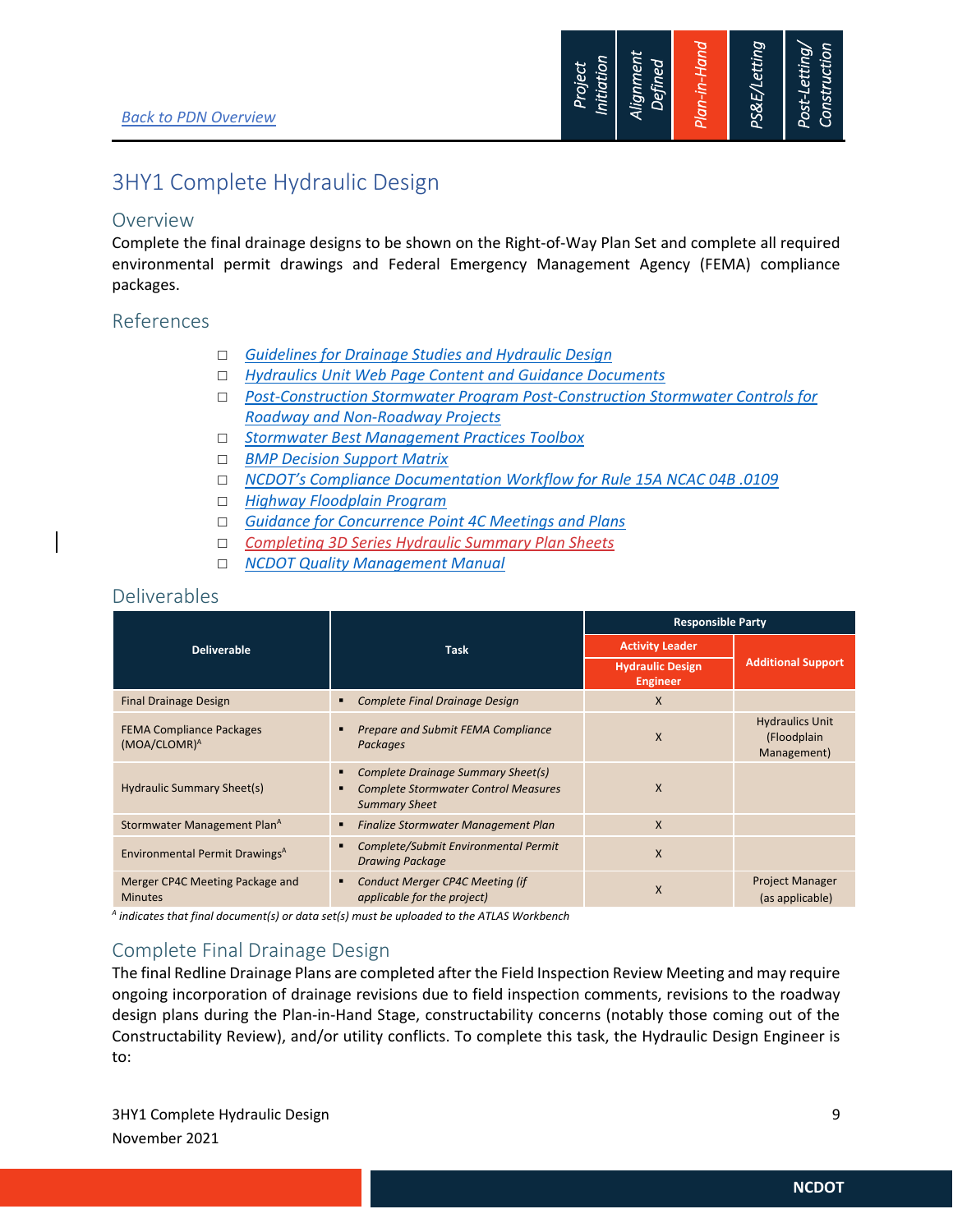

## Complete Stormwater Control Measure Summary Sheet

The stormwater control measure (SCM) Summary Sheet is auto-populated based on content entered in the Stormwater Management Plan. The purpose of the SCM Summary Sheet is to provide Roadside Environmental Field Operations Engineers a means to verify that the SCM was constructed and then enter the SCM into NCDOT's Stormwater Control Management System for subsequent inspection and maintenance as required in the Department's statewide NPDES stormwater permit (NCS000250).

The Hydraulic Design Engineer submits the SCM Summary Sheet concurrent with the Drainage Summary Sheet(s). The guidance document entitled *Completing 3D Series Hydraulic Summary Plan Sheets* provides additional information for preparing and submitting the SCM Summary Sheet.

### Finalize Stormwater Management Plan

In activity 2HY1, the Hydraulic Design Engineer prepared a preliminary stormwater management plan (pSMP) that established the stormwater treatment goals for the project-using the NC SELDM Catalog application and if necessary, the BMP Decision Support Matrix. In this activity (3HY1), the Hydraulic Design Engineer finalizes the SMP to document stormwater management decisions and whether the treatment goals were able to be achieved. For those situations where pSMP treatment goals could not be attained due to various constraints, the finalized SMP describes such constraints and the alternative management decisions that were made. This description defines the maximum extent practical stormwater management applied to the project in compliance with the NPDES permit Post-Construction Stormwater Program (PCSP). The SMP also serves to document compliance with Rule 15A NCAC 04B .0109 and is intended to ensure that stormwater discharges do not erode receiving channels.

The Hydraulic Design Engineer submits the finalized Stormwater Management Plan as compliance documentation with the NPDES stormwater permit (NCS000250) and, when required, for review as part of the Environmental Permit Drawing Package.

## Complete/Submit Environmental Permit Drawing Package

The Hydraulic Design Engineer prepares the environmental permit drawing permit package used for the environmental permit application(s) in accordance with *Guidelines For Drainage Studies and Hydraulic Design* and the Guidance for Concurrence Point 4C Meetings and Plans document as follows:

- Obtain information needed from others.
	- The Structures Lead provides impact quantities for temporary and permanent bridge bents.
	- The Structures Lead coordination may be required to determine impacts due to temporary work pads, work bridges, causeways, etc.
	- Others are coordinated with depending on project specifics.
- Complete environmental permit drawings, including (as applicable to the project):
	- Wetland and surface water permit drawings
	- \* Buffer permit (NCDWR) drawings
	- Coastal Area Management Act (CAMA) (NC Division of Coastal Management) permit drawings
	- Federal Energy Regulatory Commission (FERC) permit drawings
- Coordinate the QC review following the NCDOT *Quality Management Manual* procedures and the respective QC Checklist before upload and distribution.

3HY1 Complete Hydraulic Design 11 and 2008 12 and 2009 12 and 2009 12 and 2009 12 and 2009 12 and 2009 12 and 2009 12 and 2009 12 and 2009 12 and 2009 12 and 2009 12 and 2009 12 and 2009 12 and 2009 12 and 2009 12 and 2009 November 2021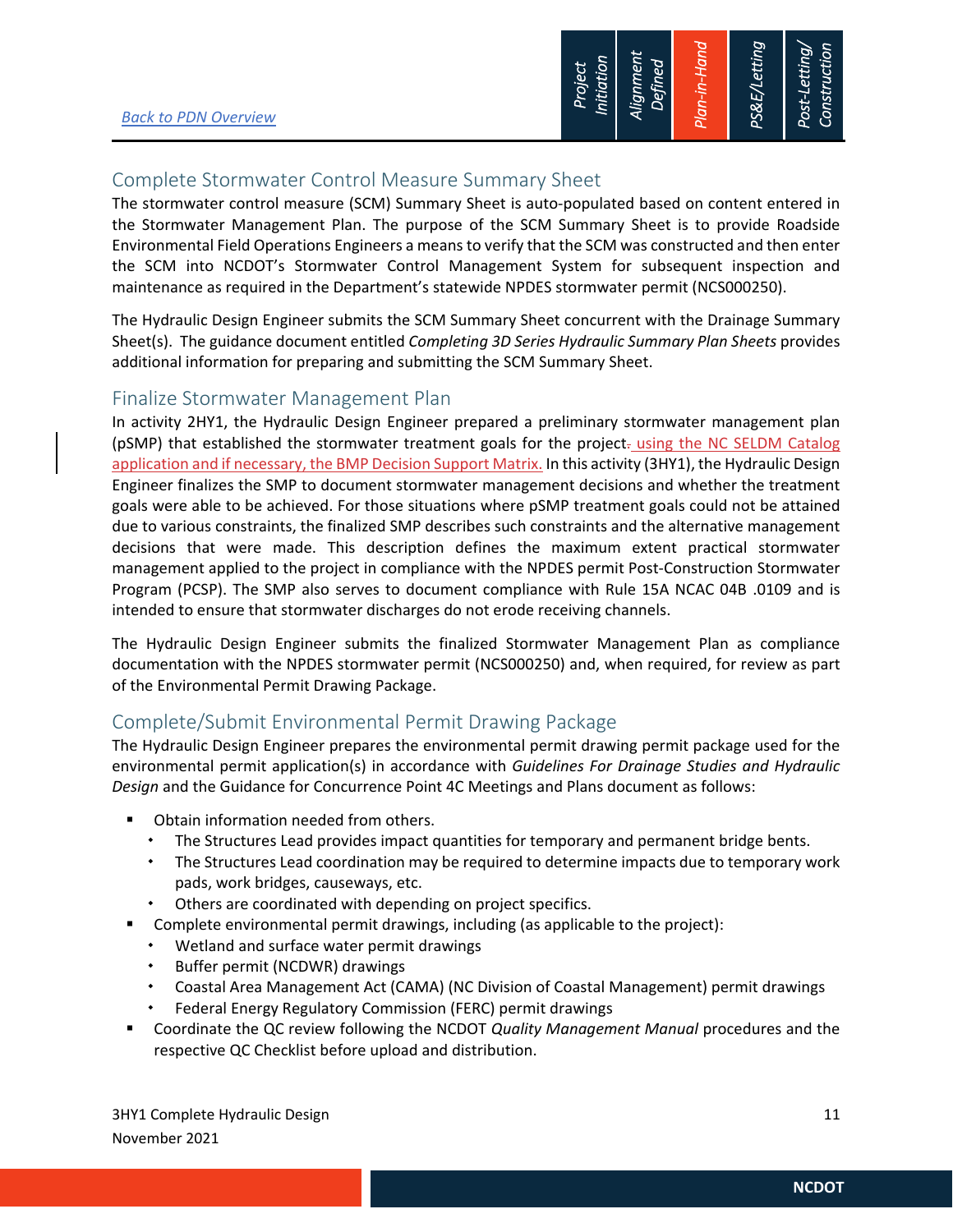## 4HY1 Complete Any Open Hydraulic Tasks

The Hydraulics Unit is to complete any outstanding tasks from the previous stages, continuing work toward securing FEMA compliance and continuing to provide support to other disciplines/Units as needed to incorporate plan revisions and secure the permits. The Hydraulic Designer is to complete any outstanding tasks from the previous stages. This includes submitting all outstanding deliverables with their appropriate QC checklist(s), ensuring all deliverables are current, continuing to work toward securing FEMA compliance and continuing to provide support to other disciplines/Units as needed to incorporate plan revisions and secure the permits.

The QA reviewer is to review all outstanding tasks to ensure that the design is in compliance with the Guidelines for Drainage Studies and Hydraulic Design and applicable standards, and deliverables are current and stored in the appropriate location.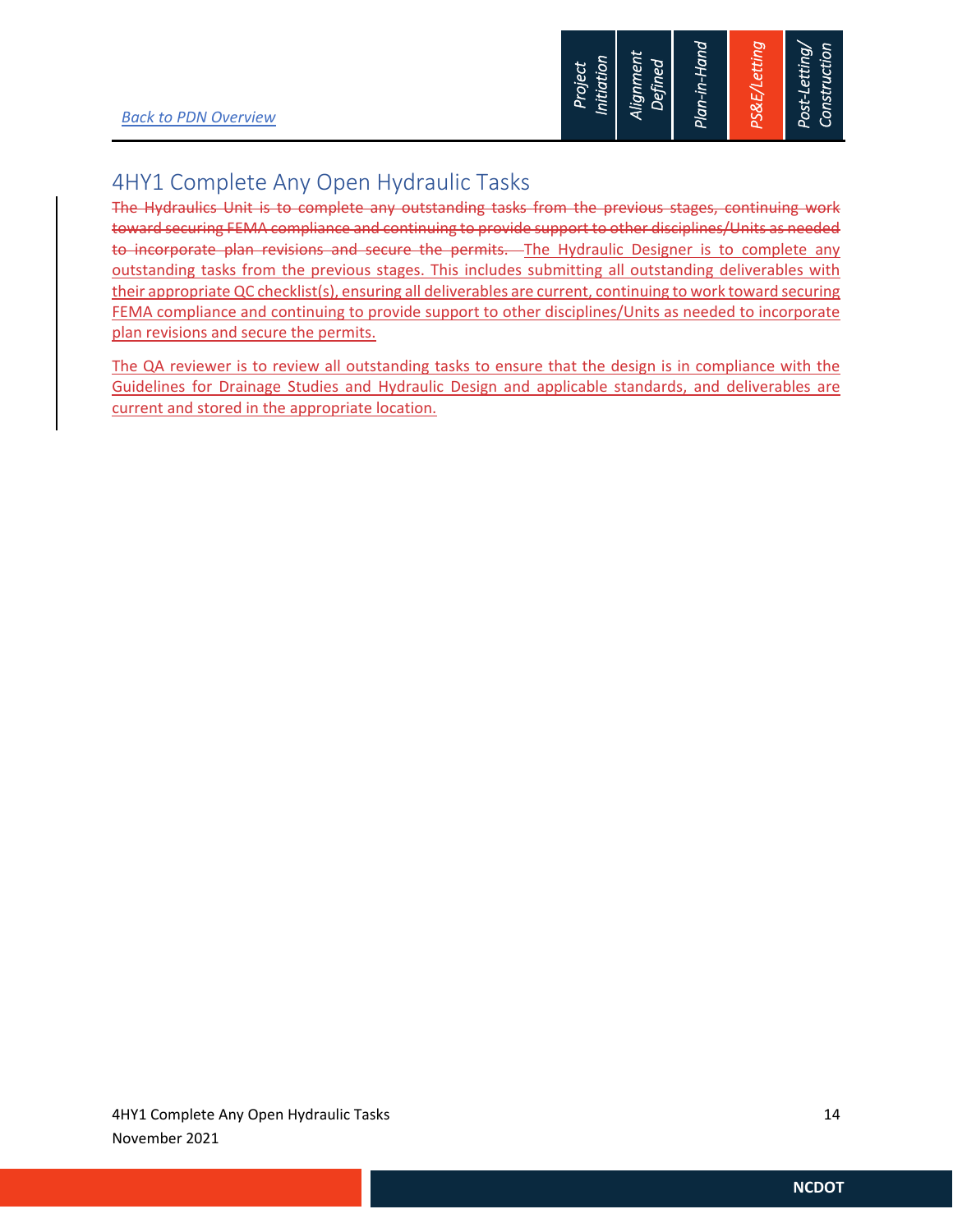

## 5HY1 Hydraulic Construction Support

### Overview

Provide timely reviews and technical expertise throughout the project's construction phase as needed. The importance of this phase is to provide technical support to the resident engineer's office.

### References

- *Guidelines for Drainage Studies and Hydraulic Design*
- *Hydraulics Unit Web Page content and guidance documents*
- *Field Guide For Post-Construction Stormwater BMPs*
- *Post-Construction Stormwater Program Post-Construction Stormwater Controls for Roadway and Non-Roadway Projects*
- *Stormwater Best Management Practices Toolbox*
- *Highway Floodplain Program*
- *CLEAR Program*

## Deliverables

|                                           |                                                                        | <b>Responsible Party</b>                   |
|-------------------------------------------|------------------------------------------------------------------------|--------------------------------------------|
| <b>Deliverable</b>                        | <b>Task</b>                                                            | <b>Activity Leader</b>                     |
|                                           |                                                                        | <b>Hydraulic Design</b><br><b>Engineer</b> |
| Drainage Investigation Documentation      | <b>Complete Drainage Investigation</b><br>٠                            |                                            |
| <b>Construction Support Documentation</b> | Complete Hydraulic Construction Support (tasks vary)<br>$\blacksquare$ |                                            |

## Complete Drainage Investigation

Upon request from Division staff, the Hydraulics Unit investigates and reviews drainage-related issues. The Hydraulic Design Engineer is to complete a drainage review, report findings, determine the Department's responsibility in resolving the issue, and provide recommendations if warranted.

- Review may include a site investigation, compiling data including mapping, topography, and historical plans, the analysis of pre and post conditions, development of calculations, and analysis.
- For central-managed projects, submit findings and recommendations to the Hydraulics Unit for review and delivery to Division staff. For Division-managed projects, submit findings and recommendations as directed by Division staff.

## Hydraulic Construction Support

Upon request from Division staff or the Hydraulics Unit, the Hydraulic Design Engineer provides the following support during the Construction Phase:

- **Provides technical expertise and answers questions on the project's hydraulic design-** including post-construction stormwater BMPs.
- Responds to requests for information (RFI) from the Contractor on behalf of the Division office.
- Completes drainage design component of a construction revision in accordance with 5CS1 and hydraulic references noted above.
- Reviews shop drawings for stormwater control measure devices as needed.

SHY1 Hydraulic Construction Support 15 and 15 and 15 and 15 and 15 and 15 and 15 and 15 and 15 and 15 and 15 and 15 and 15 and 15 and 15 and 15 and 15 and 15 and 15 and 15 and 15 and 16 and 16 and 16 and 16 and 16 and 16 a November 2021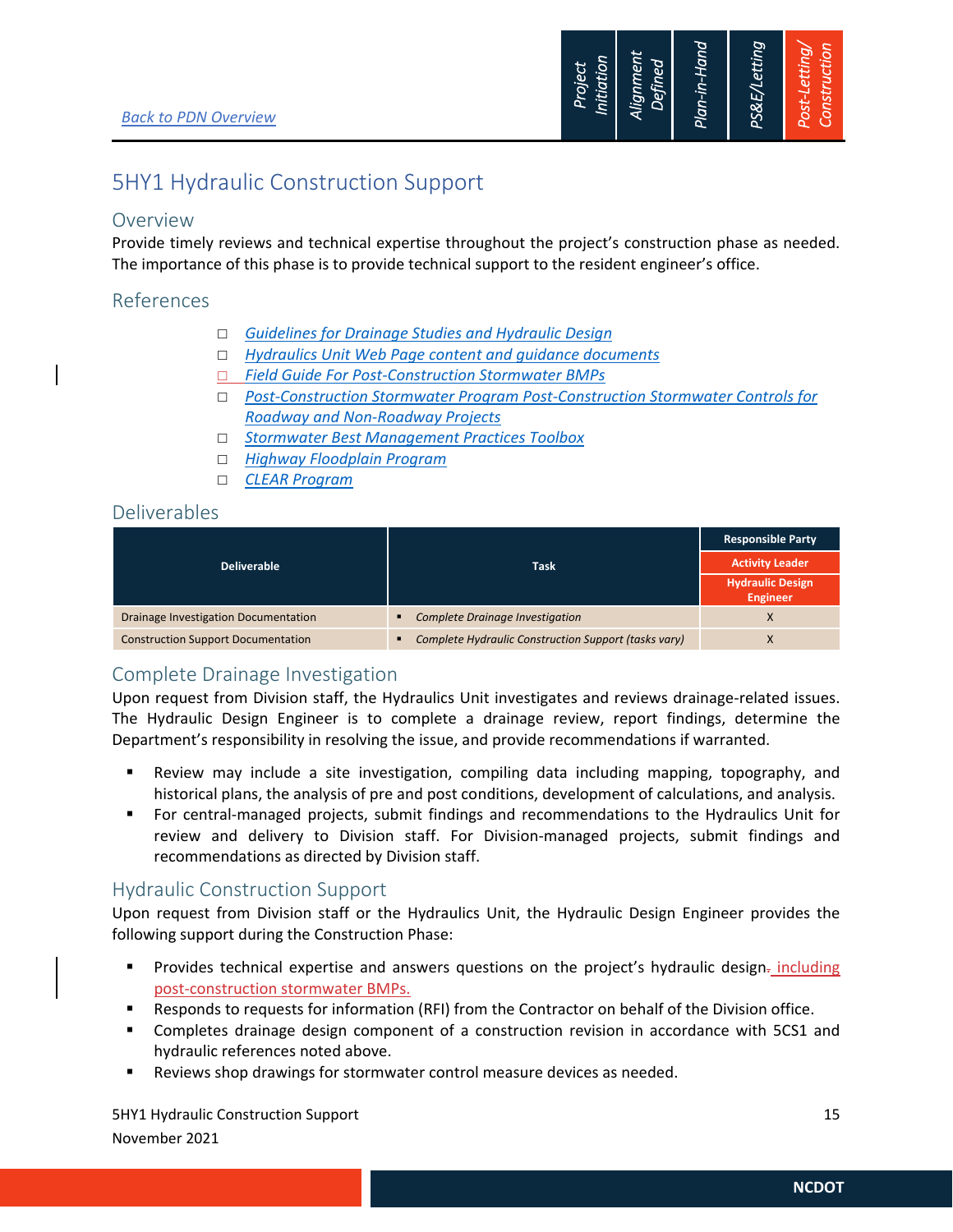

## 2IM1 Verify Complete Streets

### Overview

Review the roadway design plans (e.g., the Design Recommendation Plan Set) to assess if the facility type is appropriate for the project's design, matches the facilities from the *Complete Streets Project Sheet*, meets the design standards as dictated by the Complete Streets Policy, and adheres to the authoritative design standards of the *NCDOT Complete Streets Policy*.

### References

- *AASHTO Bicycle Design Guide*
- *AASHTO Pedestrian Design Guide*
- *Complete Streets Policy and Implementation Guide*
- *Roadway Design Manual (Updated link to the new manual) In Development: The manual is in the process of being updated.)*
- □ Integrated Mobility Division (IMD) Project Scoping and Design Concurrence Portal
- *FHWA Guidance*
- *NACTO Urban Design Guide*

## Deliverables

|                                                                       |                                                                                                               | <b>Responsible Party</b><br><b>Additional Support</b><br><b>Activity Leader</b> |                                                         |                                  |
|-----------------------------------------------------------------------|---------------------------------------------------------------------------------------------------------------|---------------------------------------------------------------------------------|---------------------------------------------------------|----------------------------------|
|                                                                       |                                                                                                               |                                                                                 |                                                         |                                  |
| <b>Deliverable</b>                                                    | <b>Task</b>                                                                                                   | Integrated<br><b>Mobility</b><br><b>Division Staff</b>                          | <b>Complete</b><br><b>Streets</b><br><b>Coordinator</b> | Roadway<br><b>Design</b><br>Lead |
| <b>Integrated Mobility Division Concurrence</b><br><b>Review Memo</b> | Prepare Memo Confirming Review of<br>п<br>Roadway Plans for Compliance with<br><b>Complete Streets Policy</b> | X                                                                               |                                                         | X                                |

## Prepare Memo Confirming Review of the Roadway Design Plansfor Compliance with Complete Streets Policy

The Roadway Design Lead initiates an Integrated Mobility Division design concurrence review by submitting a design review request to designated Integrated Mobility Division staff via the Smartsheet Portal. The request for project review is to include the items listed for the Alignment Defined (Stage 2) selection on the Integrated Mobility Division (IMD) Project Scoping and Design Concurrence Portal.

Integrated Mobility Division staff review the roadway design plans, coordinates with the project team, and returns an Integrated Mobility Division Design Concurrence Review Memo to the Roadway Design Lead (for action) and Project Manager (for information). The design concurrence review considers the context classification as well as transportation characteristics. The context classification of a roadway, together with its transportation characteristics, provides information about who the users are along the roadway, the regional and local travel demand of the roadway, and the challenges and opportunities of each roadway user.

The design concurrence review is also saved to the project SharePoint site by the Roadway Design Lead/Project Manager.

2IM1 Verify Complete Streets 3 November 2021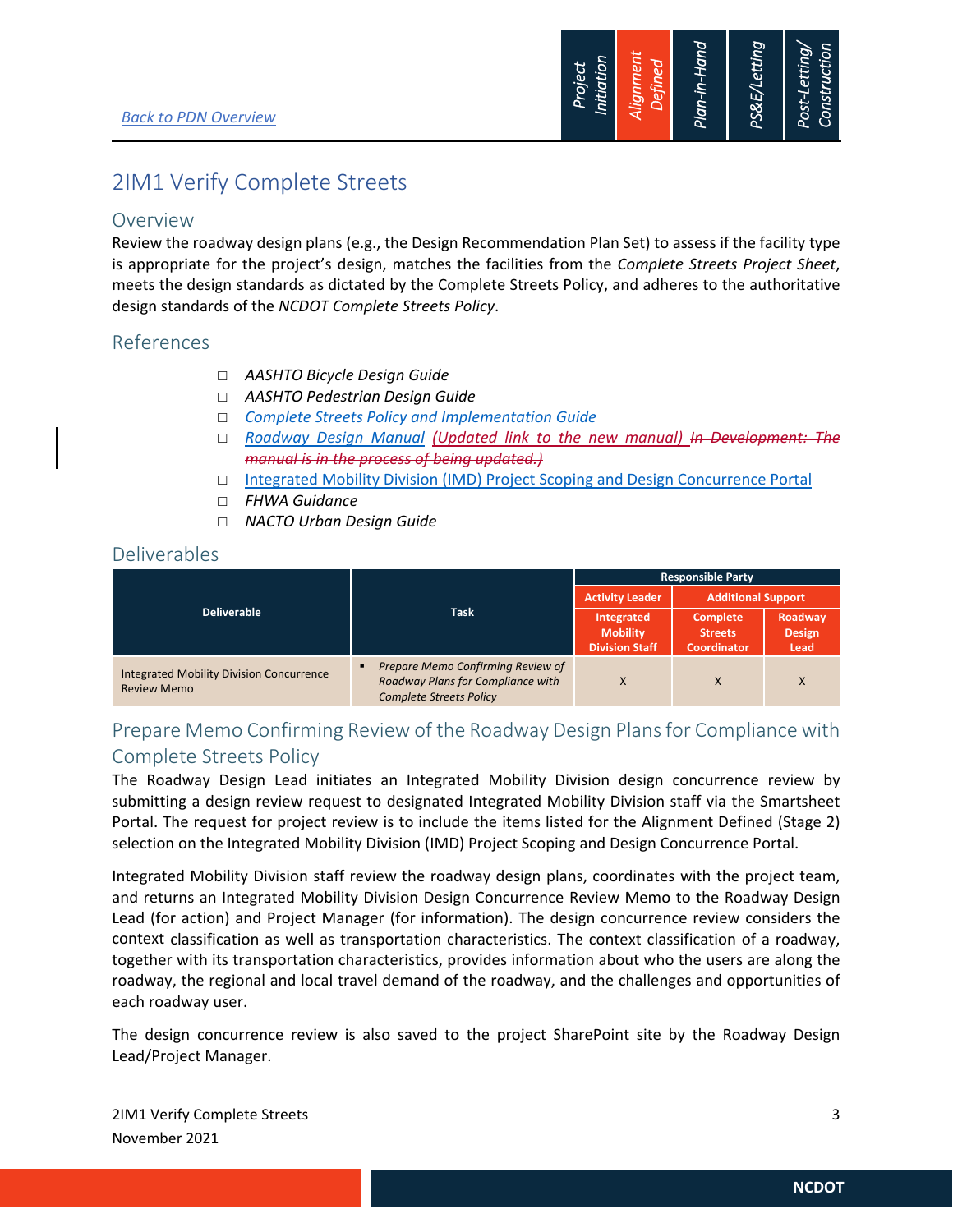

## 1RD1 Initiate Roadway Coordination

## Overview

Ensure that the Express Design is both consistent with the vision established for the corridor by internal and external stakeholders and represents sound roadway design principles and practices.

## References

- American Association of State Highway Transportation Officials (AASHTO) *A Policy on Geometric Design of Highways and Streets*
- *Roadway Design Manual* (*Updated link to the new manual In Development: The manual is in the process of being updated.)*
- *Complete Streets Memo/Policy (In Development: The design guidance will ultimately be housed in the updated NCDOT Roadway Design Manual.)*
- *Mapping & Surveys for Planning and Design Activities Guide*
- *NCDOT Quality Management Manual*

## Deliverables

| <b>Deliverable</b>                 | <b>Task</b>                                            | <b>Responsible Party</b>                                                      |                                                                              |
|------------------------------------|--------------------------------------------------------|-------------------------------------------------------------------------------|------------------------------------------------------------------------------|
|                                    |                                                        | <b>Activity Leader</b>                                                        | <b>Additional Support</b>                                                    |
| <b>Comments on Express Designs</b> | Provide Roadway Input on Express Design<br>в           | Roadway Design<br>Engineer                                                    |                                                                              |
| <b>Comments on Mapping Limits</b>  | Perform Independent Review of Mapping<br>Limit Polygon | Roadway Design<br><b>Engineer or Appropriate</b><br><b>Division Personnel</b> | Division Location and<br>Surveys Engineer and/or<br>Photogrammetric Engineer |

## Provide Roadway Input on Express Design

Considering the need for early coordination as an Express Design is developed (see 1FS2 for related information), the NCDOT Roadway Design Engineer is to engage as follows:

- Review the roadway design elements of the Express Design as provided by the Feasibility Studies Engineer by:
	- Evaluating the design to confirm design elements are in alignment with the AASHTO *A Policy on Geometric Design of Highways and Streets* and NCDOT's *Roadway Design Manual and Complete Streets Memo/Policy*.
	- Evaluating the design to confirm it reflects any multimodal accommodations coordinated with municipalities, metropolitan or rural planning organizations, and/or that which is recommended by the NCDOT.
- Generate comments on the Express Design, considering that:
	- Comments are to focus on any issues that could adversely affect decision‐making as they are being evaluated in the prioritization process.
	- Comments are submitted to Feasibility Studies Engineer in written format with all necessary accompanying documentation that assist in the comments being understood.

In all, the Roadway Design Engineer provides roadway design technical expertise during this activity that involves:

1RD1 Initiate Roadway Coordination **1** November 2021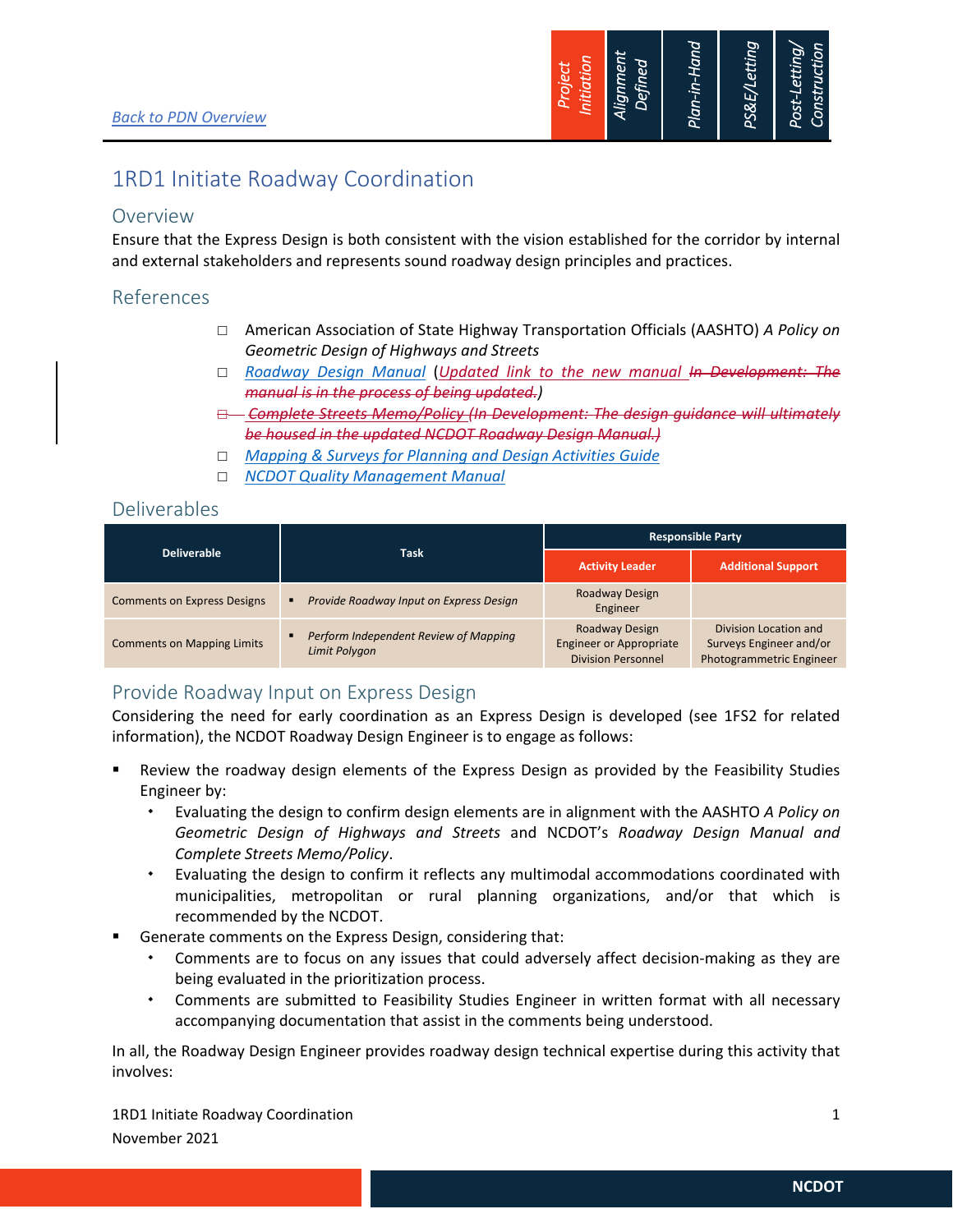

- Responding verbally or in writing, as appropriate, to questions or concerns that may arise about roadway design policies, practices, and/or procedures as the Express Design is being developed.
- Participating in meetings in which the Roadway Design Unit or Roadway Design Engineer is requested to attend.

### Perform Independent Review of Mapping Limits Polygon

To perform this review task, the NCDOT Roadway Design Engineer or Division designee reviews mapping limits polygon for final surveys as provided by the Feasibility Studies Engineer to:

- Evaluate limits to check that they are sufficient for design, but not so excessive that it overburdens resources.
	- There are times where further coordination with Location and Surveys and/or Photogrammetry may be needed.
- **Provide comments to the Feasibility Studies Engineer in written format with all accompanying** documentation that assist in the comments being understood.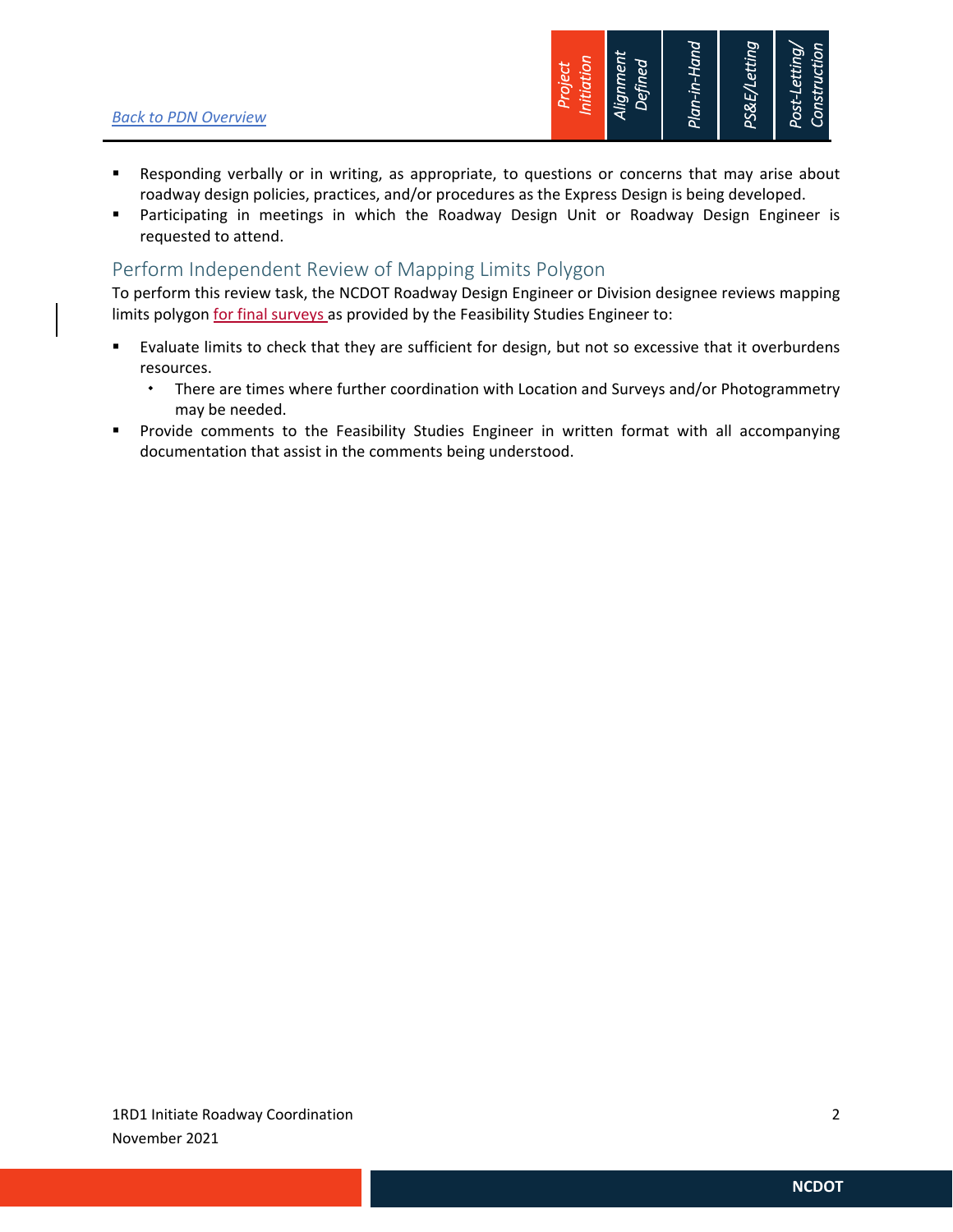

## 2RD1 Complete the Design Recommendation Plan Set

### Overview

Complete the project's Design Recommendation Plan Set and associated roadway tasks to establish the essential roadway design elements that facilitate multiple activities across multiple disciplines early in this stage. This activity provides needed data that is incorporated into the environmental document, serves as a visual aid during public engagement activities, and sets a foundation for coordination activities with other technical disciplines/Units, so that the technical leads can develop and advance their design recommendations and plans early.

### References

- American Association of State Highway Transportation Officials (AASHTO) *A Policy on Geometric Design of Highways and Streets and Errata*
- American Association of State Highway Transportation Officials (AASHTO) *Roadside Design Guide 4th Edition and Errata*
- *Roadway Design Manual* (*Updated link to the new manual In Development: The manual is in the process of being updated.)*
- *Roadway Standard Drawings*
- *Complete Streets Memo/Policy (In Development: The design guidance will ultimately be housed in the updated NCDOT Roadway Design Manual)*
- *Subregional Tier Guidelines (In Development: The design guidance will ultimately be housed in the updated NCDOT Roadway Design Manual)*
- *Resurfacing, Restoration, and Rehabilitation (R‐R‐R) of Highways and Streets*
- *Roadway Design Consultant Coordination Guidelines (In Development: The guidelines are being updated Part or all of this may be incorporated into the updated NCDOT Roadway Design Manual or remain a separate guidance)*
- *Public Involvement and Mapping Guidelines*
- *Public Involvement and Mapping Guidelines (In Development: This will ultimately be housed in the updated Roadway Design Manual.)*
- *Design Exception Guidelines (In Development: The guidelines are being updated and will ultimately be housed in the updated Roadway Design Manual.)*
- American Association of State Highway Transportation Officials (AASHTO) *Roadway Lighting Design Guide*
- *Roadway Lighting Policy Roadway Lighting Policy (In Development: This will ultimately be housed in the updated Roadway Design Manual.)*
- National Cooperative Highway Research Program (NCHRP) *Report 152 "Warrants of Highway Lighting"*
- *Location and Design Approval Procedures*
- *NCDOT Quality Management Manual*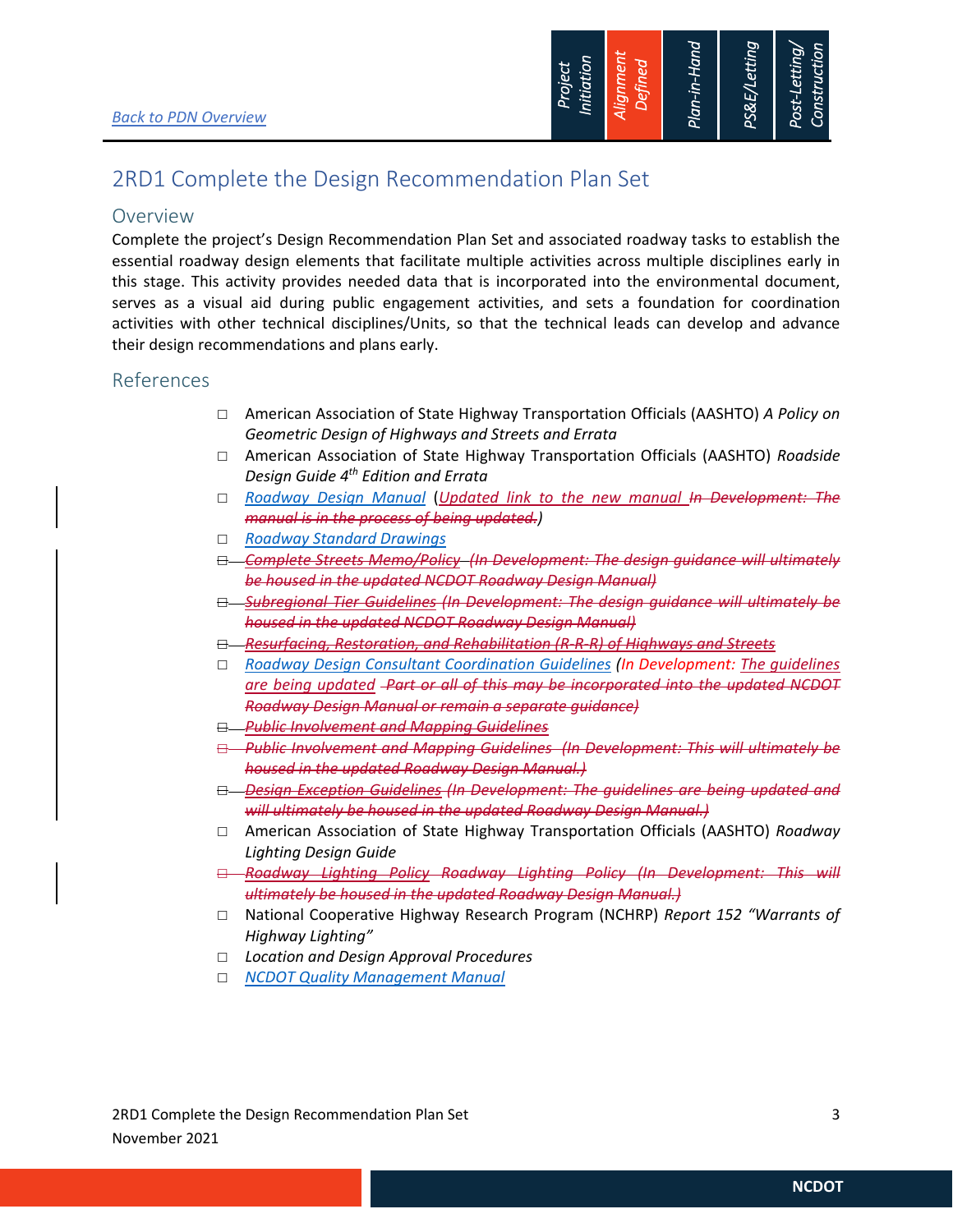

- Reviews the design criteria package to verify the appropriate references are used and values for each element are correct based on those references.
- Confirms consistency between the design criteria and typical sections.
- Provides comments and any associated documents to the Roadway Design Lead (for action) and Project Manager (for information). Once complete, a meeting can be requested to discuss concerns or gain clarity on statements.

The Roadway Design Plan Review Group Leader or appropriate Division personnel then issues design criteria approval, and once comments have been adequately resolved, the Roadway Design Plan Review Group Lead or appropriate Division personnel provides documentation of approval to the Roadway Design Lead and Project Manager.

### Complete the Design Recommendation Plan Set

The development of final surveys is a coordinated effort between the Locations and Surveys and Photogrammetry leads or Units, which begins in the Project Initiation Stage. The final survey product is then delivered to the Roadway Design Lead prior to initiating the Design Recommendation Plan Set. The designs developed for this plan set is also be used to facilitate the completion of the environmental document.

To develop this plan set, the Roadway Design Lead develops the horizontal and vertical alignments for all affected roadways that involves:

- Developing the roadway designs to be in compliance with the approved design criteria, the AASHTO *A Policy on Geometric Design of Highways and Streets* and NCDOT's Roadway Design policies, procedures, and practices as defined in the *Roadway Design Manual*.
- Coordinating with the other technical disciplines/Units (e.g., Hydraulics, Utilities, Geotechnical, Structures Management, etc.) and Division staff to verify that no new issues presented themselves based on the delivery of the final surveys.
- Evaluating the horizontal and vertical alignments to ensure each fits the context of the subject roadways.
- Design decisions deviating from the guidance in the previous bullet are to be thoroughly documented in written format.

Additionally, as part of this task, the Roadway Design Lead is to:

- Layout roadway and structural design elements, basing both on the layout offollowing:
	- Roadway design elements identified in the Traffic Operations Analysis Technical Memorandum from the Congestion Management Project Engineer (see 2TM1 for related information).
	- \*- Coordination with the Signing and Delineation Designer to ensure lane continuity is met and the proposed design can be signed in accordance with the Manual on Uniform Traffic Control Devices (MUTCD) (see 2SD1 for related information).
- Structural design elements on the approved design criteria, recommendations from the Hydraulic Design Engineer (if bridging a body of water), the Rail Division and Structure Management Units (if bridging a railroad), and coordination with the Structures Lead on the bridge type.
- Layout superelevation transitions that involve:

2RD1 Complete the Design Recommendation Plan Set **5** <sup>5</sup> November 2021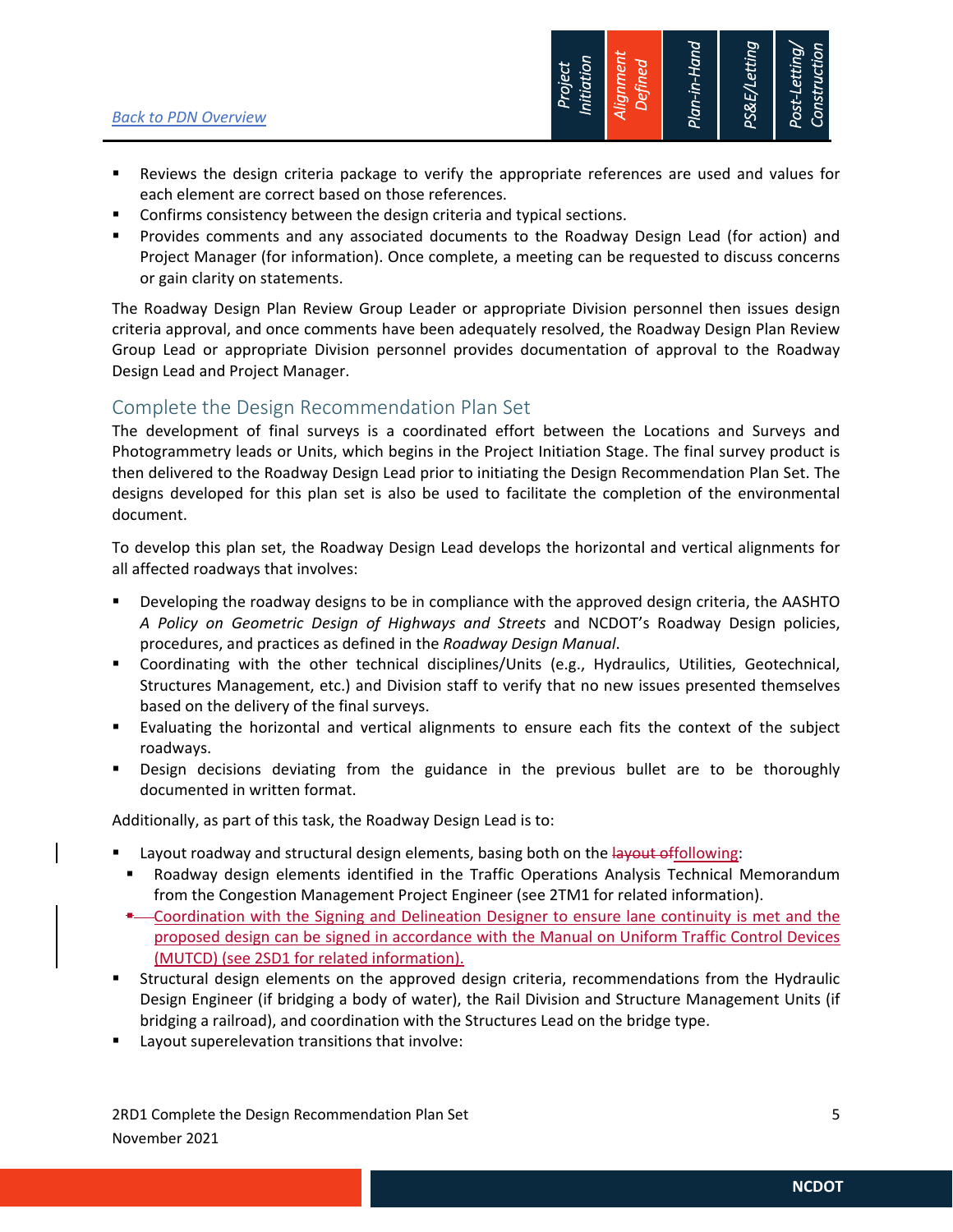*Back to PDN Overview*



- Verifying that the superelevation transitions conform to the current *AASHTO Policy on Geometric Design of Highways and Streets* and NCDOT Standard Drawings.
- Coordinating with the Hydraulic Design Engineer to identify areas and address concerns where hydroplaning concerns exist.
- Calculate vertical clearance, if applicable, and document the vertical clearance calculations in a format that is easy to understand and verify.
	- Note: The minimum clearances for each structure over a roadway or railroad are provided in the approved design criteria.
	- Vertical clearance calculations are generated to confirm they have been met.
- Develop gore calculations, if applicable, and document the calculations in a format that is easy to understand and verify.
	- Note: The gore calculations are generated to ensure the rollover limitations are not violated as detailed in the *Roadway Design Manual*.
- Perform sight distance calculations as prescribed in the *Roadway Design Manual* documenting the calculations in a format that is easy to understand and verify.

#### 3D Model Development

The Roadway Design Lead also generates a 3D Model, of the proposed design for the construction proposed by the project, and layout cross sections and limits of construction (slope stakes), considering:

- The cross sections and limits of construction are to be reflective of the 3D model.
- Design elements shown in the plan view are to be the same as the 3D model.

The appropriate version of software to be used is to be detailed in the scope of work.

#### Right‐of‐Way and Easement Layout

The Roadway Design Lead is to also layout initially proposed right‐of‐way and easements generated based on guidance in the *Roadway Design Manual* and in coordination with the appropriate technical discipline/Unit. Station and offset labels are not required for the Design Recommendation Plan Set.

#### Maintenance of Traffic Narrative

The Roadway Design Lead coordinates the development of the maintenance of traffic narrative, which is meant to be:

- A viable plan for maintenance of traffic conveyed in written format to demonstrate the project can be constructed as designed.
- **The Work Zone Traffic Engineer is engaged early in the design process to discuss potential traffic** management challenges and solutions (see 2TM2 for related information).

#### Public Involvement Engagement

For public engagement at this stage, the Roadway Design Lead develops design public meeting maps to conform with the *Public Involvement and Mapping Guidelines* public involvement and mapping guidelines (found in the *Roadway Design Manual*) and coordinates the QC review following the NCDOT *Quality Management Manual* procedures and the QC Checklist. The Roadway Design Lead coordinates with the Project Manager and Public Involvement Lead to set up a review meeting to confirm what is represented on the map conveys the intent of the project.

2RD1 Complete the Design Recommendation Plan Set 6 November 2021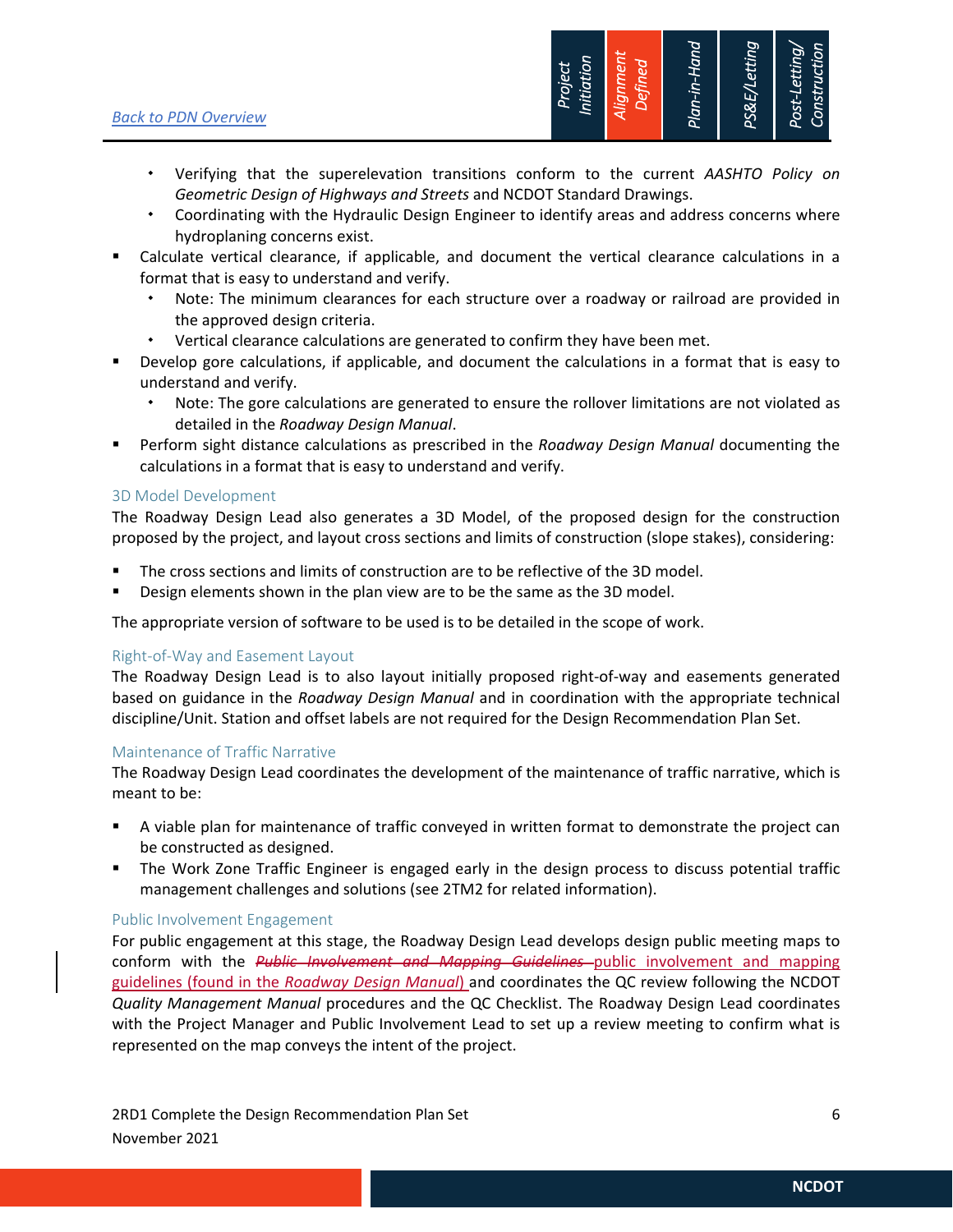

- The pavement designs are evaluated to determine if any are incompatible with the proposed designs.
- If concerns arise or the recommendations are incomplete, the Pavement Design Engineer is contacted for further discussion.
- The final pavement designs are to be accurately reflected in the pavement schedule, typical sections, and paving details per the guidance in the *Roadway Design Manual*.

The Roadway Design Lead also develop an earthwork summary, which is all to be provided in the plans per the guidance in the *Roadway Design Manual*.

Lastly, the Roadway Design Lead completes the QC Checklist following the NCDOT *Quality Management Manual* procedures before upload and/or distribution of Design Recommendation Plan Set.

#### Design Recommendation Plan Set Review and Finalization

OnceSince the Design Recommendation Plans are complete,character and complexity of each project is different, a determination of how to generate feedback on the Design Recommendation Plan Set should be made when the work is scoped. The Roadway Design Lead notifies the Project Manager, so thatcoordinates with the Project Manager can to either distribute plans to the technical disciplines/Units and appropriate Division personnel for a comment period or schedule thea Design Recommendation Plan Set Review Meeting. If a Design Recommendation Plan Set Review Meeting is to be held, the Roadway Design Lead (or assigned designee) distributes the plans to the technical disciplines/Units and/of appropriate Division personnel ahead of the meeting.

For roadway designs developed by a Private Engineering Firm/consultant firm, the NCDOT Roadway Design reviewer or Division designee is to use appropriate resources, including the applicable QA checklist in the *Quality Management Manual* to complete a quality assurance review. This review confirms the plan set is complete and in compliance with current NCDOT and Roadway Design Unit guidance, policies, and procedures.

From there, the Roadway Design Lead updates the plans based on comments from the Design Recommendation Plan Set Review Meeting, considering the following.

- Comments and recommendations from the review meeting are analyzed to determine if they are feasible.
- If results of the analyses do not provide a clear resolution, results are circulated to all relevant technical design Leads and Division personnel for a final determination.
- The designs and plans are updated to include all final recommendations.

The Roadway Design Lead distributes the updated plan set to the technical disciplines/units and/or appropriate Division personnel through the project SharePoint site. The Project Manager is included on the correspondence.

### Formalize Design Exceptions

During the development of the Design Recommendation Plan Set, it may not be feasible to meet all the required design criteria. If it is determined that design element identified in the design exception checklist cannot be met, a formal design exception is required.

2RD1 Complete the Design Recommendation Plan Set **8** 8 November 2021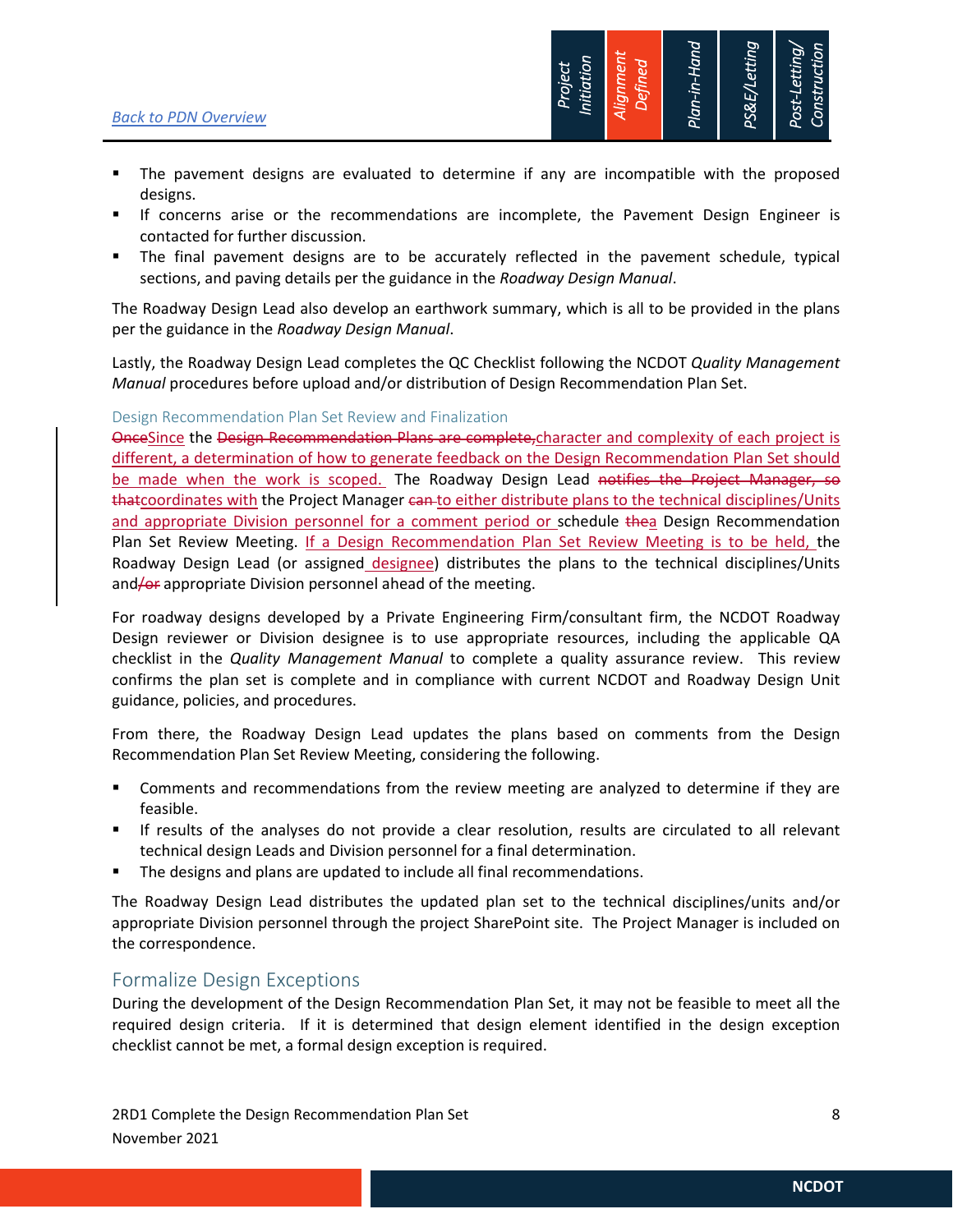

Where the lighting evaluation shows that lighting is not justified, the Division Engineer works with the affected municipality to determine if the municipality is interested in partnering with the NCDOT on including lighting in the project.

### Issue Location and Design Approval (LADA)

The Roadway Design Lead requestsTo review and issue a Location and Design Approval, which includes the location of the final environmental document and current project plans to the State Roadway Design Engineer, Division Engineer, or their designee. Once performs a consistency review has been completed and agreement between the documents confirmed, they draftenvironmental document and the roadway design plans in accordance with the Location and submit the approvalDesign Approval procedures. Upon review, a letter tois drafted for the signature of the Technical Services Director-or Division Engineer, with supporting documentation attached. The signed copy is placed on project SharePoint site by Please see the designee for the State *Roadway Design* Engineer or Division Engineer.*Manual* for more background on the LADA process.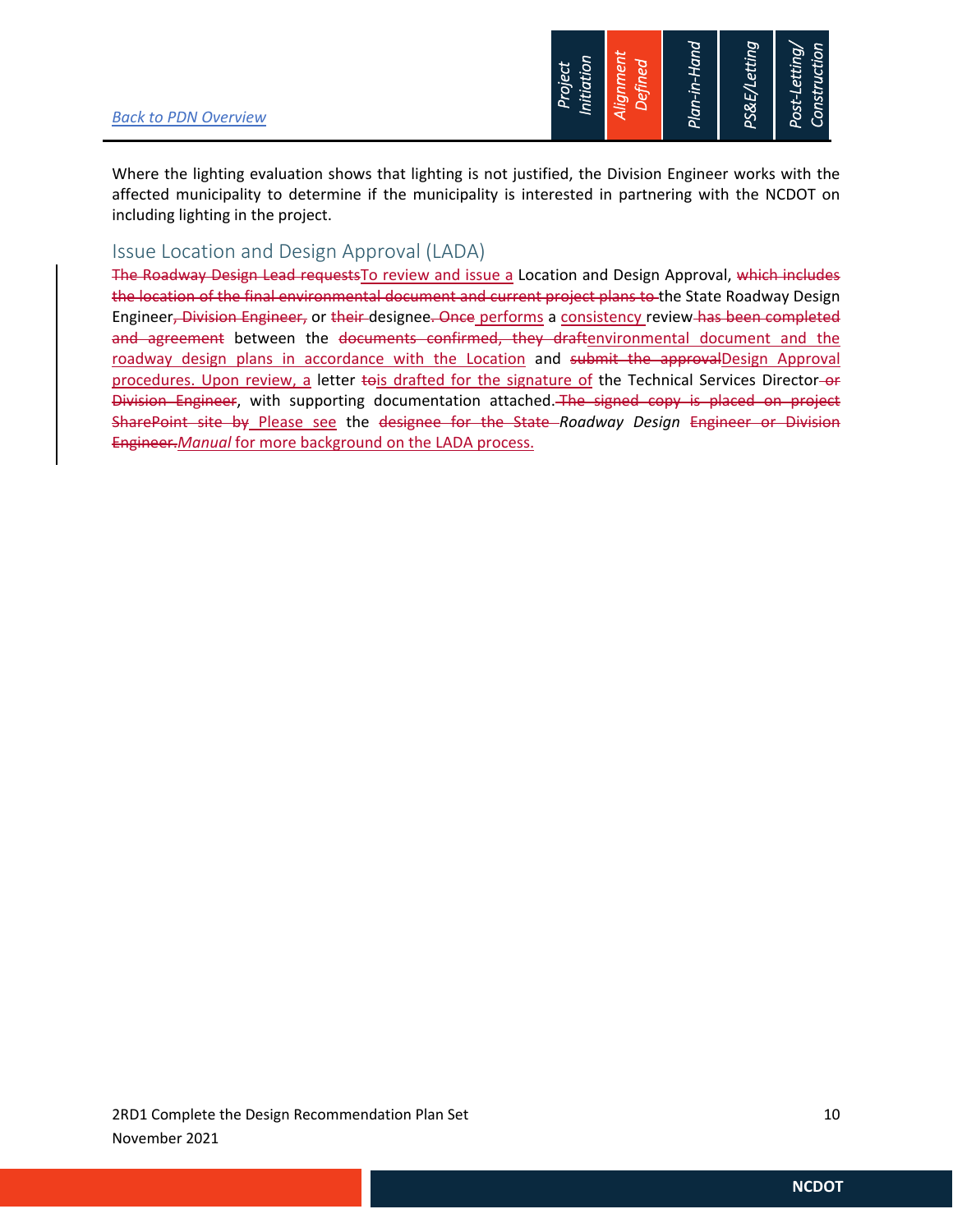

## 2RD2 Prepare for Field Inspection

Develop a coordinated set of design plans (the Field Inspection Plan Set) that can be used for the Field Inspection Review Meeting and a constructability review, so that all vested parties are able to review and discuss concerns that could impact how a project is built.

## References

- American Association of State Highway Transportation Officials (AASHTO) *Roadside Design Guide 4th Edition and Errata*
- *Roadway Design Manual* (*Updated link to the new manual In Development: The manual is in the process of being updated.)*
- *Roadway Standard Drawings*
- *Roadway Design Consultant Coordination Guidelines (In Development: The guidelines are being updated Part or all of this may be incorporated into the updated NCDOT Roadway Design Manual or remain a separate guidance.)*
- *NCDOT Quality Management Manual*

## Deliverables

|                                             |                                           | <b>Responsible Party</b>   |                                                        |  |
|---------------------------------------------|-------------------------------------------|----------------------------|--------------------------------------------------------|--|
| <b>Deliverable</b>                          | <b>Task</b>                               | <b>Activity Leader</b>     | <b>Additional Support</b>                              |  |
|                                             |                                           | <b>Roadway Design Lead</b> | <b>Other Technical</b><br><b>Discipline/Unit Leads</b> |  |
| Field Inspection Plan Set                   |                                           | X                          | X                                                      |  |
| <b>Quantities for Construction Estimate</b> | <b>Complete Field Inspection Plan Set</b> | X                          | X                                                      |  |

## Complete Field Inspection Plan Set

To complete the Field Inspection Plan Set, the Roadway Design Lead incorporates input from several sources as follows.

#### Hydraulic Design Input

The relevant information in the completed major structure reports (e.g., the Bridge Survey and Hydraulic Design Reports (BSRs), Detour Survey and Hydraulic Design Reports (DSRs), and Culvert Survey and Hydraulic Design Reports (CSRs)) and the completed drainage plans for field inspection are evaluated to confirm consistency between the hydraulic design and the roadway design plans (see 2HY2 for related information). The Roadway Design Lead incorporates the hydraulic design, details, and quantities into the 3D model and the roadway design plan, profile, and cross section sheets per the guidance in the *Roadway Design Manual*.

The Roadway Design Lead discusses concerns about the intent and/or accuracy of the hydraulic design with the Hydraulics Design Engineer to determine possible solutions. If the recommended solution has the potential to jeopardize the scope, schedule, or budget, the Roadway Design Lead notifies the Project Manager, so that the Project Manager can determine what further coordination is needed.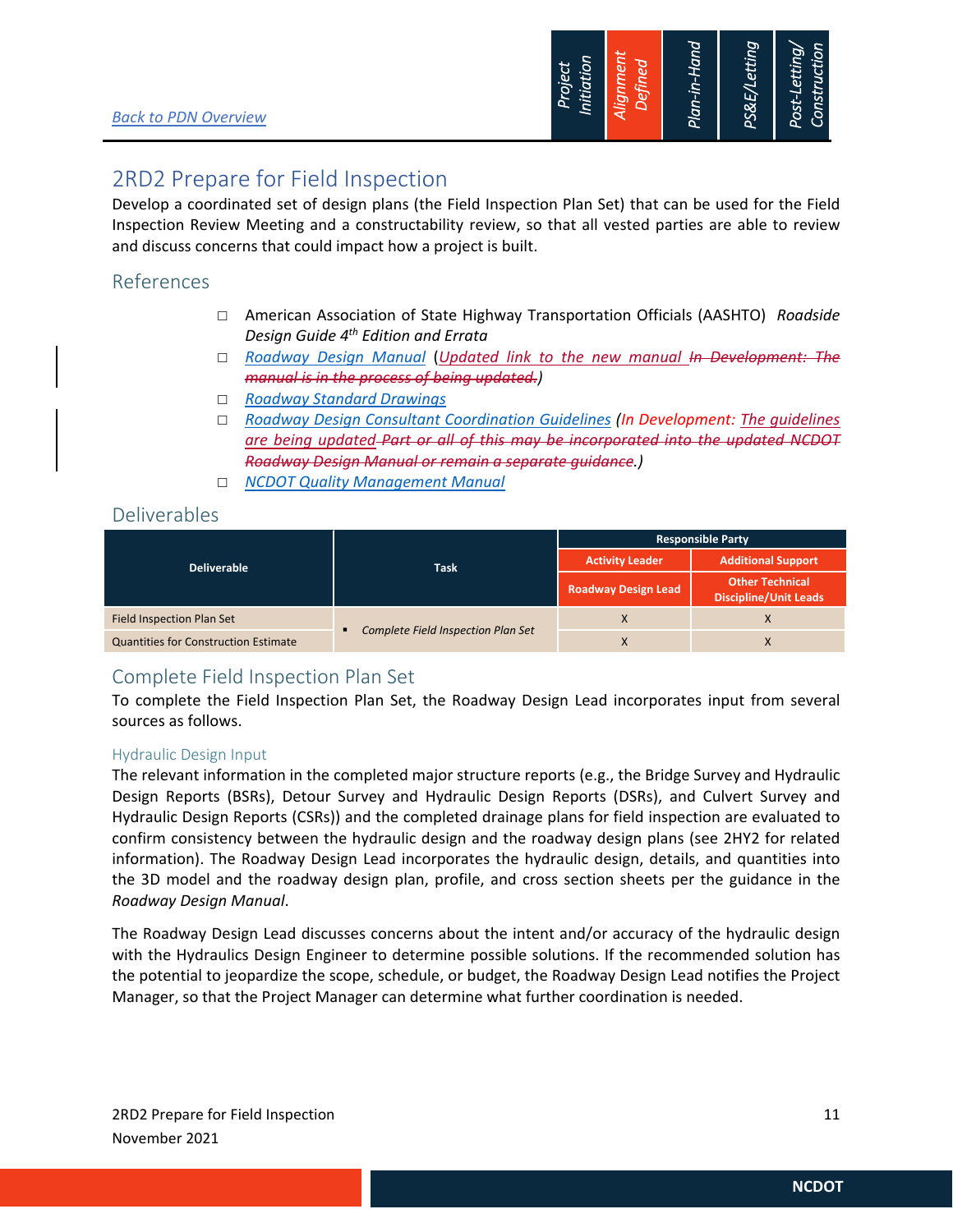

## 3RD1 Complete Roadway Design

### Overview

Evaluate and/or incorporate decisions from the field inspection, constructability review, and all remaining design recommendations from technical disciplines/Units into the plans, resulting in a set of plans with no major constructability or right‐of‐way issues.

### References

- American Association of State Highway Transportation Officials (AASHTO) *Roadside Design Guide 4th Edition and Errata*
- *Roadway Design Manual* (*Updated link to the new manual In Development: The manual is in the process of being updated.)*
- *Roadway Standard Drawings*
- *Roadway Design Consultant Coordination Guidelines (In Development: The guidelines are being updated. Part or all of this may be incorporated into the updated NCDOT Roadway Design Manual or remain a separate guidance)*
- *Standard Specifications for Roads and Structures*
- American Association of State Highway Transportation Officials (AASHTO) *Roadway Lighting Design Guide*
- *Roadway Lighting Policy*
- *Roadway Lighting Policy (In Development: This will ultimately be housed in the updated Roadway Design Manual.)*
- □ National Electrical Code (NEC)
- *NCDOT Quality Management Manual*

### Deliverables

|                                                       |                                                                     | <b>Responsible Party</b>            |                                                                                     |  |
|-------------------------------------------------------|---------------------------------------------------------------------|-------------------------------------|-------------------------------------------------------------------------------------|--|
| <b>Deliverable</b>                                    | <b>Task</b>                                                         | <b>Activity Leader</b>              | <b>Additional Support</b>                                                           |  |
| Right-of-Way Plan Set w/ Noise Wall<br>Locations      |                                                                     | Roadway Design Lead                 | Other Technical Discipline/Unit<br>Leads (Roles noted in the<br>descriptions below) |  |
| <b>Quantities for Construction Estimate</b>           | Complete the Right-of-Way Plan Set<br>٠                             | Roadway Design Lead                 | Other Technical Discipline/Unit<br>Leads (Roles noted in the<br>descriptions below) |  |
| Roadway Design Plans Set for Permit<br>Application    | <b>Conduct Permit Drawing Consistency</b><br>٠<br>Review            | Roadway Design Lead                 | <b>Hydraulics Design Engineer</b>                                                   |  |
| <b>Photometric Layout</b>                             | Complete Lighting Layout<br>٠                                       | Roadway Lighting<br>Design Engineer |                                                                                     |  |
| Lighting Plans Prepared in<br>MicroStation            |                                                                     | Roadway Lighting<br>Design Engineer |                                                                                     |  |
| <b>Voltage Drop Calculations</b>                      |                                                                     | Roadway Lighting<br>Design Engineer |                                                                                     |  |
| <b>Typical Sections for Pavement Design</b><br>Review | <b>Submit/Review Typical Sections</b><br>٠<br>(Pavement Management) | Roadway Design Lead                 | Pavement Design Lead                                                                |  |

3RD1 Complete Roadway Design 38RD1 Complete Roadway Design 38RD1 Complete Roadway Design 314 November 2021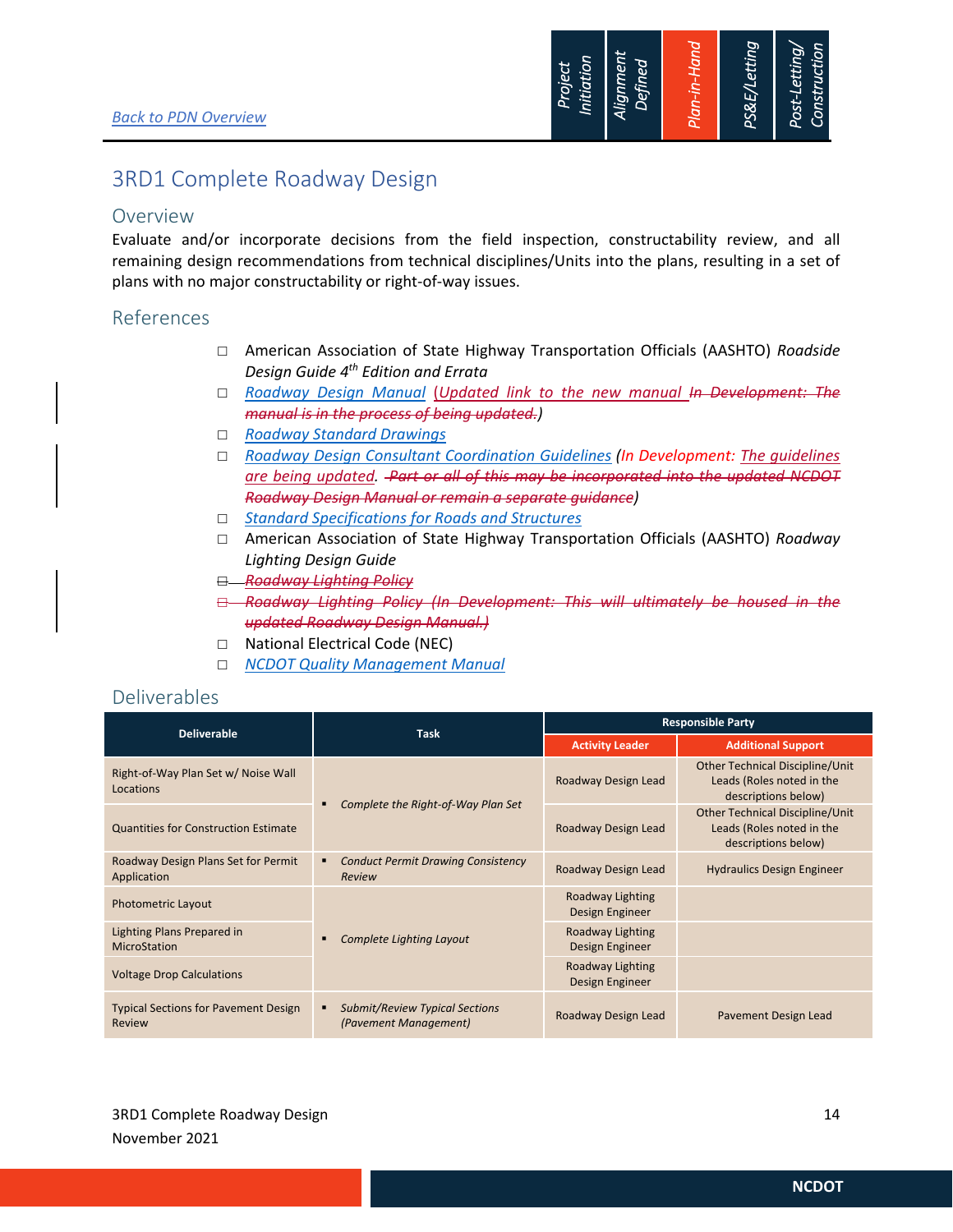

#### Plan Set QC Review, Review Meeting, and Finalization

The Roadway Design Lead completes the respective QC Checklist following the NCDOT *Quality Management Manual* procedures before upload and/or distribution of Right‐of‐Way Plan Set.

Once the Roadway Design Lead determines the Right‐of‐Way Plan Set is complete, the Roadway Design Lead distributes the plans to the technical disciplines/Units and/or appropriate Division personnel. The Project Team can evaluate the risk of releasing the Right-of-Way Plan Set for acquisition before the end of Stage 3 based on the schedule and the complexity of the project. These plans utilize the most current design and recommendations from the other technical disciplines/Units. Right-of-way acquisition can begin once the Project Manager has authorization for funding.

After the other technical disciples/Units have uploaded their completed plans and notified the Roadway Design Lead and Project Manager, the Project Manager coordinates the scheduling of the Plan‐in‐Hand Review Meeting. If needed (depending on the complexity of the project or if significant changes have occurred from the Alignment Defined Stage), the Roadway Design Lead and Project Manager determine the need for an additional Constructability Review (see 3VM1 for related information).

For roadway designs developed by a Private Engineering Firm, the Roadway Design reviewer or Division designee uses appropriate means, including the applicable QA checklist in the *Quality Management Manual* to complete a quality assurance review. This review is to ensure the plan set is complete and in compliance with current NCDOT and Roadway Design Unit guidance, policies, and procedures.

The Roadway Design Lead updates the plans based on comments from the Plan‐in‐Hand Review Meeting, considering the following.

- Comments and recommendations from the review meeting are analyzed to determine if they are feasible.
- If results of the analyses do not provide a clear resolution, results are circulated to all relevant engineers and Division personnel for a final determination.
- The designs and plans are updated to include all final recommendations.

The Roadway Design Lead notifies the Project Manager once the plan set is complete.

### Conduct Permit Drawing Consistency Review

The development of environmental permit drawings is a critical component for obtaining approval from the appropriate environmental agencies prior to let. To complete this task, the Roadway Design Lead compares the draft environmental permit drawings with the current roadway design plans.

- Upon receipt of the draft environmental permit drawings from the Hydraulics Design Engineer, the Roadway Design Lead compares the plans to verify the impacts are the same.
- The elements under review include slope stakes, proposed right‐of‐way and easement impacts, clearing methodology, and the data associated with major hydraulic crossings.

The Roadway Design Lead provides written comments on any inconsistencies and provides all associated documents to the Hydraulics Design Engineer. If needed, the Roadway Design Lead coordinates with the Hydraulics Design Engineer and any other technical experts to resolve the concern.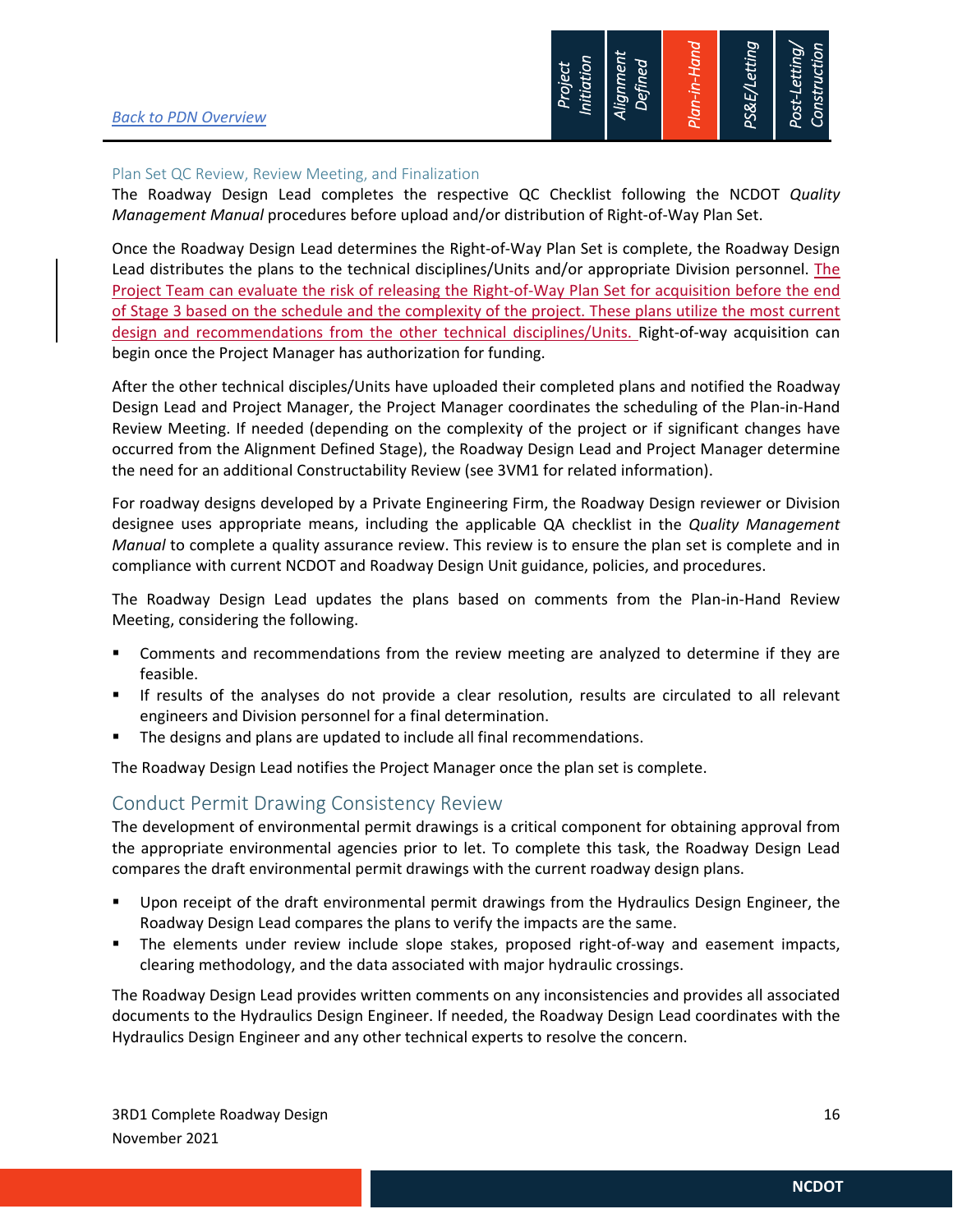

## 4RD1 Finalize the Final PS&E Package

### Overview

With right-of-way acquisition and utility relocations well underway, compile the Final Roadway Design Plans, Specifications, and Estimate (PS&E) with all other required documentation to assist the Contract Standards and Development Unit to develop the contract for the Advertisement and Letting Process.

## References

- *Roadway Design Manual (Updated link to the new manual In Development: The manual is in the process of being updated.)*
- *Roadway Design Consultant Coordination Guidelines (In Development: The guidelines are being updated.) Part or all of this may be incorporated into the updated NCDOT Roadway Design Manual or remain a separate guidance.)*
- $\Box$ 
	- *NCDOT Quality Management Manual*

### Deliverables

| <b>Deliverable</b>                                               | Task                                  | <b>Responsible Party</b>   |                                                        |  |
|------------------------------------------------------------------|---------------------------------------|----------------------------|--------------------------------------------------------|--|
|                                                                  |                                       | <b>Activity Leader</b>     | <b>Additional Support</b>                              |  |
|                                                                  |                                       | <b>Roadway Design Lead</b> | <b>Other Technical</b><br><b>Discipline/Unit Leads</b> |  |
| <b>Review Set of Final Plans</b>                                 | <b>Complete Contract Package</b><br>٠ | X                          |                                                        |  |
| <b>Final Construction Quantities</b><br>for Roadway Design Plans |                                       | X                          |                                                        |  |
| Sealed Contract Roadway<br>Design Plans                          | <b>Submit Contract/Final Plans</b>    | X                          | X (Roles noted in the<br>descriptions below)           |  |

## Complete the Contract Package

For compiling a complete contract package, the Roadway Design Lead updates the plans, as needed, for any design changes that occurred after the end of the Plan-in-Hand Stage. The process includes completing:

- The appropriate documentation required by the Contract Standards and Development Unit or Division Contract Engineer in proper format to either be included in the plans or provided as standalone documents.
- Items include the index of sheets, list of standard drawings, general notes, special provisions, relevant summary plan sheets summaries, quantities, and key documents.

The Roadway Design Lead completes the respective QC Checklist following the NCDOT *Quality Management Manual* procedures before upload and/or distribution of Final PS&E contract package.

For roadway designs developed by a Private Engineering Firm, the Roadway Design reviewer or Division designee is to use appropriate means, including the applicable QA checklist in the *Quality Management Manual* to complete a quality assurance review.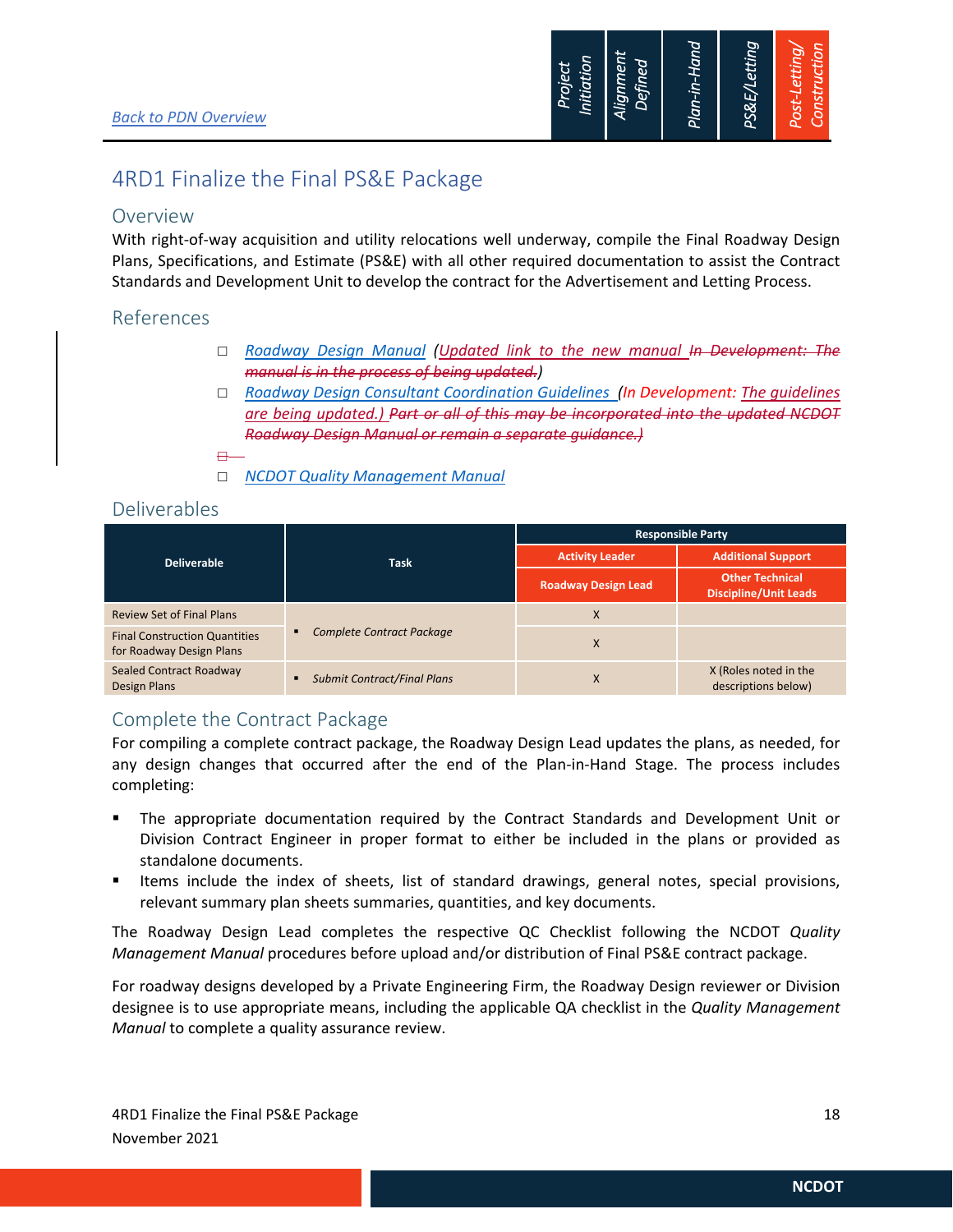

## 1RR1 Identify Railroad Impacts

### Overview

Determine impacts when the Rail Division Unit is contacted concerning a potential project rail corridor impact or invite the Rail Division Unit to a scoping or planning meeting.

## References

- *American Railway Engineering and Maintenance‐of‐Way Association (AREMA) Manual for Railway Engineering*
- *Federal Highway Administration (FHWA) Manual on Uniform Traffic Control Devices (MUTCD)*
- *FHWA Highway‐Rail Crossing Handbook*
- CSX *Public Projects Manual*
- Norfolk Southern (NS) *Public Projects Manual*
- *Roadway Design Manual (Updated link to the new manual) In Development: The manual is in the process of being updated.)*
- *Rail Grade Separation Guidelines*
- *Complete Streets Memo/Policy (Updated link to Complete Streets site)* (*In Development: The design guidance will ultimately be housed in the updated NCDOT Roadway Design Manual*)
- *Guidelines for Median Separations at Highway‐Railway At‐Grade Crossings*
- *State Maintained Road/Railroad Crossing Closure Procedures*
- *Summary of State Highway‐Railroad Grade Separation Policies*
- *NCDOT Quality Management Manual*

## Deliverables

|                                |                                                      | <b>Responsible Party</b>              |  |
|--------------------------------|------------------------------------------------------|---------------------------------------|--|
| <b>Deliverable</b>             | <b>Task</b>                                          | <b>Activity Leader</b>                |  |
|                                |                                                      | <b>Railroad Coordination Engineer</b> |  |
| <b>Scoping Response Letter</b> | Determine a Finding of No Rail Impacts               |                                       |  |
|                                | Determine a Finding of One or More Rail Impacts<br>X |                                       |  |
|                                | <b>Submit Scoping Letter</b>                         |                                       |  |

## Determine a Finding of No Rail Impacts

To determine a "Finding of No Rail Impacts," the Railroad Coordination Engineer is to:

- Examine rail corridor mapping to determine proximity of the project to nearest rail corridor(s) and determine whether the proposed project is not proximate to a rail corridor.
- In the event there is a no rail impact finding, review the project to determine if there is an abandoned corridor maintained by NCDOT or if there are other rail impacts that are not obvious (e.g., newly built tracks that only the Rail Division are familiar with).

If examinations result in a negative (or no) finding, the Railroad Coordination Engineer sends a "Finding of No Rail Impacts" to the Feasibility Studies/Corridor Development Unit Lead.

1RR1 Identify Railroad Impacts **1** November 2021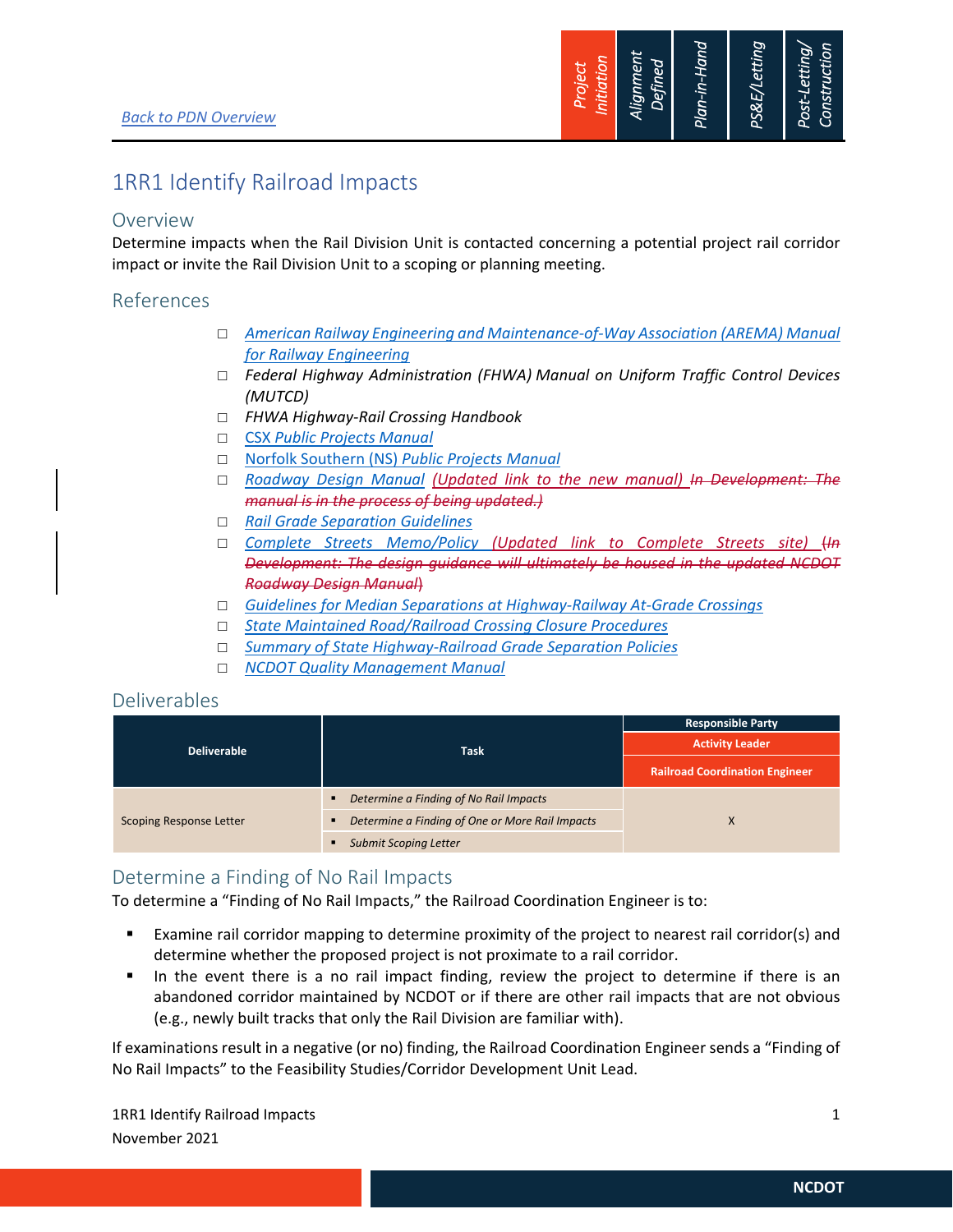

## 2RR1 Initiate Railroad Review

#### Overview

Initiate railroad review and design (if necessary) when there are identified rail corridor impacts on a project.

### References

- *American Railway Engineering and Maintenance‐of‐Way Association (AREMA) Manual for Railway Engineering*
- *Federal Highway Administration (FHWA) Manual on Uniform Traffic Control Devices (MUTCD)*
- *FHWA Highway‐Rail Crossing Handbook*
- *CSX Public Projects Manual*
- *Norfolk Southern (NS) Public Projects Manual*
- *Roadway Design Manual (Updated link to the new manual) In Development: The manual is in the process of being updated.)*
- *Rail Grade Separation Guidelines*
- *Complete Streets Memo/Policy (Updated link to Complete Streets site)* (*In Development: The design guidance will ultimately be housed in the updated NCDOT Roadway Design Manual*)
- *Guidelines for Median Separations at Highway‐Railway At‐Grade Crossings*
- *State Maintained Road/Railroad Crossing Closure Procedures*
- *Summary of State Highway‐Railroad Grade Separation Policies*
- *NCDOT Quality Management Manual*

### Deliverables

|                                      |                                                          | <b>Responsible Party</b>              |                                                 |  |
|--------------------------------------|----------------------------------------------------------|---------------------------------------|-------------------------------------------------|--|
| Deliverable                          | <b>Task</b>                                              | <b>Activity Leader</b>                | <b>Additional Support</b>                       |  |
|                                      |                                                          | Railroad<br><b>Discipline Lead(s)</b> | <b>Railroad</b><br><b>Coordination Engineer</b> |  |
| Railroad Design Line and Grade       | Approve Railroad Design Line and Grade<br>٠              |                                       |                                                 |  |
| <b>Railroad PE Agreement</b>         | <b>Establish Railroad PE Agreement</b><br>$\blacksquare$ | X                                     | X                                               |  |
| <b>Roadway Plans for Rail Review</b> | <b>Submit Roadway Plans for Rail Review</b>              |                                       | X                                               |  |
| Crossing Scope for Off-Site Detour   | Define Crossing Scope for Off-Site Detour<br>٠           |                                       | X                                               |  |

## Approve Railroad Design Line and Grade

The Roadway Design Lead (or assigned design lead) and appropriate Rail Discipline Lead coordinate on the roadway design and rail design to establish the project footprint. The Railroad Design Reviewer receives the current railroad design plans from the consultant/Private Engineering Firm (PEF) for review and initial comments. Once revised, the appropriate Rail Discipline Lead submits the revised design to the appropriate railroad. The appropriate Rail Discipline Lead works with the railroad to obtain comments and coordinates with the Roadway Design Lead (for action), the Railroad Coordination Engineering (for information), and the Project Manager (for information) on required plan revisions necessary for railroad approval.

2RR1 Initiate Railroad Review 3 November 2021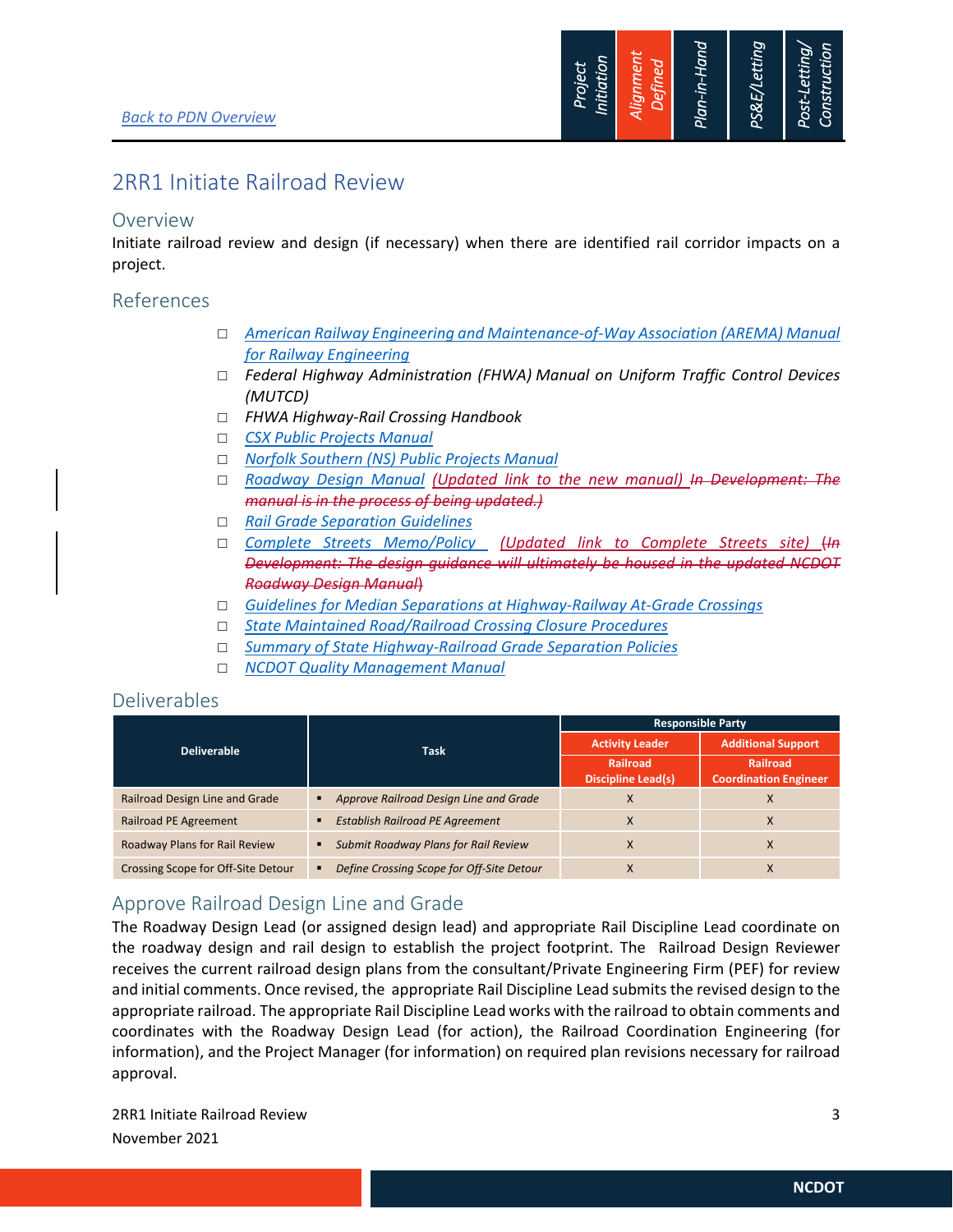

## 3RR1 Complete Railroad Design and Agreements

#### Overview

Complete the railroad design and execute all necessary railroad agreements.

### References

- *American Railway Engineering and Maintenance‐of‐Way Association (AREMA) Manual for Railway Engineering*
- *Federal Highway Administration (FHWA) Manual on Uniform Traffic Control Devices (MUTCD)*
- *FHWA Highway‐Rail Crossing Handbook*
- *CSX Public Projects Manual*
- *Norfolk Southern (NS) Public Projects Manual*
- *Roadway Design Manual (Updated link to the new manual) In Development: The manual is in the process of being updated.)*
- *Rail Grade Separation Guidelines*
- *Complete Streets Memo/Policy (Updated link to Complete Streets site)* (*In Development: The design guidance will ultimately be housed in the updated NCDOT Roadway Design Manual*)
- *Guidelines for Median Separations at Highway‐Railway At‐Grade Crossings*
- *State Maintained Road/Railroad Crossing Closure Procedures*
- *Summary of State Highway‐Railroad Grade Separation Policies*
- *NCDOT Quality Management Manual*

### Deliverables

|                                        |                                                           | <b>Responsible Party</b>                     |                                                 |  |
|----------------------------------------|-----------------------------------------------------------|----------------------------------------------|-------------------------------------------------|--|
| Deliverable                            | <b>Task</b>                                               | <b>Activity Leader</b>                       | <b>Additional Support</b>                       |  |
|                                        |                                                           | <b>Railroad</b><br><b>Discipline Lead(s)</b> | <b>Railroad</b><br><b>Coordination Engineer</b> |  |
| Railroad Signal Planimetric            | Prepare Railroad Signal Planimetric and<br>$\blacksquare$ | X                                            | $\lambda$                                       |  |
| <b>Railroad Crossing Signal Design</b> | <b>Complete Railroad Crossing Signal Design</b>           | X                                            | X                                               |  |
| <b>Railroad Design Plans</b>           | Provide Final Railroad Design Plans to the<br>Railroad    | X                                            | X                                               |  |
| <b>Relevant Railroad Agreements</b>    | <b>Complete Railroad Agreements</b><br>٠                  | X                                            | X                                               |  |

## Prepare Railroad Signal Planimetric and Complete Railroad Crossing Signal Design

The Rail Signals Lead receivesthe Field Inspection Plan Set, which includes advanced drainage design from the Hydraulics Design Engineer, that is used to prepare a planimetric for railroad signal locations.

The Rail Signals Lead sends the railroad planimetric and Authorization for Preliminary Engineering (A4PE) to the railroad to complete their final design for the railroad crossing signal plans. The Railroad sends the signal design back to the Rail Signals Lead, who complete an Approved for Construction (A4C) upon completion of the final signal design and informs the Railroad Coordination Engineer and Project Manager for information.

3RR1 Complete Railroad Design and Agreements 5 November 2021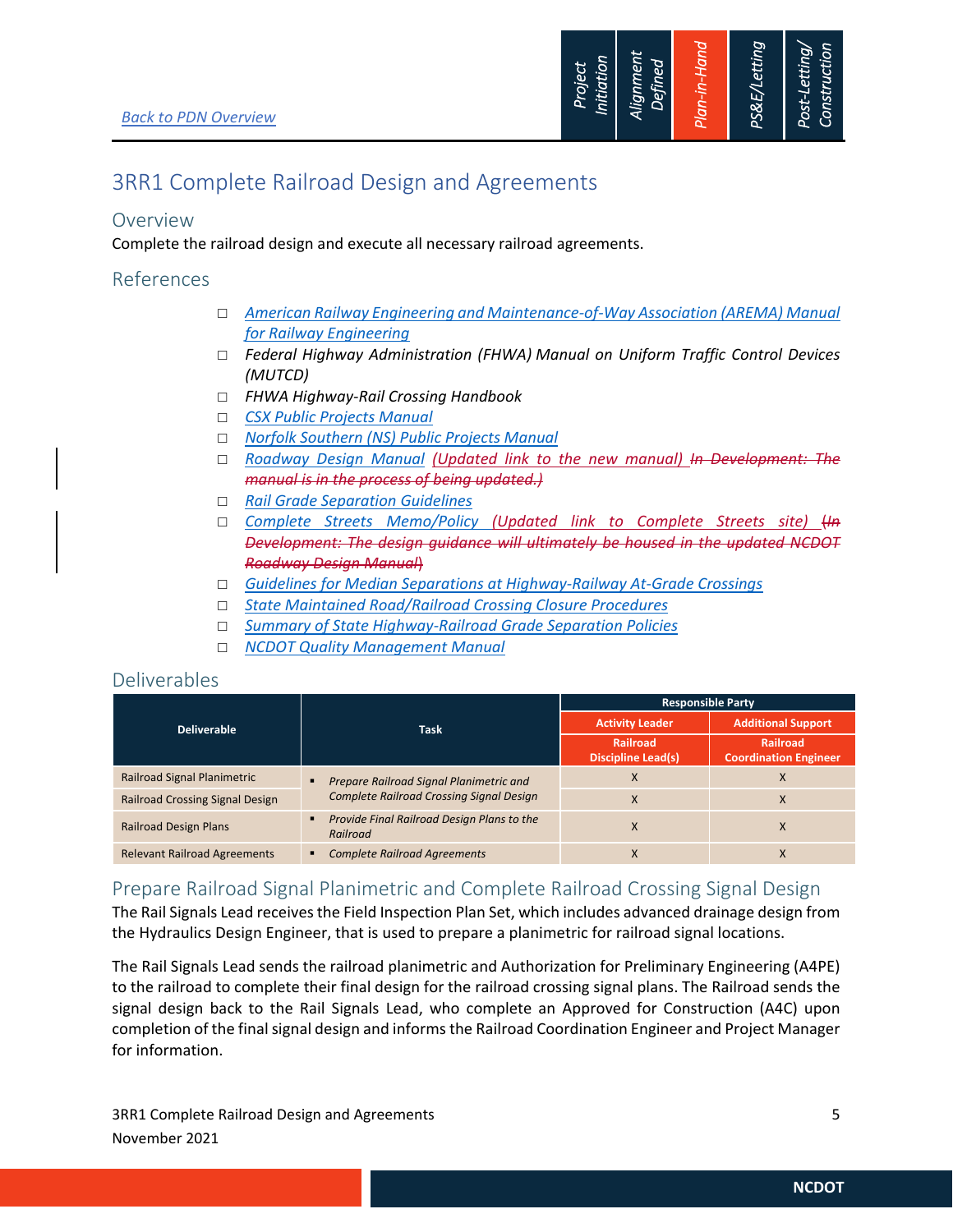

## 4RR1 Complete Railroad Coordination

### Overview

Complete all railroad coordination. The other mechanism for continuing this task is getting involved in stakeholder meetings and coordination meetings.

### References

- *American Railway Engineering and Maintenance‐of‐Way Association (AREMA) Manual for Railway Engineering*
- *Federal Highway Administration (FHWA) Manual on Uniform Traffic Control Devices (MUTCD)*
- *Federal Highway Administration (FHWA) Highway‐Rail Crossing Handbook*
- *CSX Public Projects Manual*
- *Norfolk Southern (NS) Public Projects Manual*
- *Roadway Design Manual (Updated link to the new manual)In Development: The manual is in the process of being updated.)*
- *Rail Grade Separation Guidelines*
- *Complete Streets Memo/Policy (Updated link to Complete Streets site)* (*In Development: The design guidance will ultimately be housed in the updated NCDOT Roadway Design Manual*)
- *Guidelines for Median Separations at Highway‐Railway At‐Grade Crossings*
- *State Maintained Road/Railroad Crossing Closure Procedures*
- *Summary of State Highway‐Railroad Grade Separation Policies*
- *Division Let Guidance*
- *NCDOT Quality Management Manual*

### Deliverables

| <b>Deliverable</b>                | <b>Task</b>                                                        | <b>Responsible Party</b>              |                                          |
|-----------------------------------|--------------------------------------------------------------------|---------------------------------------|------------------------------------------|
|                                   |                                                                    | <b>Activity Leader</b>                | <b>Additional Support</b>                |
|                                   |                                                                    | Railroad<br><b>Discipline Lead(s)</b> | Railroad<br><b>Coordination Engineer</b> |
| <b>Railroad Agreements</b>        | Receive/Execute Relevant Railroad Agreements                       |                                       |                                          |
| <b>Project Special Provisions</b> | Provide Project Special Provisions to Contract<br><b>Standards</b> |                                       |                                          |

## Receive/Execute Relevant Railroad Agreements

The Rail Encroachment Lead coordinates the execution of the final railroad agreement for the railroad encroachment (if needed), except for structures over/under the railroad, which are handled by the Structure Management Unit. The Rail Encroachment Lead then distributes the agreement to the Railroad Coordination Engineer and Project Manager when finalized.

## Provide Project Special Provisions to Contract Standards

The appropriate Rail Division Lead provides any project‐specific Special Provisions to the Contract Standards and Development Unit (for action) and the Railroad Coordination Engineer and Project Manager for information.

4RR1 Complete Railroad Coordination 7 November 2021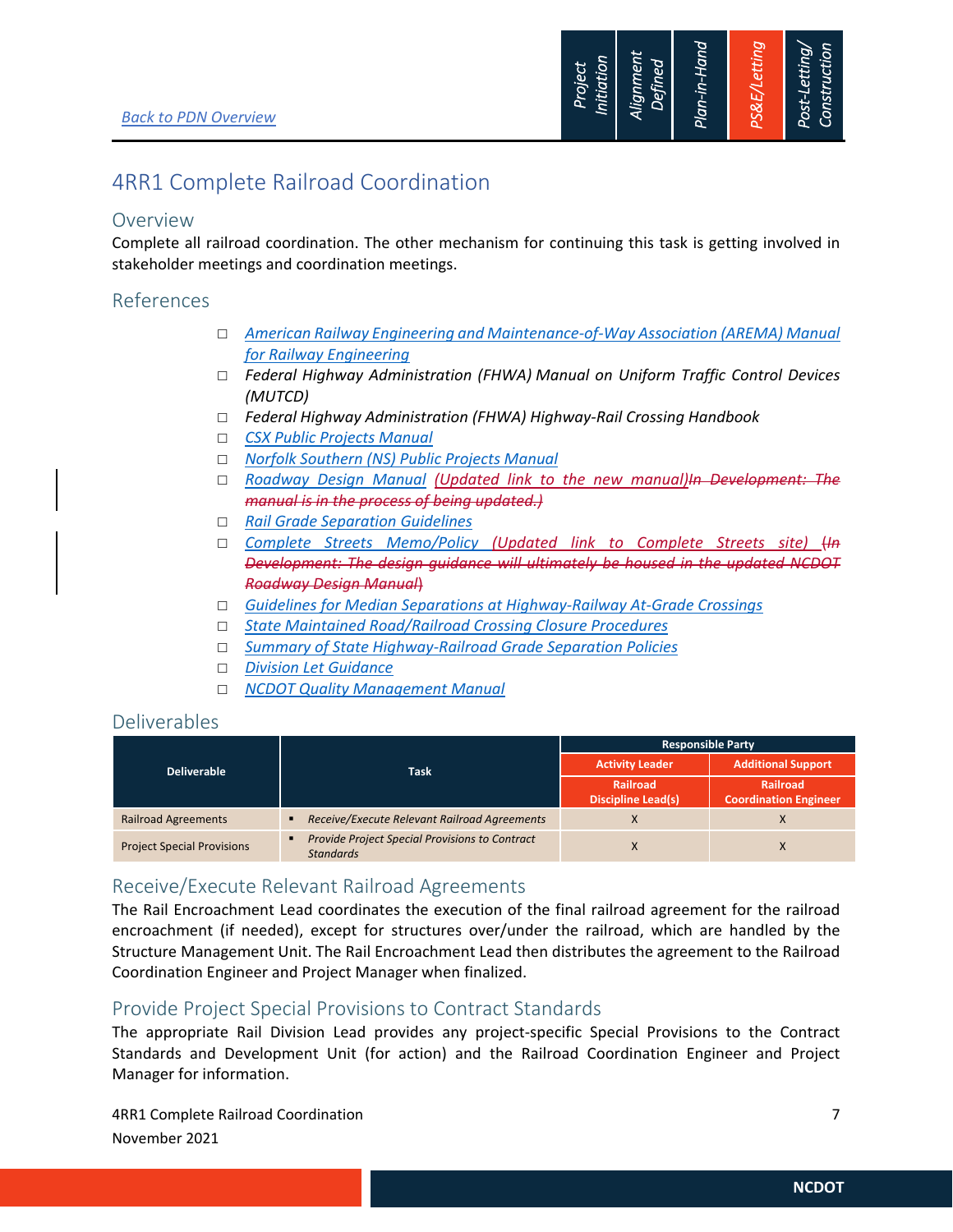

## 2SD1 Initiate Signing and Delineation Design

## Overview

Using the roadway model as a guide, develop a signing and delineation design for the project. Locate overhead and ground mounted type A and B signs and establish pavement delineation in accordance with *Manual of Uniform Traffic Control Devices* (MUTCD), NCDOT *Roadway Standard Drawings*, and NCDOT *Signing and Delineation Manual*.

## References

- Federal Highway Administration (FHWA) *Manual on Uniform Traffic Control Devices (MUTCD)*
- FHWA *Standard Highway Signs and Markings*
- $\Box$  Signing and Delineation Unit Website
- *Signing and Delineation Procedure Manual*
- *Standard Specifications for Roads and Structures*
- *Traffic Engineering Practices, Policies, and Legal Authority (TEPPL)*
- *Roadway Standard Drawings*
- *Roadway Design Manual (Updated link to the new manual) In Development: The manual is in the process of being updated.)*
- *Construction Manual*
- *NC Supplement to the Manual on Uniform Traffic Control Devices*
- *Logo Manual*
- American Association of State Highway Transportation Officials (AASHTO) *Roadside Design Guide*
- AASHTO *A Policy on Geometric Design of Highways and Streets*
- *NCDOT Quality Management Manual*

## Deliverables

|                                                         |                                                                                         | <b>Responsible Party</b>                          |                                                            |  |
|---------------------------------------------------------|-----------------------------------------------------------------------------------------|---------------------------------------------------|------------------------------------------------------------|--|
| <b>Deliverable</b>                                      | <b>Task</b>                                                                             | <b>Activity Leader</b>                            | <b>Additional Support</b>                                  |  |
|                                                         |                                                                                         | <b>Signing and</b><br><b>Delineation Designer</b> | <b>Regional Signing and</b><br><b>Delineation Engineer</b> |  |
| Preliminary Signing and<br><b>Delineation Strip Map</b> | Complete Preliminary Signing and Delineation Layout<br>٠                                | X                                                 | X                                                          |  |
| <b>Document Conflicts</b>                               | Identify Conflicts with Utilities, Right-of-Way, Wall,<br>٠<br>and ITS Device Conflicts | $\lambda$                                         | X                                                          |  |
| <b>Plan Submittals</b>                                  | <b>Distribute Plans</b><br>п                                                            | $\Lambda$                                         | X                                                          |  |

## Complete Preliminary Signing and Delineation Layout

The Signing and Delineation Designer is to develop the plans using NCDOT *Roadway Standard Drawings,*  the MUTCD, TEPPL, and NCDOT *Signing and Delineation Procedure Manual*. Review the Traffic Operations Analysis Technical Memorandum and proposed lane configuration with the Roadway Design Lead to ensure lane continuity is met and the proposed design can be signed in accordance with the MUTCD on

2SD1 Initiate Signing and Delineation Design 1 and 2001 1 and 2008 1 and 2008 1 and 2008 1 and 2008 1 and 2008 1 and 2008 1 and 2008 1 and 2008 1 and 2008 1 and 2008 1 and 2008 1 and 2008 1 and 2008 1 and 2008 1 and 2008 1 November 2021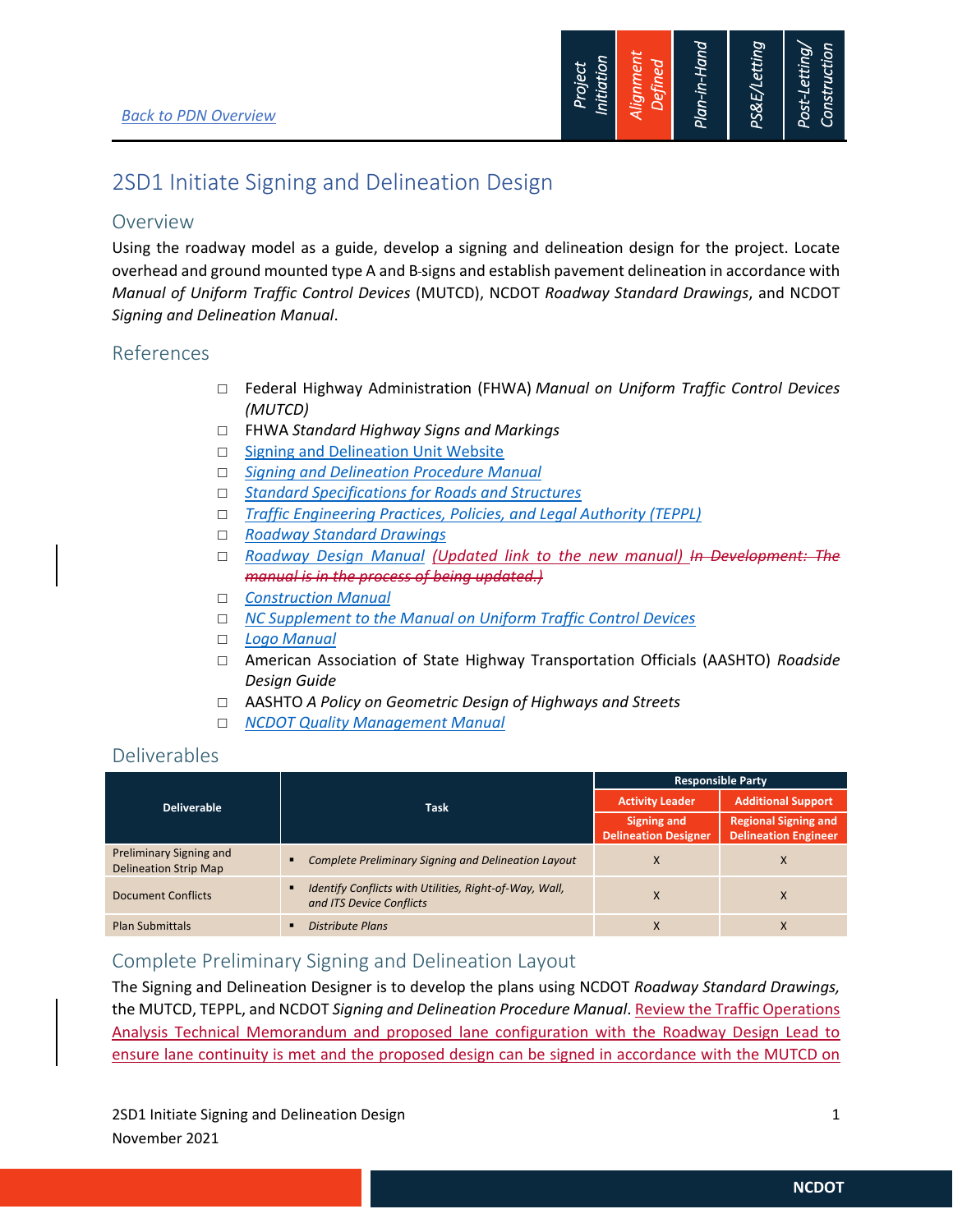#### *Back to PDN Overview*



complex projects (see 2TM1 and 2RD1 for related information). QC review is required before distribution for all labels, callouts, notes, and information. In reference to Chapter 4 of the NCDOT *Signing and Delineation Procedure Manual*, the Signing and Delineation Designer is to complete the following:

- Develop Signing and Delineation Strip Map.
- **IDENTIFY Overhead Sign locations (stations).**
- **IDED IDENT** Identify if a Work Zone Signing Staging plan is needed.
- **Determine Cantilever or Full Span.**
- **•** Determine Barrier needs/foundation protection and guardrail.
- **•** Determine sign messaging.
- Identify sign locations.
- **•** Determine simple (guardrail) or break away support.

The Signing and Delineation Designer is to coordinate with the Signing and Delineation Unit, Division Office for approval of routing and sign messaging in accordance with MUTCD, TEPPL, FHWA, and AASHTO.

- Review for safety, -operational, or other elements that may cause require roadway modifications (i.e., lane drops and option lanes.)
- Review for compliance with MUTCD, TEPPL and *Roadway Standard Drawings*.
- **EXECT** Review lane configuration and complex interchanges, exit only, and lane drops, and option lanes.
- Replace, modify, or upgrade existing signs where necessary in accordance with MUTCD and TEPPL.
- Send plans and communicate with appropriate Division Traffic Engineer and Regional Traffic Engineer to acquire and review for combined comments with Signing and Delineation Unit staff (see 2TS1 for related information).

In reference to Chapter 5 of the NCDOT *Signing and Delineation Procedure Manual*, the Signing and Delineation Designer is to complete the following for delineation design:

- Acquire a pavement marking recommendation letter from Signing and Delineation Standards Section.
	- This letter can be found under the SharePoint site Preconstruction Projects file structure or by contacting the Signing and Delineation Standards Engineer.
- Base the striping plan on the roadway model.
- Ensure lane continuity (also see Chapter 2 of the NCDOT *Signing and Delineation Manual*).
- Note lane configurations, such as lane drops, and lane reductions, and option lanes (additional signs may be required). Coordinate with the Roadway Design Lead, Congestion Management Project Engineer, and Division Traffic Engineer as required.
- Design lane widths and intersection layouts.
- **Coordinate with the Signal Lead on stop bar and crosswalk locations.**
- **Locate and determine curb ramps types.**

The Signing and Delineation Designer is to send plans and fully communicate with appropriate Division Traffic Engineer and Regional Traffic Engineer to acquire and review for combined comments with Signing and Delineation Unit staff.

2SD1 Initiate Signing and Delineation Design 2 November 2021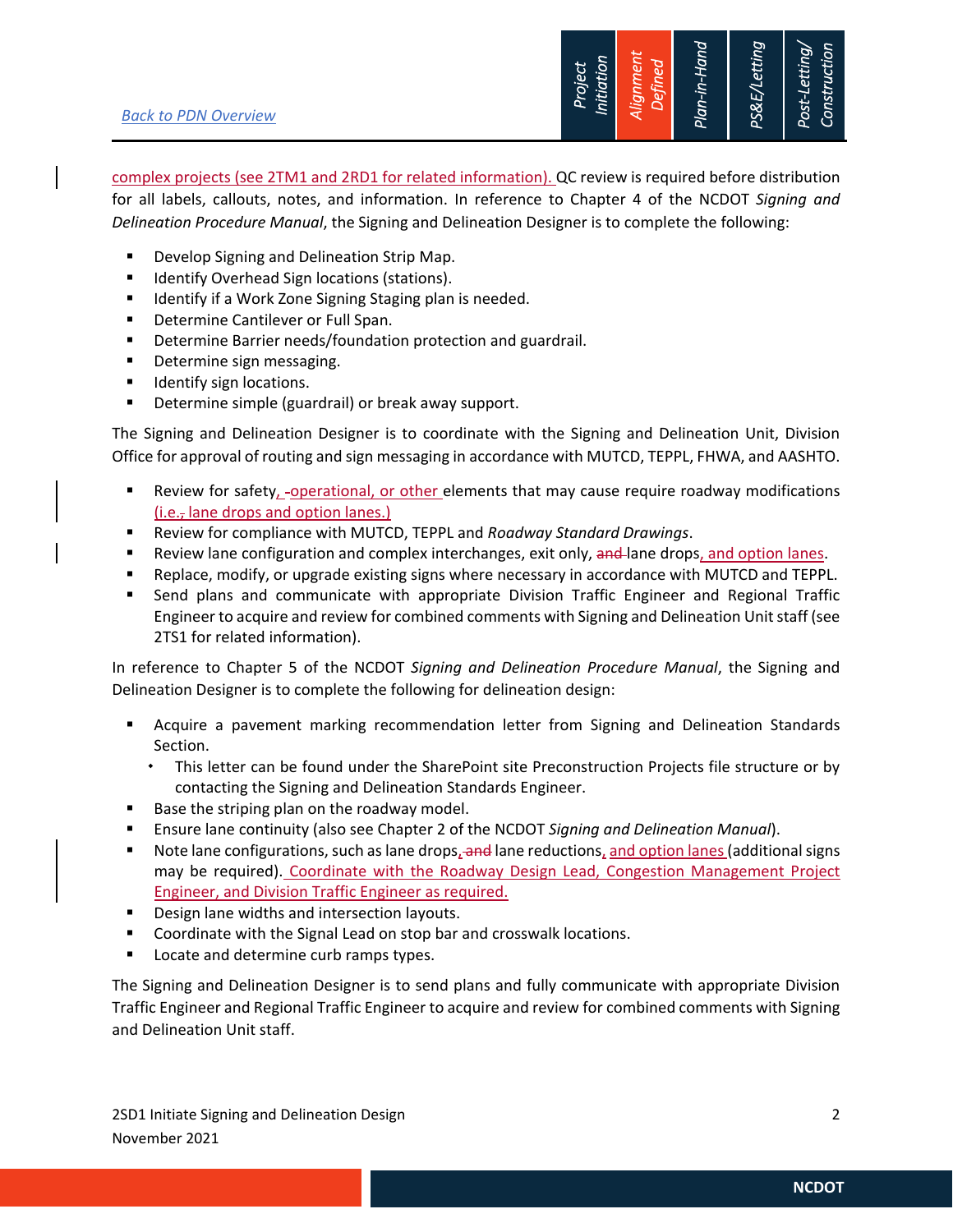

## 3SD1 Complete Signing and Delineation Design

### Overview

Complete the signing and delineation plans in reference to NCDOT *Roadway Standard Drawings,* the MUTCD, TEPPL, and NCDOT *Signing and Delineation Procedure Manual*.

## References

- Federal Highway Administration (FHWA) *Manual on Uniform Traffic Control Devices (MUTCD)*
- FHWA *Standard Highway Signs and Markings*
- □ Signing and Delineation Unit Website
- *Signing and Delineation Procedure Manual*
- *Standard Specifications for Roads and Structures*
- *Traffic Engineering Practices, Policies, and Legal Authority (TEPPL)*
- *Roadway Standard Drawings*
- *Roadway Design Manual (Updated link to the new manual) In Development: The manual is in the process of being updated.)*
- *Construction Manual*
- *NC Supplement to the Manual on Uniform Traffic Control Devices*
- *Logo Manual*
- American Association of State Highway Transportation Officials (AASHTO) *Roadside Design Guide*
- AASHTO *A Policy on Geometric Design of Highways and Streets*
- *NCDOT Quality Management Manual*

## Deliverables

|                                    |                                                           | <b>Responsible Party</b>                          |                                                            |
|------------------------------------|-----------------------------------------------------------|---------------------------------------------------|------------------------------------------------------------|
| <b>Deliverable</b>                 | <b>Task</b>                                               | <b>Activity Leader</b>                            | <b>Additional Support</b>                                  |
|                                    |                                                           | <b>Signing and</b><br><b>Delineation Designer</b> | <b>Regional Signing and</b><br><b>Delineation Engineer</b> |
| <b>Approved Strip Map</b>          | <b>Complete Unsealed Signing and Delineation</b><br>Plans | X                                                 | X                                                          |
| <b>Overhead Sign Locations</b>     |                                                           | X                                                 | X                                                          |
| Three Way Check-QC/QA              |                                                           | X                                                 | X                                                          |
| <b>Final Plans</b>                 |                                                           | X                                                 | X                                                          |
| Sign Designs and Support Chart     |                                                           | $\times$                                          | X                                                          |
| <b>Project Special Provisions</b>  | <b>Final Signing and Delineation Plans</b>                | $\mathsf{x}$                                      | X                                                          |
| Quantities                         |                                                           | $\times$                                          | X                                                          |
| <b>Guardrail/Barrier Locations</b> |                                                           | $\times$                                          | X                                                          |

## Complete Unsealed Signing and Delineation Plans

The Signing and Delineation Designer is to complete and submit the strip map to the Roadway Design Lead and Project Manager. This includes steps that involve:

3SD1 Complete Signing and Delineation Design 4 November 2021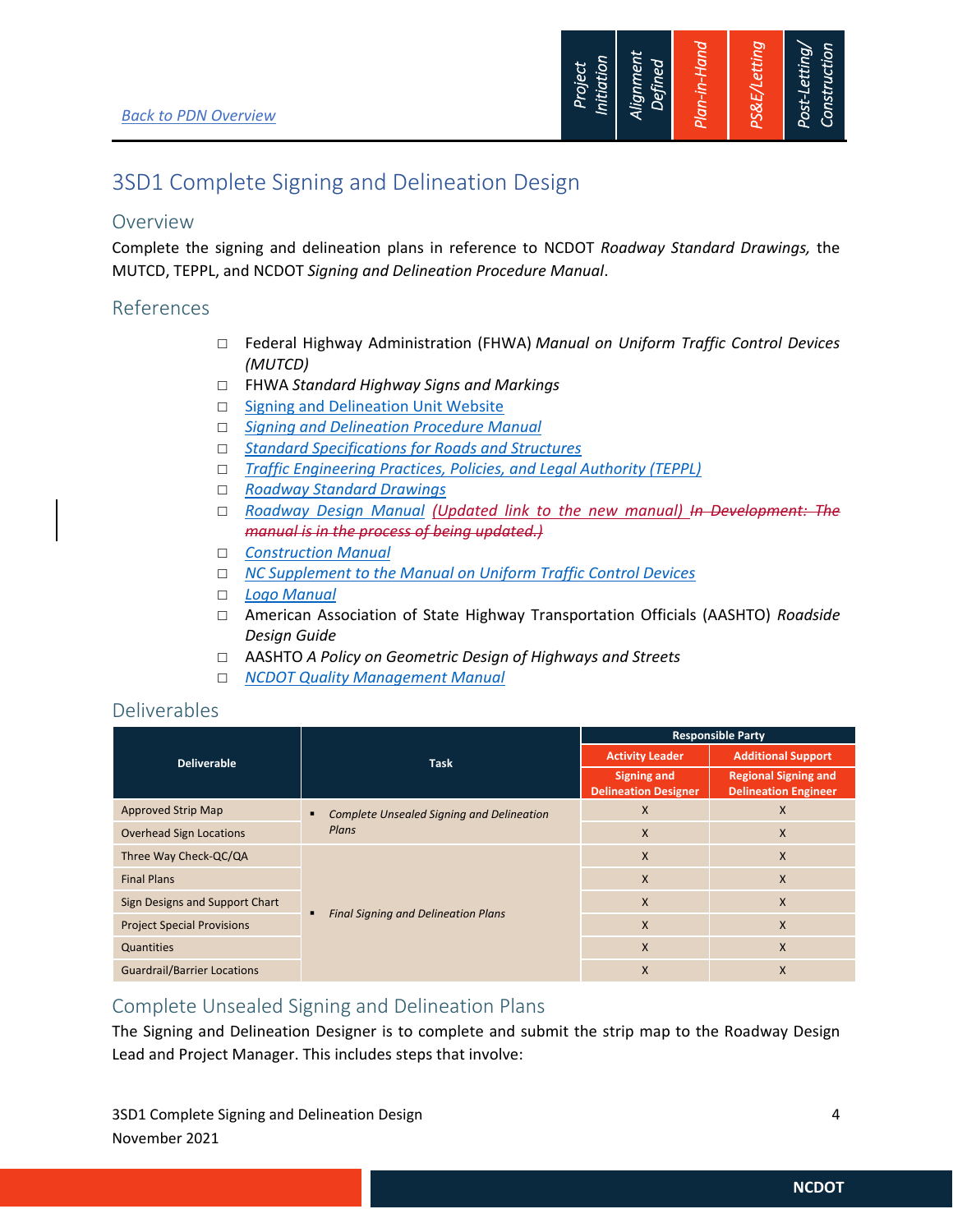

- Submit coordinated pole/cabinet locations to the ITS and Signals Unit (Signal Design Section) and Utilities UnitCoordinator for review.
- Transmit final accepted pole/cabinet locations to the ITS and Management Section), Utilities UnitCoordinator, and the Project Manager.

## Complete QC/QA Procedures

The Signals Lead is to coordinate the applicable QC review following the NCDOT *Quality Management Manual* procedures and the respective QC Checklist before upload and distribution.

## ITS Deliverables

| <b>Deliverable</b>                                         | <b>Task</b>                                                  | <b>Responsible Party</b> |                                              |
|------------------------------------------------------------|--------------------------------------------------------------|--------------------------|----------------------------------------------|
|                                                            |                                                              | <b>Activity Leader</b>   | <b>Additional Support</b>                    |
|                                                            |                                                              | <b>ITS Lead</b>          | <b>Utility Lead/Utility</b><br><b>Owners</b> |
| Utility Make Ready (UMR) Sheets<br>and ITS Device Diagrams | <b>Complete UMR Sheets and ITS Device</b><br><b>Diagrams</b> |                          |                                              |

## Complete UMR Plans and ITS Device Diagrams

To establish the UMR Plans and ITS device locations and diagrams, the ITS Lead is to finalize the boundaries of the project and develop a base map for the UMR plans. Develop (if applicable) ITS Device Location Diagrams following the references noted herein. This includes:

- Identifying, recording and mapping all roadways and driveways, cabinet and signal inventory numbers and all poles in which cable is to be attached aerially (UMR plan sheets).
- Developing a tree map, identifying proposed and all existing utility cable heights (UMR plan sheets).
- Avoiding conflicts by coordinating with utility owners and other Units/disciplines, including utilities, roadway design, and hydraulics.
- **Providing device cabinet locations to ensure the availability of power at proposed locations. (ITS** Device)
- Collaborate with the applicable utility company to identify closest power source. (ITS Device)

For acceptance and transmittal, the ITS Lead is to:

- Provide written responses to each related comment from the previous submittal of UMR plan sheets.
- Submit draft final UMR plans to utility companies for review and comment.
- Submit final UMR plans and request estimates from utility companies for utility work.
- Submit coordinated device locations to the ITS and Signals Management Section for review. (ITS Device)
- Transmit final accepted pole/cabinet locations to the ITS and Signals Management Section. (ITS Device)

## Complete QC/QA Procedures

The ITS Lead is to coordinate the applicable QC review following the NCDOT *Quality Management Manual* procedures and the respective QC Checklist before upload and distribution.

2SG1 Initiate Signal and ITS Design 2 November 2021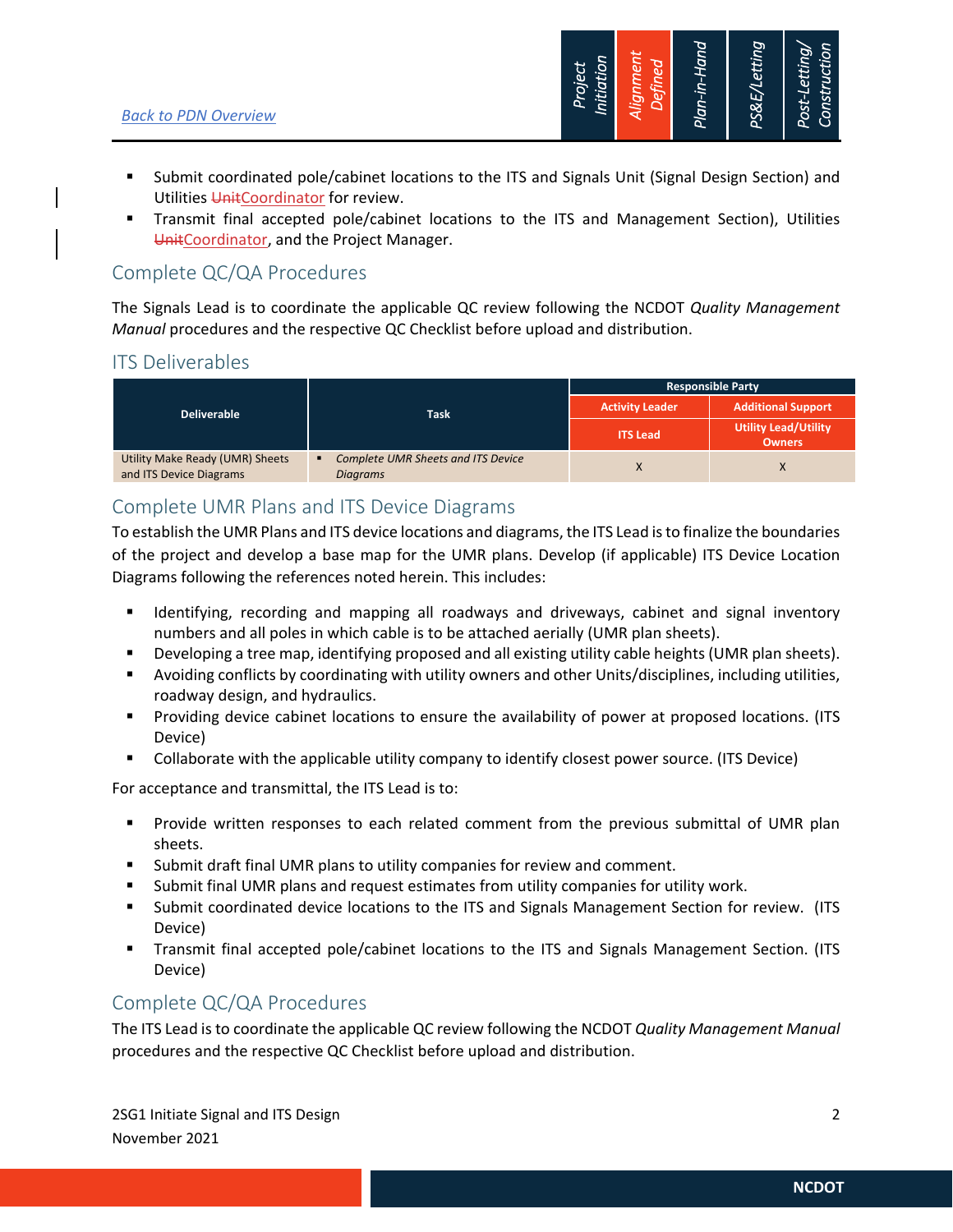

## 2ST1 Initiate Structures Design

### Overview

Following the development of Design Recommendation Plan Set and the Bridge Survey Report, initiate and finalize structure-related scope and estimating in coordination with the Project Manager.

### References

- *Structures Management Unit Scoping Sheet*
- *NCDOT Scope and Manday Estimate Form*
- American Association of State Highway Transportation Officials (AASHTO) *Load and Resistance Factor Design (LRFD) Bridge Design Manual*
- *Structures Management Unit Design Manual*
- *Structures Management Unit Design Manual Standard Letters/Policy Memos*
- *Structures Management Unit SharePoint Guidelines*

### Deliverables

|                                               |                                                             | <b>Responsible Party</b> |                                                 |                                                                                                                          |  |
|-----------------------------------------------|-------------------------------------------------------------|--------------------------|-------------------------------------------------|--------------------------------------------------------------------------------------------------------------------------|--|
|                                               |                                                             | <b>Activity Leader</b>   |                                                 | <b>Additional Support</b>                                                                                                |  |
| <b>Deliverable</b>                            | <b>Task</b>                                                 | <b>Project Manager</b>   | <b>Design Firm</b><br><b>Structures</b><br>Lead | <b>Structures Management</b><br><b>Unit Professional Private</b><br><b>Engineering Firm</b><br><b>Coordination Group</b> |  |
| Preliminary / Final<br><b>Scoping Sheet</b>   | Develop and Finalize Structure Scoping<br>٠<br><b>Sheet</b> |                          | X                                               | X                                                                                                                        |  |
|                                               | Develop Preliminary Manday Estimate<br>$\blacksquare$       |                          | X                                               | X                                                                                                                        |  |
| Preliminary / Final<br><b>Manday Estimate</b> | <b>Finalize Manday Estimate</b><br>٠                        | X                        | X                                               | X                                                                                                                        |  |
|                                               | <b>Initiate NTP</b><br>п                                    | X                        |                                                 |                                                                                                                          |  |

## Develop and Finalize Structure Scoping Sheet

After development of the Design Recommendation Plan Set (after Preliminary Plans and Bridge Survey and Hydraulic Design Reports (BSR) are finalized), the Design Firm Structures Lead develops the Structure Scoping Sheet. The Design Firm Structures Lead can coordinate with Structures Management Unit ProfessionalPrivate Engineering Firm (PEF) Coordination Group to develop the Structures Scoping Sheet. The Scoping sheet includes:

- **Structure Data for each site**
- **Delivery Schedule for structure deliverables**

## Develop Preliminary Manday Estimate

To develop the Preliminary Manday Estimate, the Design Firm Structures Lead develops and submits an initial "blank" manday estimate to the Project Manager. The Project Manager sends the "blank" manday estimate and the Scoping Sheet to the Structures Management Unit PEF Coordination Group for preparation of the in-house estimate.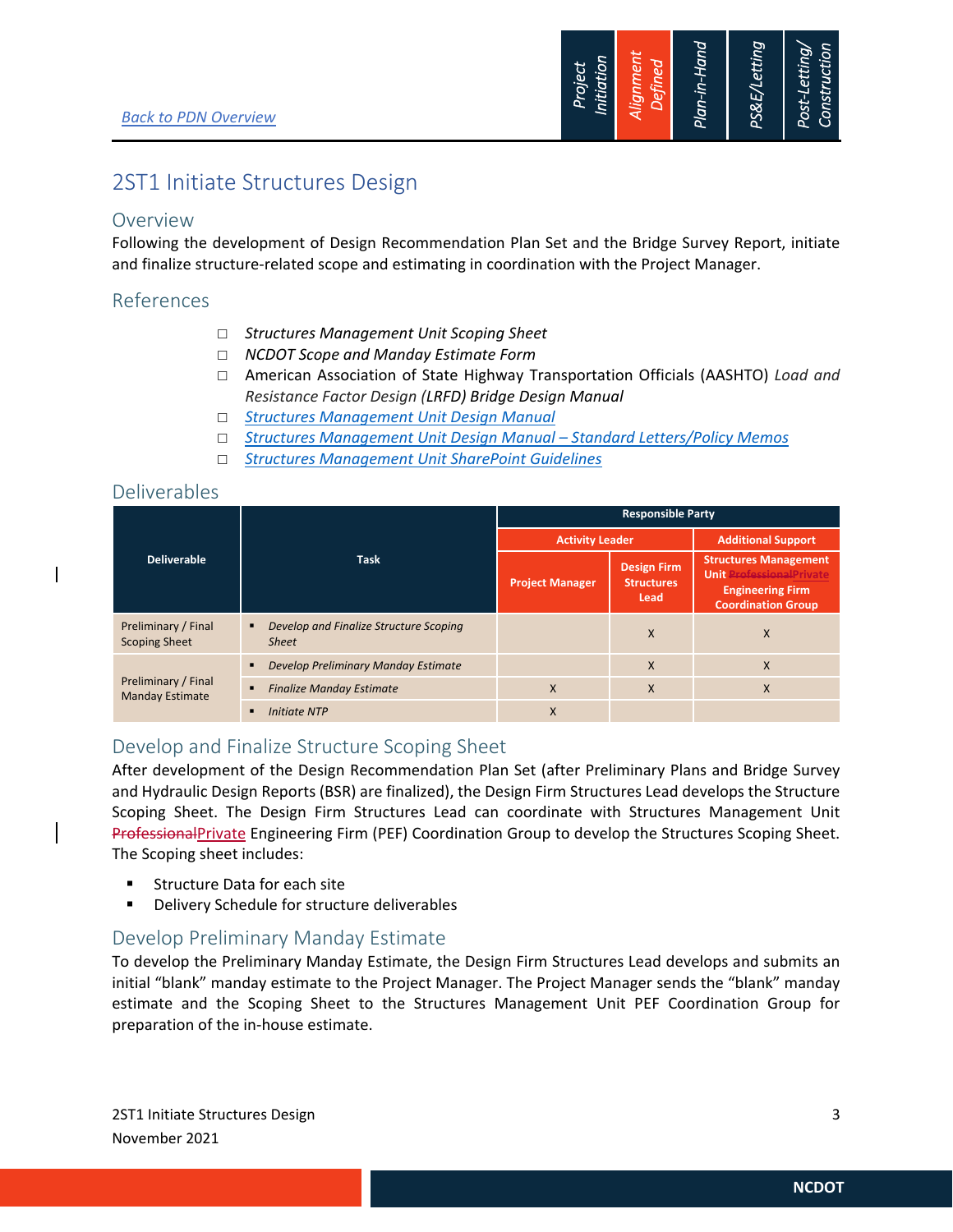

## 2ST2 Develop Preliminary General Drawings

### Overview

Complete and distribute the Preliminary General Drawings (PGDs) for all structures on the project.

#### References

- *Structures Management Unit Scoping Sheet*
- *Structures Management Unit Estimate Sheet*
- *NCDOT Scope and Manday Estimate Form*
- American Association of State Highway Transportation Officials (AASHTO) *Load and Resistance Factor Design (LRFD) Bridge Design Manual*
- *Structures Management Unit Design Manual*
- *Structures Management Unit Design Manual Standard Letters/Policy Memos*
- *Structures Management Unit SharePoint Guidelines*
- *NCDOT Quality Management Manual*

#### Deliverables

|                                                                      |                                                                                                                                                                         | <b>Responsible Party</b>                     |                                                                                                               |  |
|----------------------------------------------------------------------|-------------------------------------------------------------------------------------------------------------------------------------------------------------------------|----------------------------------------------|---------------------------------------------------------------------------------------------------------------|--|
|                                                                      |                                                                                                                                                                         | <b>Activity Leader</b>                       | <b>Additional Support</b>                                                                                     |  |
| <b>Deliverable</b>                                                   | <b>Task</b>                                                                                                                                                             | <b>Design Firm</b><br><b>Structures Lead</b> | <b>Structures Management Unit</b><br><b>ProfessionalPrivate Engineering</b><br><b>Firm Coordination Group</b> |  |
| <b>Draft Preliminary General Drawings</b><br>(PGDs) for Review       | Develop Draft Preliminary General Drawings<br>٠<br>(PGDS)                                                                                                               | X                                            | X                                                                                                             |  |
|                                                                      | Submit Draft PGD for Review to Structures<br>٠<br>Management Unit ProfessionalPrivate<br><b>Engineering Firm Coordination Group</b>                                     | X                                            | X                                                                                                             |  |
| <b>Preliminary Header Elevations</b><br>(if required)                | Submit Draft PGDs to Project Manager for<br>٠<br><b>Review (Structures Management Unit</b><br><b>ProfessionalPrivate Engineering Firm</b><br><b>Coordination Group)</b> | X                                            | X                                                                                                             |  |
| <b>Final Preliminary General Drawings</b><br>(PGDs) for Distribution | <b>Finalize and Distribute Final PGDs</b><br>$\blacksquare$                                                                                                             | X                                            | X                                                                                                             |  |

## Develop Draft Preliminary General Drawings (PGDs)

When developing the draft Preliminary General Drawings (PGDs), the Design Firm Structures Lead is to reference the current Roadway Design plans (i.e., the Design Recommendation Plan Set) and the Bridge Survey and Hydraulic Design Reports (BSR) and coordinate as needed with the project Design Geotechnical Engineer.

- For grade separations, determine bridge length, clearances, and girder type
	- Develop preliminary span lengths
	- Develop preliminary girder designs
	- Evaluate potential utility conflicts
	- Evaluate constructability, temporary access
- For stream crossings, verify span lengths provided in the BSR

2ST2 Develop Preliminary General Drawings 5 November 2021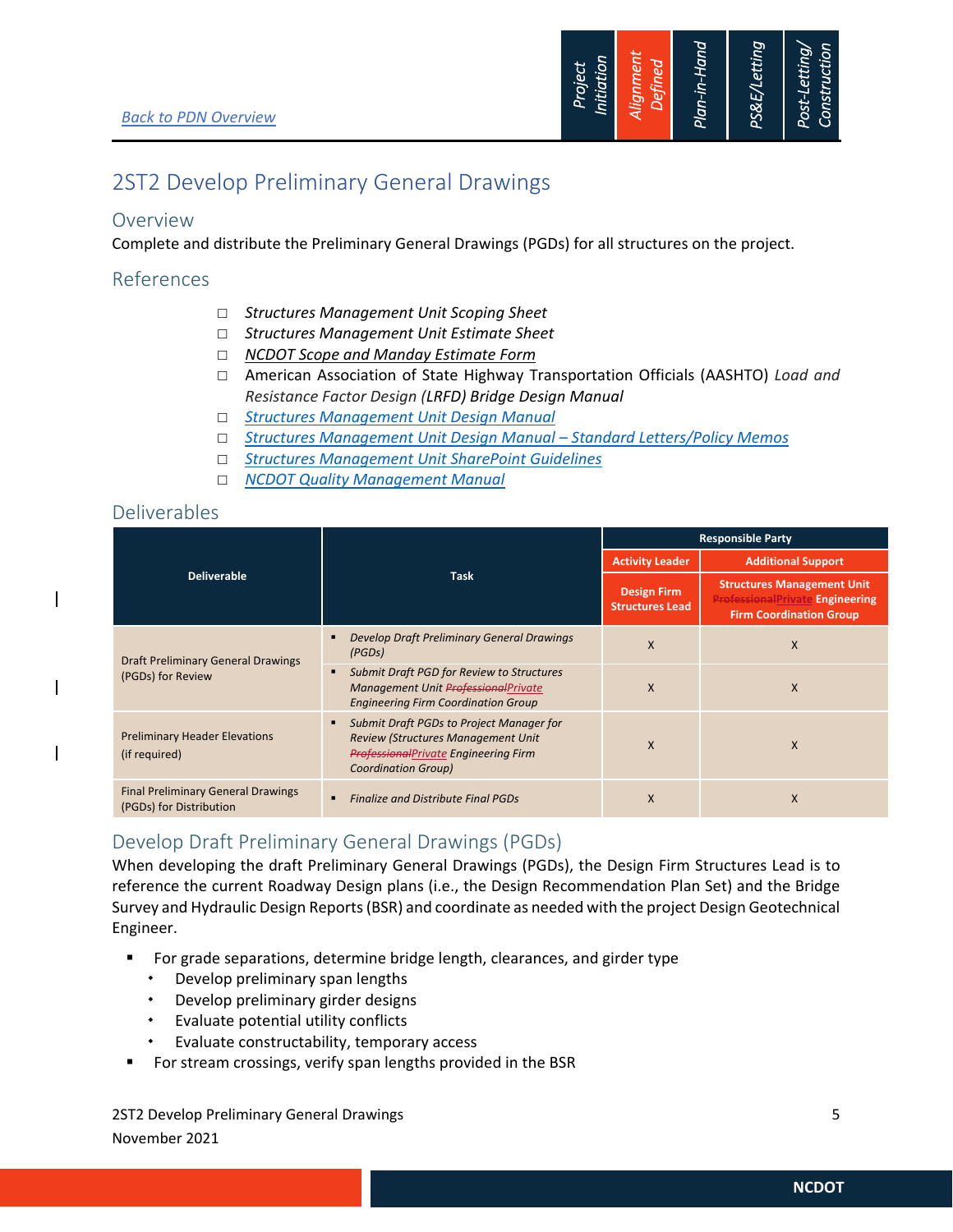

- Developing preliminary span lengths
- Developing preliminary girder designs
- Evaluate potential jurisdictional impacts
- Evaluate constructability, temporary access

The Design Firm Structures Lead drafts the Profile and Plan sheet, Typical Section, and Location Sketch sheet as per Chapter 4 of the *Structure Management Unit Design Manual.*

## Submit Draft PGD for Review to Structures Management Unit ProfessionalPrivate Engineering Firm Coordination Group

Following initial draft, the Design Firm Structures Lead uploads the draft PGDs to the project SharePoint site for review, which includes:

- **Structures Management Unit Professional Private Engineering Firm (PEF) Coordination Group**
- **Division (if applicable)**
- **Project Manager**

The Design Firm Structures Lead is to allow up to 10 days for review comments.

If needed, the Design Firm Structures Lead develops the preliminary header elevations in accordance with Section 6.2.2.9 of the *Structures Management Unit Design Manual*.

## Finalize and Distribute Final PGDs

After review and comments are returned to the Design Firm Structures Lead, and comments are addressed, the Design Firm Structures Lead submits the Final PGD to the Structures Management Unit PEF Coordination Group and the project team.

In coordination with the Project Manager, the Structures Management Unit PEF Coordination Group emails the Final PGD using the distribution list that includes the following:

- Area Bridge Construction Engineer
- **Geotechnical Unit**
- **-** Hydraulic Unit
- **Structures Management Unit**
- Roadway Design Unit
- **Transportation Mobility Unit**
- **Utilities Unit**
- **•** Construction Unit

The Final PGD package includes links for the following:

- Construction Unit Questionnaire
- Google Map of bridge
- Structure Inspection Report and existing bridge plans (if available)
- **Bridge Survey Report**
- **Project Commitments**
- **Design Recommendation Plat Set**

2ST2 Develop Preliminary General Drawings 6 November 2021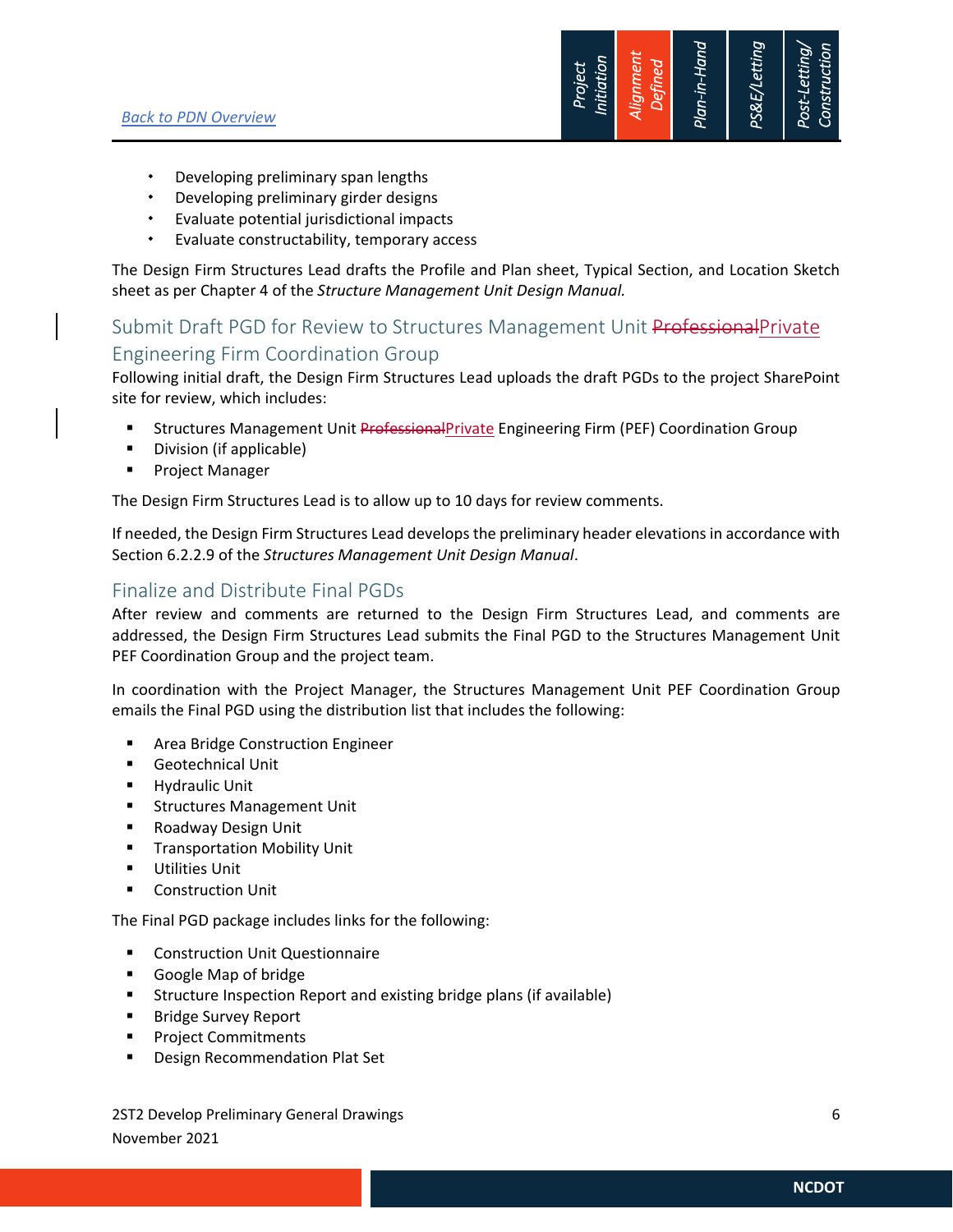

- **To finalize the Memorandum, the final version is sealed by the North Carolina Professional Engineer** that was in responsible charge of the analysis.
- **The final Memorandum is uploaded to the project SharePoint site by the Congestion Management** Project Engineer, with a notification to the Roadway Design Lead and the Signing and Delineation Designer (see 2RD1 and 2SD1 for related information).

All of the requirements to develop and complete the technical memorandum are described in the *Capacity Analysis Guidelines* and *Simulation Guidelines*.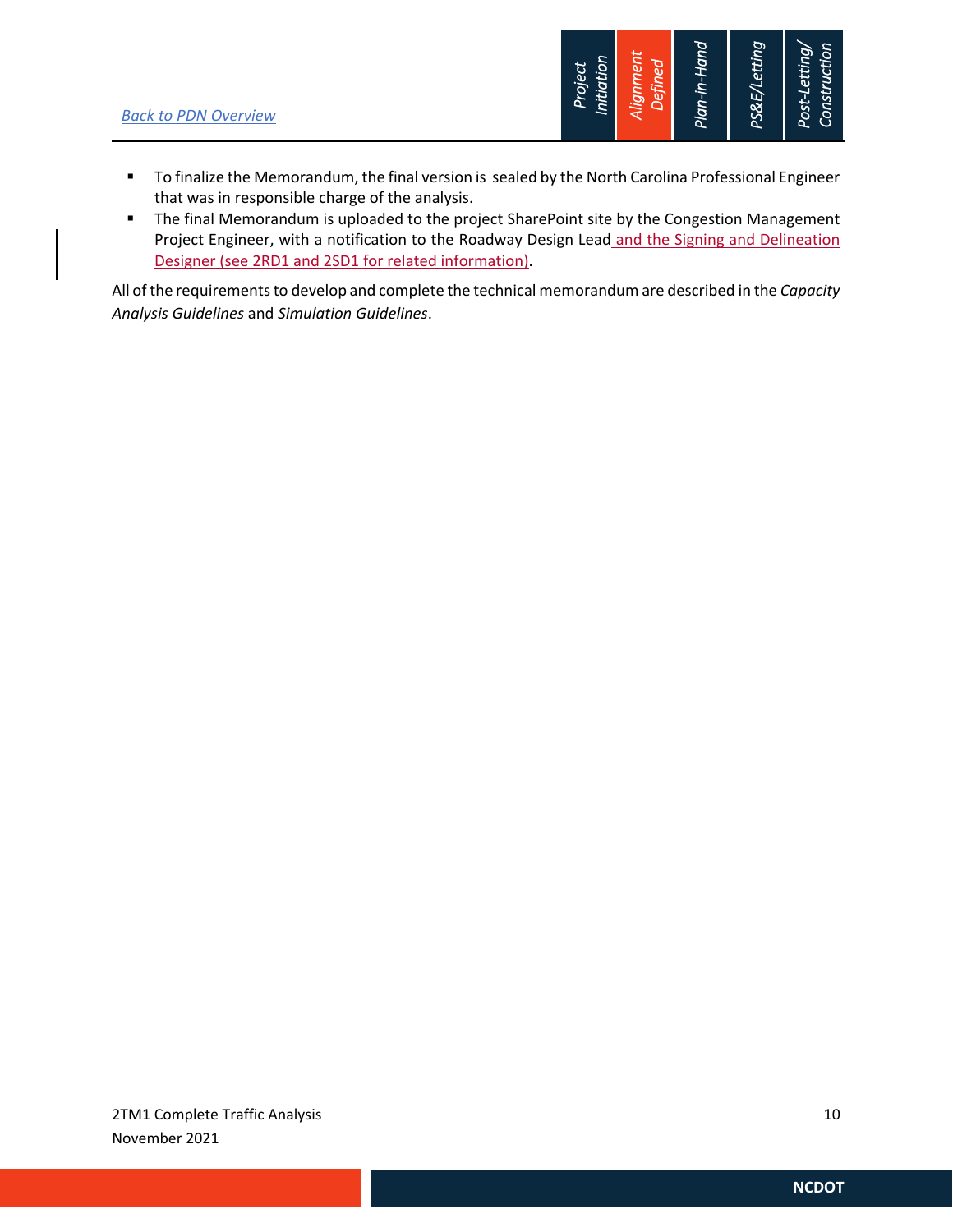

## 2TM2 Initiate Transportation Management Plan

### Overview

Begin this activity based on the Design Recommendation Plan Set in order to verify the overall transportation management strategy with the Division, identify any impacts to right-of-way, and identify all items that require coordination with other disciplines/Units for inclusion in the final Transportation Management Plan (TMP).

### References

- $\Box$  American Association of State Highway and Transportation Officials (AASHTO) *Roadside Design Guide 4th Edition and Errata*
- $\Box$  American Association of State Highway and Transportation Officials (AASHTO) *A Policy on Geometric Design of Highways and Streets and all Errata*
- Federal Highway Administration (FHWA) *Manual on Uniform Traffic Control Devices (MUTCD)*
- Federal Highway Administration (FHWA) *Standard Highway Signs*
- Federal Highway Administration (FHWA) *Rule on Work Zone Safety and Mobility (23 CFR 630 Subpart J and K)*
- Transportation Research Board (TRB) *Highway Capacity Manual*
- *Roadway Design Manual (Updated link to the new manual)* In Development*: The manual is in the process of being updated.)*
- *Standard Specifications for Roads and Structures*
- *Roadway Standard Drawings*
- □ Supplement to the Manual on Uniform Traffic Control Devices (NCSMUTCD)
- *Guidelines for Transportation Management Plan Development*
- *Work Zone Traffic Control (WZTC) Design Manual*
- *Guidelines for the Use of Positive Protection in Work Zones*
- *Temporary Shoring Policies and Procedures*
- *Policy for Providing Temporary Pedestrian Accommodations in Work Zones*
- *Americans with Disabilities Act of 1990* (ADA)
- *NCDOT Quality Management Manual*

## Deliverables

|                                         | <b>Task</b>                            | <b>Responsible Party</b>        |                                               |
|-----------------------------------------|----------------------------------------|---------------------------------|-----------------------------------------------|
| <b>Deliverable</b>                      |                                        | <b>Activity Leader</b>          | <b>Additional Support</b>                     |
|                                         |                                        | <b>WZTC Project</b><br>Engineer | <b>WZTC Project Design</b><br><b>Engineer</b> |
| Temporary Traffic Control (TTC) Concept | <b>Complete Concept TTC Plans</b><br>п |                                 |                                               |
| Plans                                   | <b>Lead TTC Concept Review Meeting</b> |                                 |                                               |

## Complete Concept Temporary Traffic Control (TTC) Plans

The WZTC Project Engineer, with support from the Work Zone Traffic Control (WZTC) Project Design Engineer, develops the conceptual temporary traffic control (TTC) plans to demonstrate how traffic

2TM2 Initiate Transportation Management Plan 11 and 11 and 11 and 11 and 11 and 11 and 11 and 11 and 11 and 11 November 2021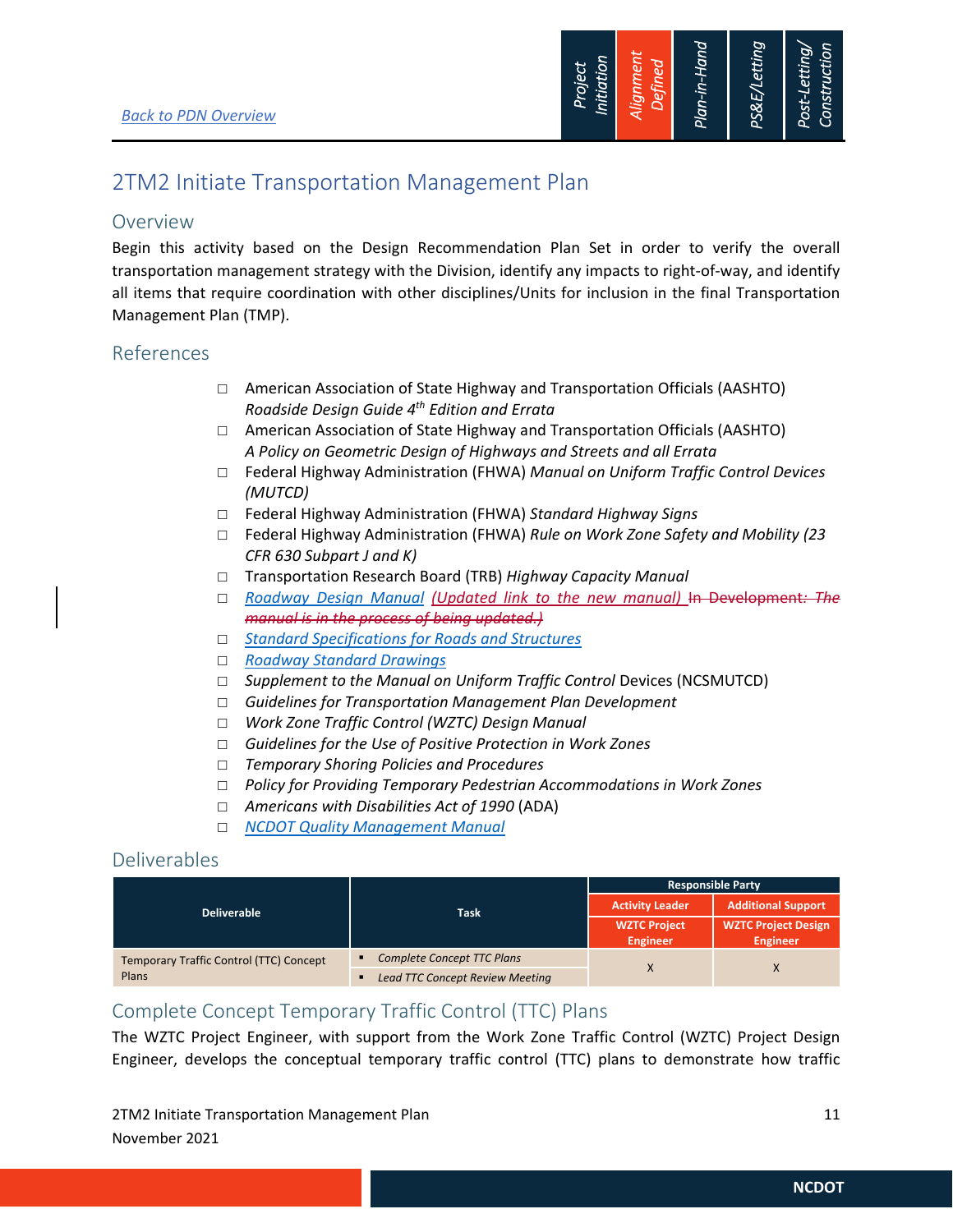

(motorists, pedestrians, and cyclists) is to be safely maintained during construction activities in a manner that does not overly degrade mobility, compromise worker safety, or prevent timely and efficient completion of the project. The plans are to include overview drawings, details, preliminary general notes, and written construction staging.

For this task, the WZTC Project Engineer is to:

- Facilitate resolution of constructability concerns and identify all areas where additional coordination with other disciplines/Units is needed.
- Review with and receive concurrence from Division construction staff and provide action items to other disciplines/Units responsible for temporary components of the Final TTC Plans (see 3TM1 for related information).

To prepare the concept plans, the WZTC Project Engineer, with support from the WZTC Project Design Engineering, is to:

- Analyze the Design Recommendation Plan Set (see 2RD1 for related information), Preliminary General Drawings (see 2ST2 for related information), and current hydraulics design (see 2HY1 and 2HY2 for related information), coordinating directly with each discipline/Unit to ensure the WZTC Project Engineer is reviewing the most up-to-date information.
- Initiate coordination with the Utilities Lead, Utilities Coordinator, and Utility Design Engineer to discuss any known issues regarding wetthe construction of utilities (waterlines and sanitary sewer relocationconstructed by the contractor). or during the term of the highway construction.
- Initiate coordination with the Signing and Delineation Designer to discuss potential signing (notably for overhead signs, consequential guide signs, temporary regulatory signs that direct temporary traffic patterns).
- **Perform a field review/site investigation.**
- Determine work zone capacity, obtain hourly traffic counts or Annual Average Daily Traffic (AADT), and determine lane and road closure restrictions.
- **Develop a transportation management strategy for vehicles and pedestrians.**

The plans also include identifying several items for the plans that include:

- **Proposed road closures and detours, including need and expected duration.**
- **Proposed temporary alignments and grades.**
- **Location and type of work zone positive protection.**
- **Locations of proposed temporary drainage.**
- **Location of proposed temporary shoring for the maintenance of traffic.**
- Location and number of temporary signals and signal timing (see 2SG1 and 2SS1 for related information).

The WZTC Project Engineer is to also develop:

 Preliminary general notes, limited to proposed lane and road closure restrictions, as well as hauling restrictions.

2TM2 Initiate Transportation Management Plan 12 November 2021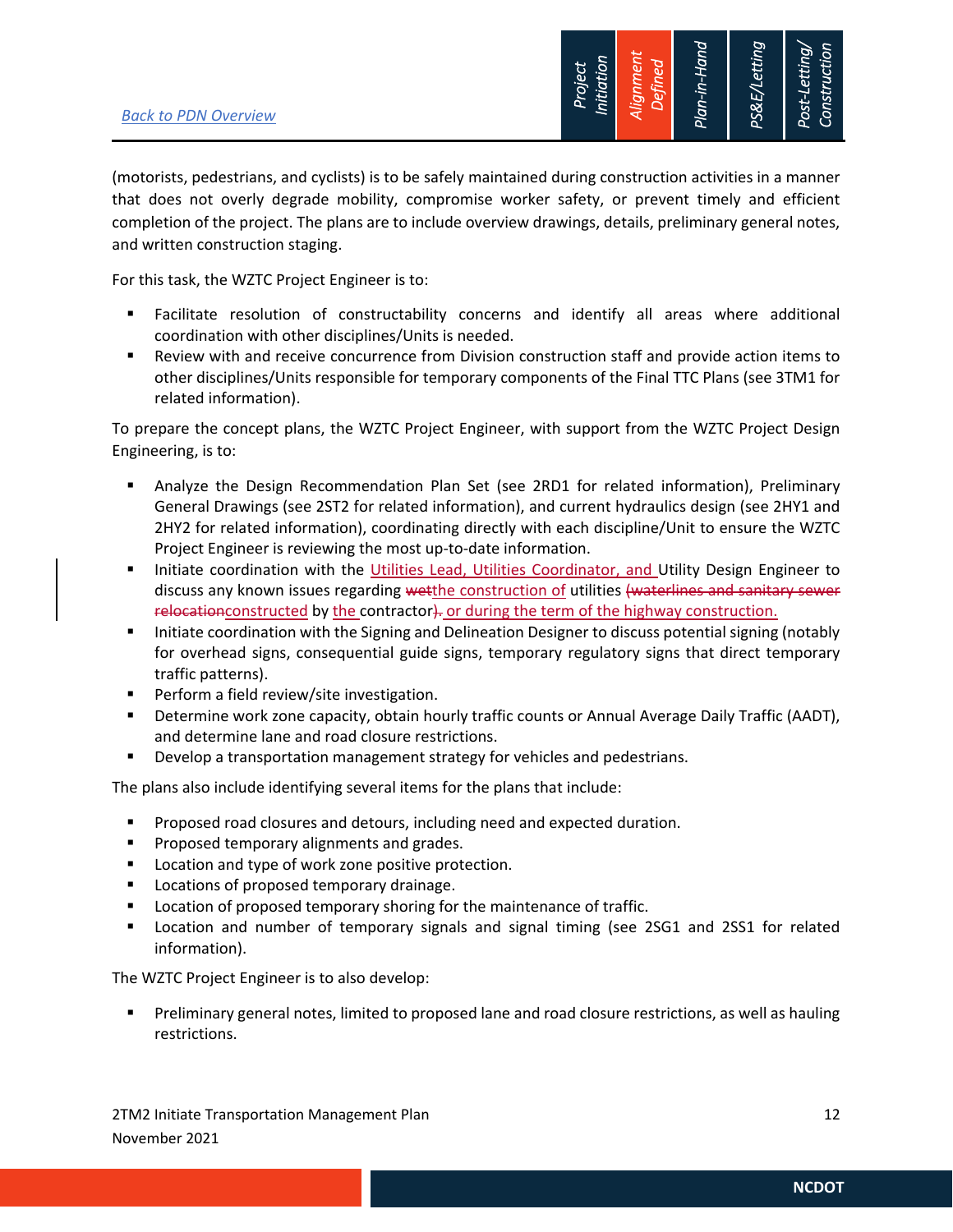

## 3TM1 Complete Transportation Management Plan

### Overview

Begin this activity after Division concurrence with temporary traffic control (TTC) concept, where early and effective coordination with other disciplines/Units is needed to deliver a final Transportation Management Plan (TMP).

### References

- □ American Association of State Highway and Transportation Officials (AASHTO) *Roadside Design Guide 4th Edition and Errata*
- □ American Association of State Highway and Transportation Officials (AASHTO) *A Policy on Geometric Design of Highways and Streets and all Errata*
- Federal Highway Administration (FHWA) *Manual on Uniform Traffic Control Devices (MUTCD)*
- Federal Highway Administration (FHWA) *Standard Highway Signs*
- Federal Highway Administration (FHWA) *Rule on Work Zone Safety and Mobility (23 CFR 630 Subpart J and K)*
- Transportation Research Board (TRB) *Highway Capacity Manual*
- *Roadway Design Manual (Updated link to the new manual) In Development: The manual is in the process of being updated.)*
- *Standard Specifications for Roads and Structures*
- *Roadway Standard Drawings*
- □ Supplement to the Manual on Uniform Traffic Control Devices (NCSMUTCD)
- *Guidelines for Transportation Management Plan Development*
- *Work Zone Traffic Control (WZTC) Design Manual*
- *Guidelines for the Use of Positive Protection in Work Zones*
- *Temporary Shoring Policies and Procedures*
- *Policy for Providing Temporary Pedestrian Accommodations in Work Zones*
- *Americans with Disabilities Act of 1990* (ADA)
- *NCDOT Quality Management Manual*

## Deliverables

|                                                         | <b>Task</b>                                       | <b>Responsible Party</b>               |                                               |
|---------------------------------------------------------|---------------------------------------------------|----------------------------------------|-----------------------------------------------|
| <b>Deliverable</b>                                      |                                                   | <b>Activity Leader</b>                 | <b>Additional Support</b>                     |
|                                                         |                                                   | <b>WZTC Project</b><br><b>Engineer</b> | <b>WZTC Project Design</b><br><b>Engineer</b> |
| Final Transportation Management Plan (TMP)<br>Submittal | <b>Complete Final TTC Plans</b><br>$\blacksquare$ |                                        |                                               |

## Complete Final TTC Plans

To complete this task, the WZTC Project Engineer, with the support of the WZTC Project Design Engineer, advance the TMP by incorporating all previously agreed upon transportation management strategies and

3TM1 Complete Transportation Management Plan 14 and 14 and 14 and 14 and 14 and 14 and 14 and 14 and 14 and 14 November 2021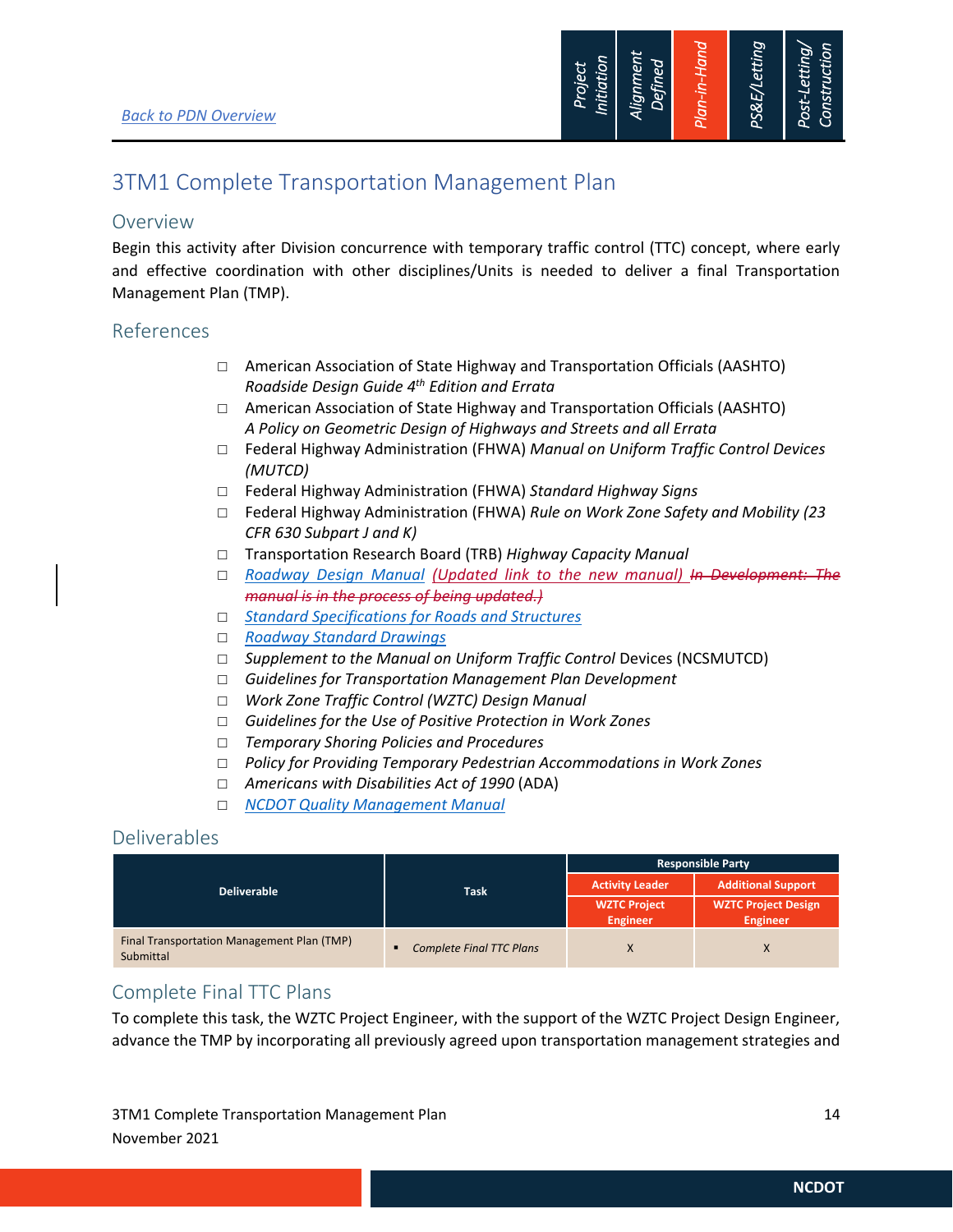

recommendations, completing the required coordination with other disciplines/Units and progressing to final plan format.

Upon receiving Division concurrence with the TTC concept, the WZTC Project Engineer is to directly coordinate with the previously identified disciplines/Units around several specific elements of design.

- Roadway Design Unit/Roadway Design Lead
	- Temporary shoring for staged embankment construction
	- Temporary alignments
	- Temporary pavement
	- Temporary guardrail, end units, guardrail to portable concrete barrier transitions, re-lapping of guardrail
- **EXECT:** Structures Management Unit/Structures Lead
	- Temporary shoring for substructure construction
	- Staged bridge construction (construction joint locations)
	- Girder erection over open roads including need and location of shoring towers
	- Anchored portable concrete barriers on bridge decks
- Hydraulics Unit/Hydraulics Design Engineer and Roadside Environmental Unit/Roadside Environmental Engineer
	- Temporary drainage
	- \* Staged culvert construction
- Geotechnical Engineering Unit/Design Geotechnical Engineer
	- **\*** Temporary shoring
	- **\*** Temporary slopes
- **ITS and Signals Unit/Signal Lead and Signal System Engineer** 
	- Temporary traffic patterns at signalized intersections
- Utilities UnitLead/Utilities Coordinator/Utilities Design Engineer
	- \* Relocation of in plan wet utilities (waterlines and sanitary sewer relocation byutilities by the contractor)
- Signing and Delineation Unit/Signing and Delineation Designer
	- Coordinate on development of intermediate signing plans (notably for overhead signs, consequential guide signs, temporary regulatory signs that direct temporary traffic patterns) for each phase of construction
- **Regional Traffic Engineer**
- Statewide Transportation Operations Center (STOC)
- **Transportation Operations and Incident Management**

The WZTC Project Engineer documents all coordination efforts, completing coordination with the identified disciplines/Units prior to Plan-in-Hand Review Meeting. Upon request, the WZTC Project Engineer also provides WZTC pay items, estimated quantities, and estimated cost for use by the Contract Standards and Development Unit to prepare the project for letting.

Concurrent with the on-going coordination, the WZTC Project Engineer is to progress the TMP for the PS&E phase, including:

3TM1 Complete Transportation Management Plan 15 and 15 and 15 and 15 and 15 and 15 and 15 and 15 and 15 and 15 November 2021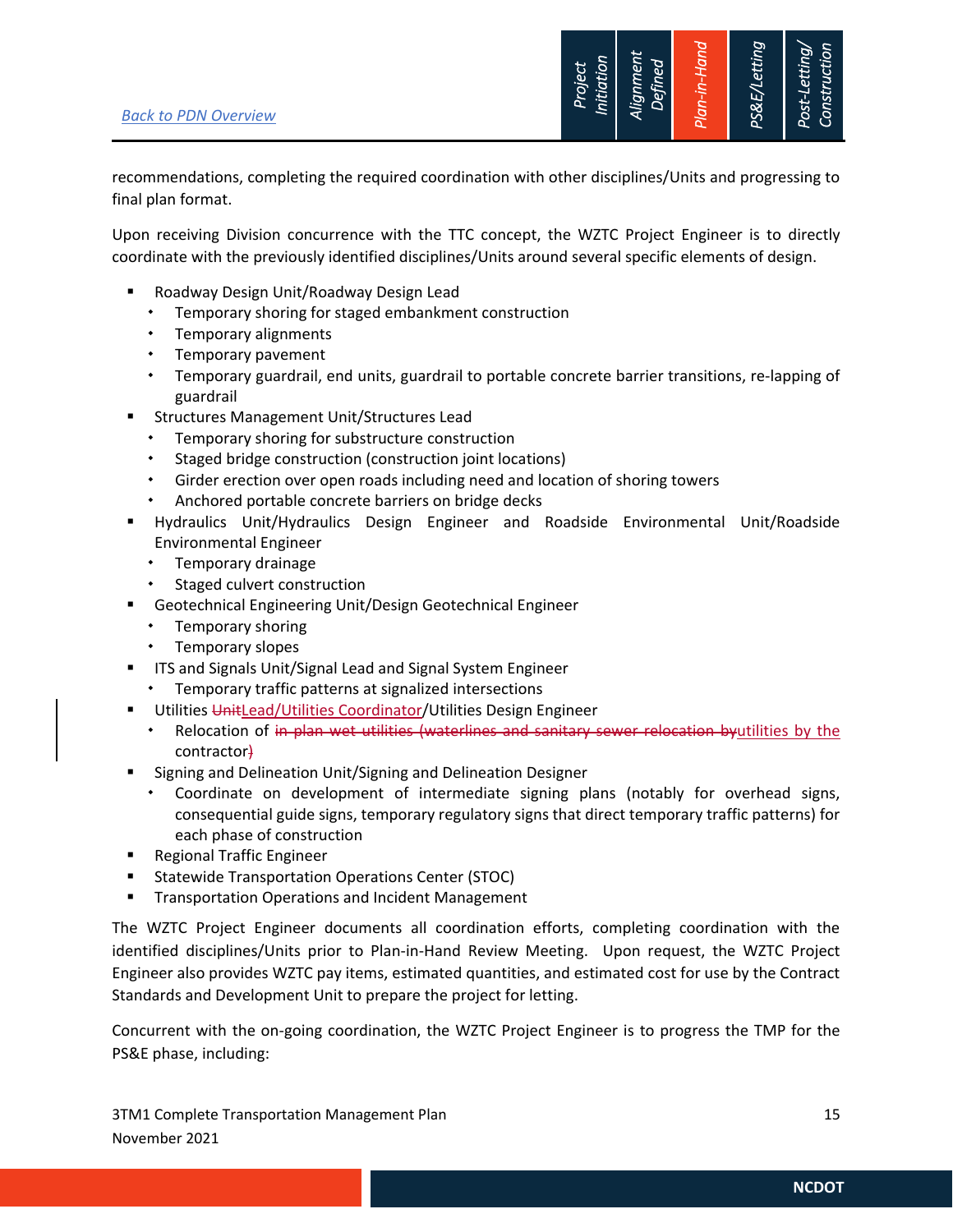

## 1UT1 Develop Initial Utility Relocation and Construction Estimates

### Overview

Develop a preliminary estimate for both utility construction and relocation costs to establish the baseline estimate to be used for subsequent utility estimates.

**Note:** *Actions during the Project Initiation Stage may be led and completed by staff from several different NCDOT groups. Any person who has overall responsibility for a project during this Stage is referred to as the "Project Lead." This lead could be the Feasibility Studies Engineer, the Corridor Development Engineer, the Division Planning Engineer, or someone in a similar role as tasked by a state or local agency.* 

*Additionally, because job titles within NCDOT overlap with job titles in the consulting firms, and because different project management centers within the Department divide project management and technical duties differently, this section clarifies who is filling each role as identified in the deliverable table and task descriptions below.* 

#### Utilities Coordinator

*The Utilities Coordinator role is typically filled by a Professional Engineering Firm (PEF)/Consultant providing Utilities Coordination services for the project. The Utilities Coordinator coordinates the relocation activities of all utilities on the project but does not provide any design service for any utility.* 

*If a utility is providing complete Utilities Construction Plans for inclusion in the contract, the Utilities Coordinator is responsible for the coordination and delivery to NCDOT of the deliverables assigned to the Utilities Design Engineer that are instead being produced by the utility. The Utilities Coordinator is not responsible for the production of those deliverables.* 

#### Utilities Design Engineer

*The Utilities Design Engineer role is typically filled by Professional Engineering Firm (PEF)/Consultant providing Utilities Design Services for the project. This firm may or may not be the same firm providing Utilities Coordination Services. There may be more than one PEF providing Utilities Design Services, depending on the number and types of utilities included for construction in the contract and the areas of expertise of each firm.* 

*The role of the Utilities Design Engineer is to design the relocation of the assigned utility facilities. The Utilities Coordinator coordinates the location of those facilities with the other utilities.* 

*If a utility chooses to provide a complete design plan for inclusion in the project, the agreement with the utility should require the utility to complete the tasks expected of the Utilities Design Engineer. The Utilities Coordinator provides the deliverables to NCDOT.* 

### Utilities Lead

*The Utilities Lead is an NCDOT representative responsible for the oversight of the utility's relocation effort and the technical review of the utility's deliverables. Depending on the design center where the project is managed, this role may be filled by more than one person managing different portions of the relocation. The Department representatives and roles are to be clear in the scopes.* 

1UT1 Develop Initial Utility Relocation and Construction Estimates 1 November 2021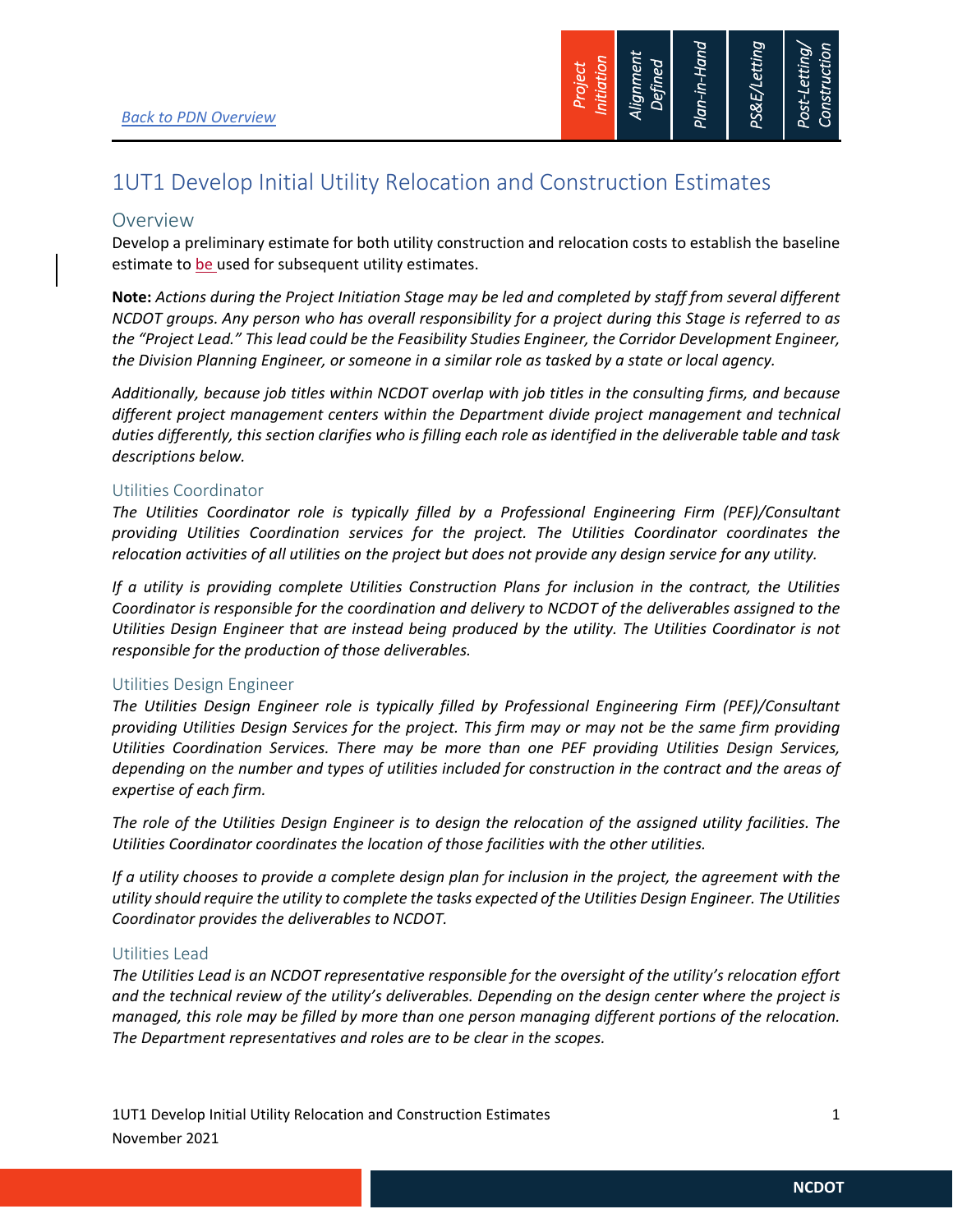

## 1UT2 Initiate Utility Investigations

## Overview

Inventory utility facilities in the project area. Identify utilities that are costly to relocate, have long design or construction times, or otherwise create risks for project construction or schedule if they are relocated.

## References

- *Utilities Accommodation Manual*
- *NCDOT Quality Management Manual*

### Deliverables

|                                               |                                                   | <b>Responsible Party</b>        |                           |
|-----------------------------------------------|---------------------------------------------------|---------------------------------|---------------------------|
| <b>Deliverable</b>                            | <b>Task</b>                                       | <b>Activity Leader</b>          | <b>Additional Support</b> |
| Utility Risk Analysis and Inventory<br>Report | Initiate Utility Owner Contacts                   |                                 |                           |
|                                               | <b>Conduct Preliminary Utility Investigations</b> | <b>Utilities</b><br>Coordinator | Utilities Lead            |
|                                               | Submit Utility Risk Analysis and Inventory        |                                 |                           |
| <b>Utility Project Outline</b>                | <b>Determine Utility Relocations</b>              | <b>Utilities</b>                | Utilities Lead            |
|                                               |                                                   | Coordinator                     |                           |
| <b>Utility Construction Requests</b>          | <b>Submit Utility Construction Requests</b>       | <b>Utilities</b>                |                           |
|                                               |                                                   | Coordinator                     |                           |

## Initiate Utility Owner Contacts

The Utilities Coordinator is to meet with the utility owners to discuss utility facilities in the project study area and vicinity. These meetings are to be with employees of the utility who are familiar with the existing facilities and with plans for future facilities in the study area. These meetings are likely held individually with each utility at a location convenient for the utility employees. Other projects may be discussed in these meetings, if possible and appropriate.

In this meeting, the Utilities Coordinator:

- Explains the scope of the project and the location of all alternatives/alignments.
- **Explains the projected schedule and expected project duration.**
- Requests that the utility:
	- Provide a description of the type, size, and function of all facilities in the area of the project.
	- Identify critical facilities that have restrictions on service interruption for relocation or may be difficult to relocate. A facility may be difficult to relocate because of difficulty in acquiring property for the relocation of the facility, difficulty in coordination of outages with customers being served, or for other reasons, as well as difficulty in construction.
	- **•** Identify facilities with a high cost of relocation.
	- Identify off-site work required to perform relocation on the project.
	- Provide a description of factors that may affect the project schedule, such as lengthy design times, need to establish a construction budget, long-lead times when ordering materials, or long times between construction of the new facilities and abandonment of the old facilities. Provide a preliminary estimation of durations for the relocation of critical facilities with the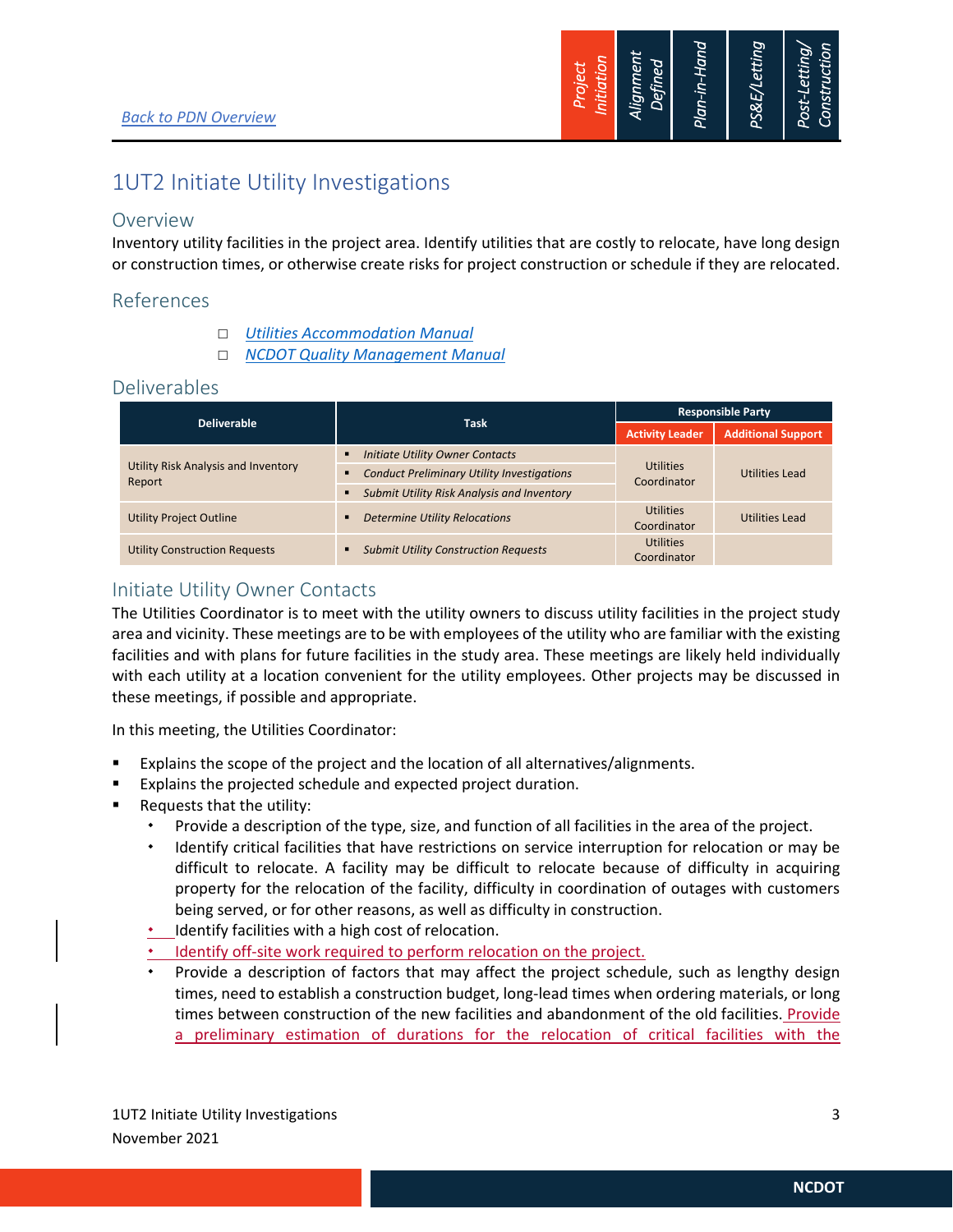

understanding that it is to be further refined as the overall project design develops and actual impacts identified and evaluated.

 Discusses the expected impact of each of the utility facilities on the project and the impact of the project on the utility facilities.

This meeting may also involve a site visit to verify and correlate information provided by the utilities and to search for previously unknown utilities.

## Conduct Preliminary Utility Investigations

Using the information collected from the utilities, the Utilities Coordinator analyzes reasonably expected conflicts between existing and planned utilities and the project. For each alternative/alignment, the Utilities Coordinator is to:

- Provide an inventory of utilities encountered.
- Provide a preliminary estimate for utility relocation costs.
- Analyze risks to the project budget and schedule by identifying:
	- Facilities that can be relocated without significant burden to the utility.
	- Facilities that cannot be taken out of service at all or for more than a short period of time.
	- Facilities that are expensive to relocate because of size or conditions of the construction.
	- **\***——Facilities that have a long design or construction duration.
	- Any other risk the relocation of the facilities could pose to the project.
- I ldentify facilities to avoid, and facilities that may be relocated, without significant burdens to the utility or the project.
- Provide relocation durations of critical facilities as provided by the utility owners, even if identified as a facility to avoid in case project conditions prohibit avoidance.
- **If all identify whether construction of utility relocation may be necessary outside of the study area.**

## Submit Utility Risk Analysis and Inventory

The Utilities Coordinator provides a Utility Risk Analysis and Inventory Report that:

- **Provides an inventory of utilities and facilities in the study area.**
- **Includes the information provided by the utilities.**
- Documents the analysis of budget and risk in each alternative/alignment.
- Makes recommendations to reduce risk or budget.

The Utilities Lead reviews the report and provides comments to the Utilities Coordinator, who updates the document.

The Utility Risk and Analysis Report is provided to the Project Manager and used by the project team to evaluate design alternatives/alignments. The report is also a guide to minimize the overall impact of utilities on the project.

## Determine Utility Relocations

After the alternative/alignment to be constructed has been selected, the Utilities Coordinator revises and condenses the Utility Risk Analysis and Inventory Report into a Utility Project Outline for the selected alternative/alignment. The revised report is to include: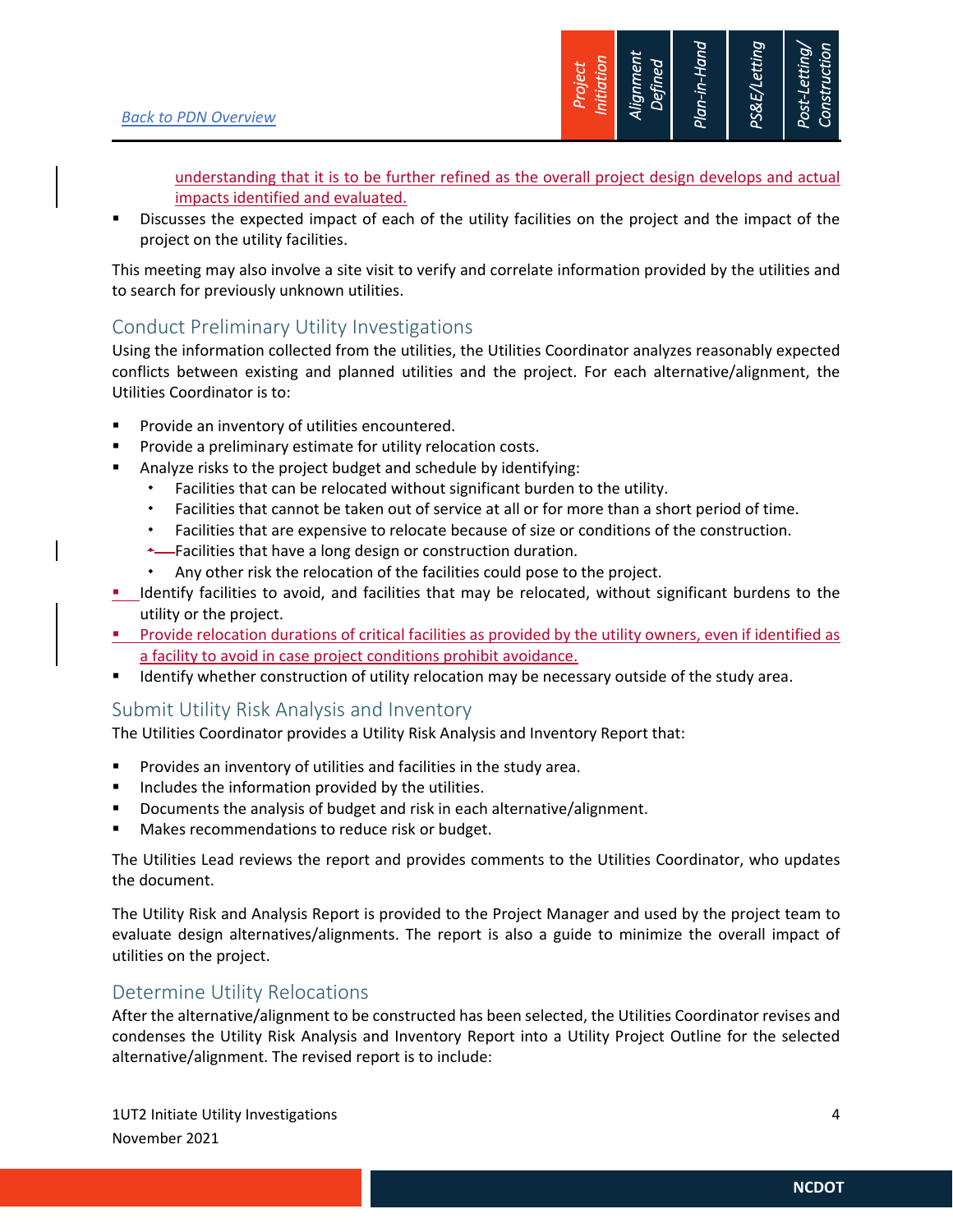

## Identify Major Utility Conflicts and Relocation Impacts

To complete this task, the Utilities Coordinator is to:

- Review the plans to identify likely locations of conflicts.
- **Document those conflicts on the Utilities Coordination Working Plans.** 
	- The Utilities Coordination Working Plans are to contain information on conflicts and proposed relocations for all utilities.
	- These plans also contain the information required by NCDOT to manage utilities within the project and are to be kept up-to-date and available to the project team at all times through the project SharePoint and ProjectWise sites.

The Utilities Coordinator consults with the Utilities Lead prior to the Utility Coordination Kickoff Meeting to agree on potential conflicts and guidance to be given to the utilities.

The Utilities Design Engineer then:

- Reviews the plans with the applicable utility companies for the facilities scoped for design.
- **If I**dentifies conflicts, proposes preliminary relocation designs or a plan to mitigate the conflicts, and secures approval from the owner.
- **Provides this information to the Utilities Coordinator prior to the Utility Coordination Kickoff Meeting.**
- **Provides a Preliminary Relocation Schedule at the Kickoff Meeting including all activities necessary to** facilitate completion of the required relocations.
	- \* If dependent on other utilities to perform their work first, such a joint- users, provide a duration for initiating work after notification of completion of required work by others and a duration for the completion of the relocation.
	- Durations should include all tasks necessary to take the impacted facilities out of service.
	- The Preliminary Relocation Schedule should be understood to be a baseline start for further refinement as the overall project design is developed.

If a Utilities Design Engineer has not been authorized at this point, the utility is responsible for providing this information at the Kickoff Meeting to the Utilities Coordinator.

## Conduct Utility Coordination Kickoff Meeting (All Utilities)

The Utilities Coordinator schedules and conducts a Utility Coordination Kickoff Meeting to share information and plans with the utilities and to begin coordination among the utilities on relocation issues. The invitees to this meeting are to include all utility company contacts, the Utilities Lead, Division utilities personnel, the Utilities Design Engineer, the Project Manager, the Hydraulics Design Engineer, and the Signals/ITS Lead.

At this meeting and with assistance from the Utilities Lead, the Utilities Coordinator is to:

- Provide information to the utility companies about the project.
- Review the presumptive cost responsibility and establish which utility companies believe they have a compensable interest.
- Discuss the project schedule, noting feedback from the utility companies about their design and relocation timeframes and the schedule they can meet.

2UT1 Initiate Utility Coordination 8 November 2021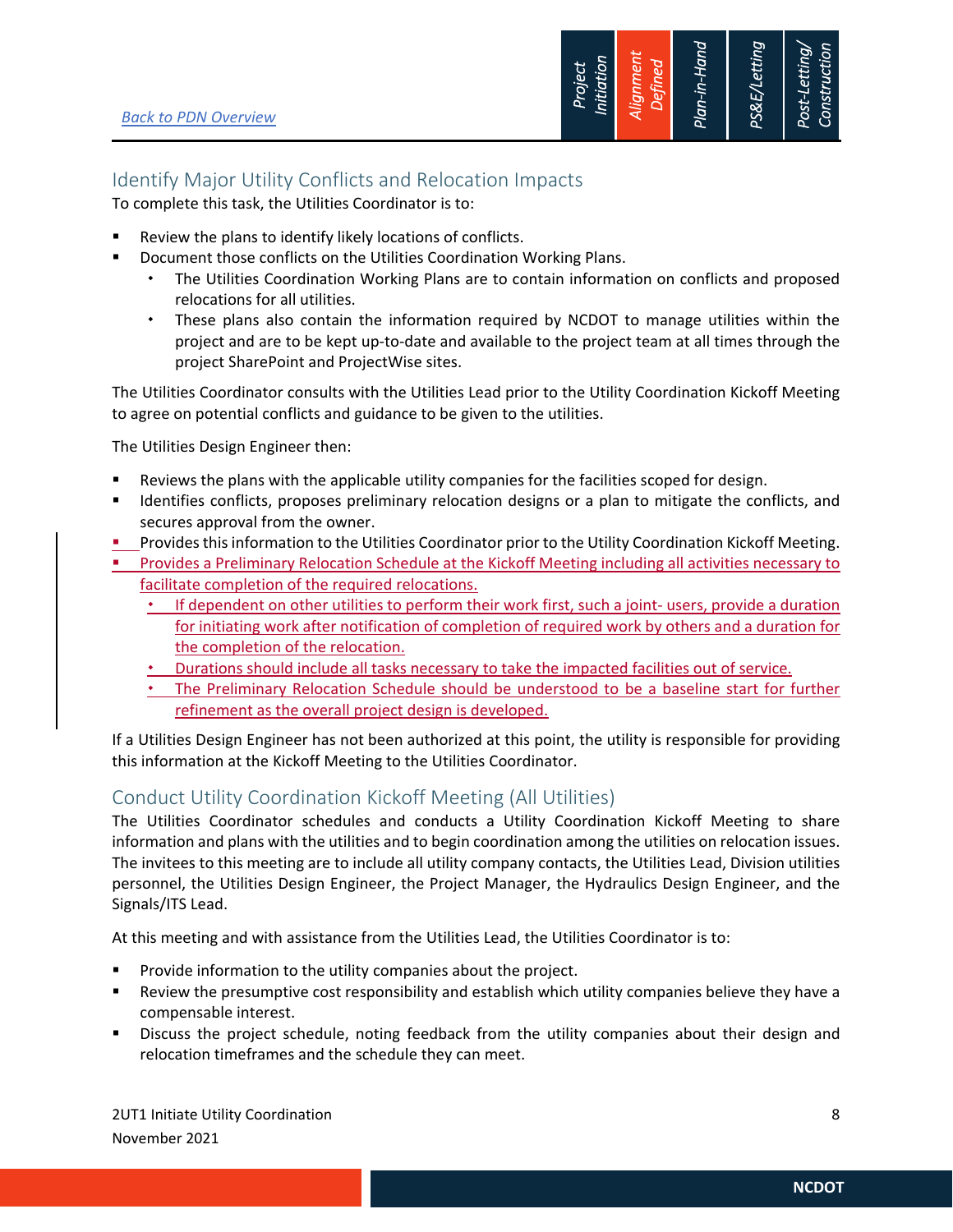

- **Elicit information about the risks the utilities believe they pose to the project.**
- Discuss preliminary alignments for relocations.
- Inform utilities of their responsibilities under the Dig Once Policy. The Utilities Coordinator is responsible for administration of this policy on the project.
- Ask the utility companies to prepare preliminary plans and identify easement needs.
- I Identify action items for NCDOT and the utility companies.

## Initiate Cost Responsibility Analysis

The Utilities Coordinator uses the information from the survey and information provided by the utilities to initiate the Cost Responsibility Analysis. To do this, the Utilities Coordinator:

- Investigates documents provided by the utility companies.
- Prepares opinions on the relevance of those documents to any claims of compensable interest.
- Begins preparation of the Cost Responsibility Analysis Report.

It is the responsibility of the utility companies to prove their claims of compensable interest. It is the responsibility of the Utilities Coordinator to review the claims and provide a recommendation to the Utilities Lead and the Project Manager on the merits of the claims.

## Receive Preliminary Utility Relocation Plans from Utility Owners

To complete this task, the Utilities Coordinator is to:

- Receive preliminary relocation plans from the utility companies and from the Utilities Design Engineer.
- Review the plans to ensure compliance with the *Utilities Accommodation Manual*.
- Incorporate the relocation plans into the Utilities Coordination Working Plans.

Preliminary relocation plans from the utilities are not final designs. Instead, these plans are to show the scope and alignment of the relocation. The design is to be complete enough to determine easement requirements and environmental impacts from the proposed alignment and construction.

Place preliminary relocation plans on the SharePoint project site.

### Submit Routing Plan

The Utilities Coordinator submits the Utilities Coordination Working Plans along with a description of important design decisions as Routing Plans. The purpose of the Utilities Coordination Working Plans is to plan utility relocations and share information about the relocations with NCDOT and the project team.

The Utilities Lead reviews the plan and provides comments to the Utilities Coordinator, including a review of the application of the *Utilities Accommodation Manual*, a constructability review, and a review of possible alternatives/alignments.

## Create Relocation Schedule

The Utilities Coordinator creates a Utilities Relocation Schedule (in Microsoft Project) to be delivered initially after the Kickoff Meeting, concurrently with the Routing Plans, and after receipt and review of the relocation agreements for use in guiding project scheduling and tracking relocation progress. This schedule is developed in consideration of: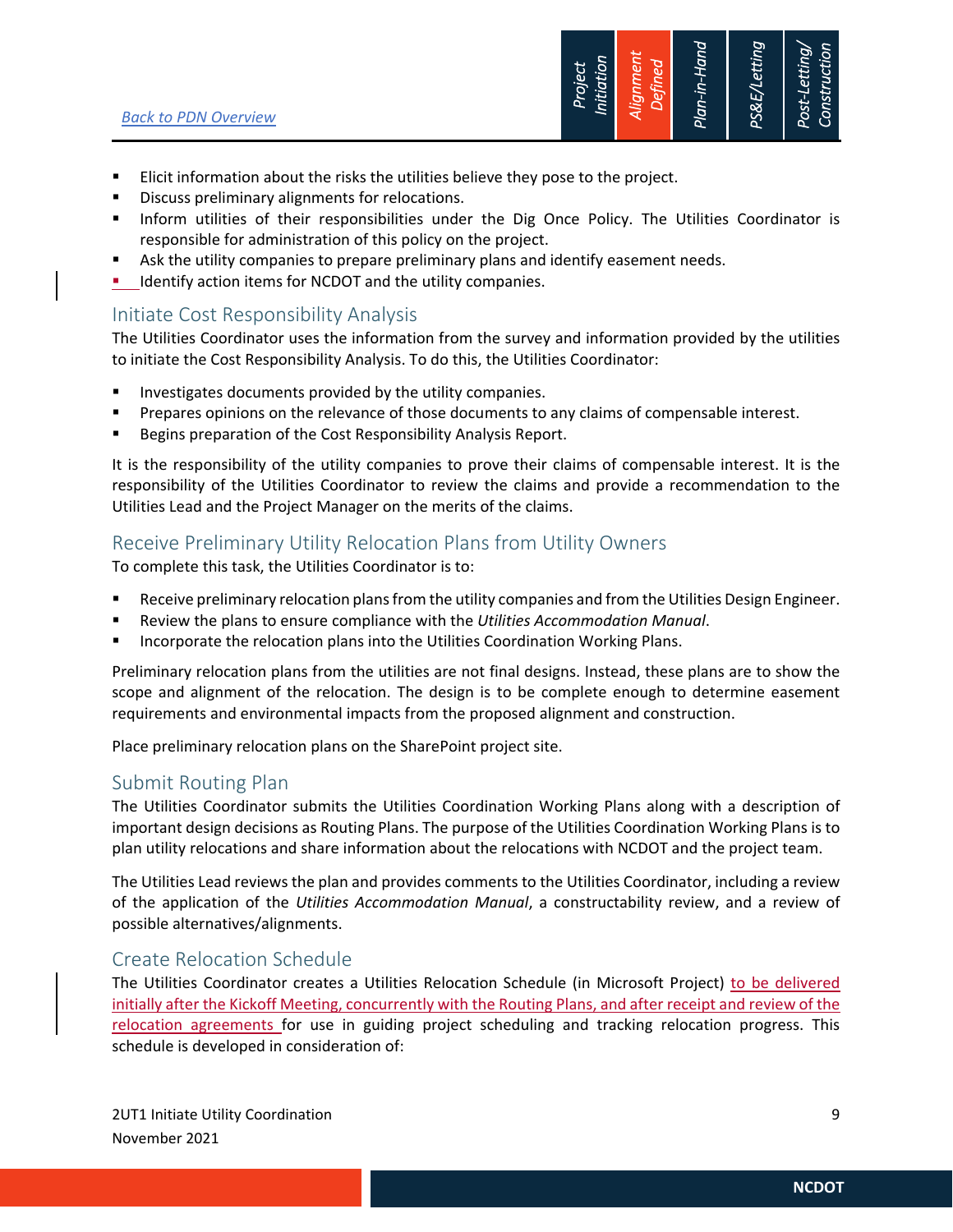

- **Utility work by others only.**
- **Important milestones in project completion, such as design time, relocation time, moratoria,** acquisition of special materials, permitting, availability of right-of-way and easements, and construction staging.
- **Information obtained from the utilities, the Right-of-Way Agents, project documents, and other** sources, as needed.

The Utilities Coordinator maintains this schedule as conditions change and milestones are completed, coordinating this with the Project Manager and the larger project schedule. The project schedule delivery should be at the following milestones:

- **Initial Schedule Following the Kickoff Meeting with receipt of information obtained to date.**
- Routing Plans Schedule Further define and adjust the Initial Schedule with utility owner provided schedule submitted with the plans used to create the Routing Plans.
- Agreements Schedule Further define and adjust the Routing Schedule with utility owner provided updates submitted with the relocation agreement applications. This schedule is intended to be included in the contract documents for contractor's information for bidding.

The Utilities Lead reviews this schedule and provides comments to the Utilities Coordinator. The review includes the practicality of accomplishing the schedule.

### Submit Preliminary Utility Construction Plans

The Utilities Design Engineer submits the Preliminary Utility Construction Plans for review by the Utilities Lead. These plans are to:

- Show routing and major design elements.
- Identify any needed easements outside of existing right-of-way.
- Provide draft Special Provisions, especially including any requested pay items for review.

For utilities designed under the control of the utility owner, but to be constructed as part of the project's contract, the Utilities Coordinator coordinates submission of these items to the Utilities Lead for review. The review of plans and special provisions is to address constructability, risk assessment, compliance with policy, and contractibility.

## Request Subsurface Utility Engineering(SUE) Level A

The Utilities Coordinator requests and compiles subsurface utility engineering (SUE) Level A requests from the designers of each of the utilities. To do this:

- Collaborate with the Utilities Lead to evaluate the need for each location.
- Create a final SUE request.

The Utilities Design Engineer submits this request to the Utilities Coordinator for aggregation with requests by other utilities.

### Request Geotechnical Investigation for Trenchless Utilities

A Geotechnical Investigation is used to identify underground conditions along the trenchless installation for the purposes of bidding. The Utilities Design Engineer identifies locations for the geotechnical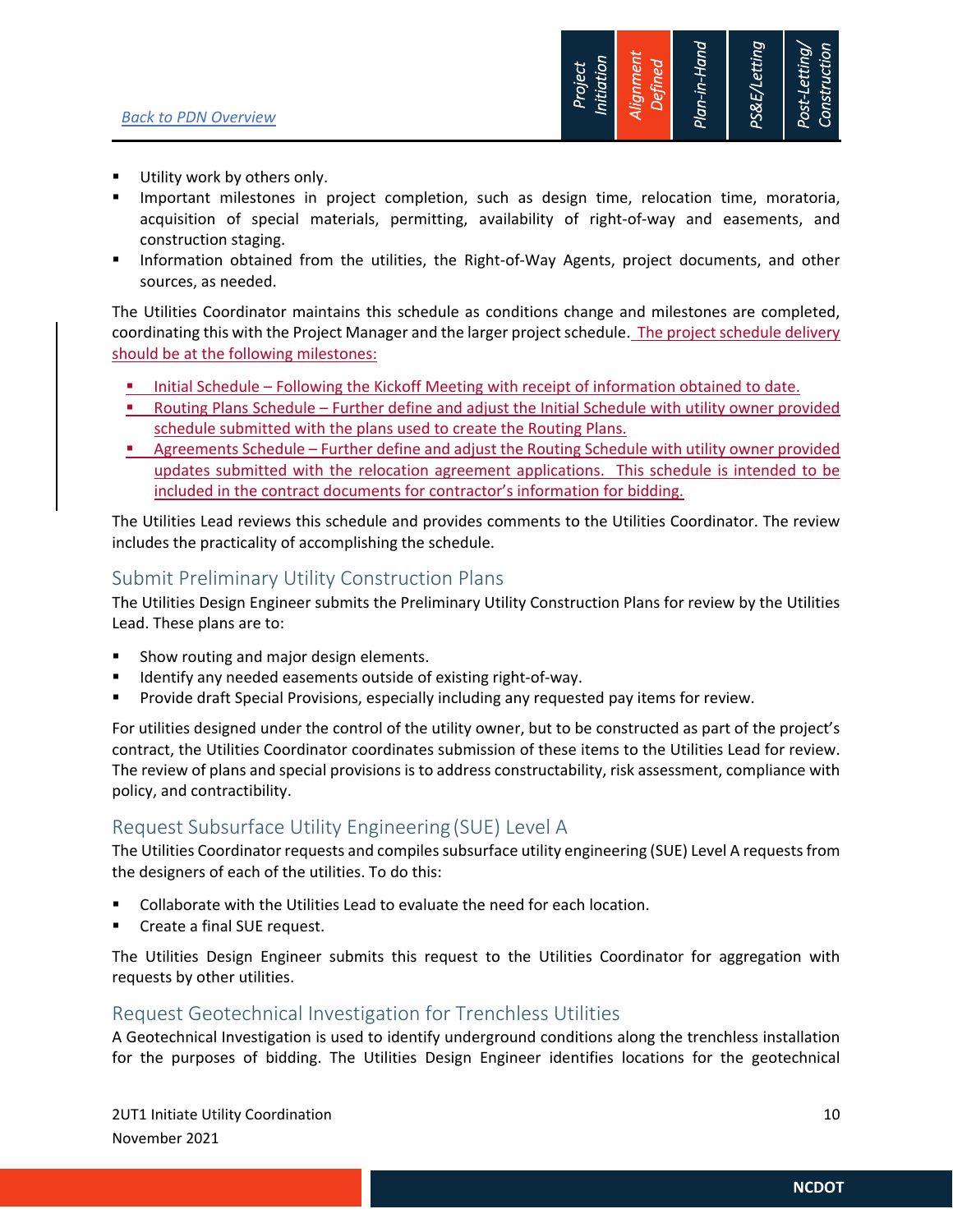

## 2UT2/3UT2 Prepare Utility Relocation and Construction Estimates

#### Overview

Prepare both utility relocation and construction cost estimates to support the project development process at both the Alignment Defined Stage (prior to the Environmental Document being approved) and Plan-in-Hand Stage (prior to the Right-of-Way Plan Set being finalized).

### References

- *Utilities Accommodation Manual*
- *Estimates, Materials & Approved Products for Utilities Work*
- *Utility Cost Estimate Request Form*

### Deliverables

| <b>Deliverable</b>                     |                                                 | <b>Responsible Party</b>         |  |
|----------------------------------------|-------------------------------------------------|----------------------------------|--|
|                                        | <b>Task</b>                                     | <b>Activity Leader</b>           |  |
| Utility Relocation (PH 250) Estimate   | <b>Prepare Utility Relocation Estimate</b>      | Utilities Coordinator            |  |
| Utility Construction (PH 300) Estimate | <b>Prepare Construction Relocation Estimate</b> | <b>Utilities Design Engineer</b> |  |

### Prepare Utility Relocation Estimate

Per a request from the Project Manager (or Roadway Design Lead) using the Utility Cost Estimate Request Form for relocation costs, the Utilities Coordinator prepares the project's utility relocation estimate, referencing the resources and process detailed on the Estimates, Materials & Approved Products for Utilities Work resource page. The Utilities Coordinator prices the relocation work using the Utilities Cookbook Database or by coordinating cost directly with the impacted utility owners.

The Utilities Coordinator works with the Project Manager (or assigned) to assist in drafting any justification or additional information, if there is a difference in cost between the current and previous estimate.

## Prepare Utility Construction Estimate

Per a request from the Project Manager (or assigned) using the Utility Cost Estimate Request Form for construction costs, the Utilities Design Engineer prepares the project's utility construction estimate using the Utilities Cookbook Databasehistoric bid data adjusted for project conditions and expected price increases.

The Utilities Design Engineer works with the Utilities Lead and Project Manager (or assigned) to assist in drafting any justification or additional information, if there is a difference in cost between the current and previous estimate. The Utilities Design Engineer is to ensure that utility construction (wet utility) pay items and quantities are included in the construction estimate request, as required.

### Review Estimate

The Utilities Coordinator sends the two utilities cost estimate to the Utilities Lead, who reviews the estimate.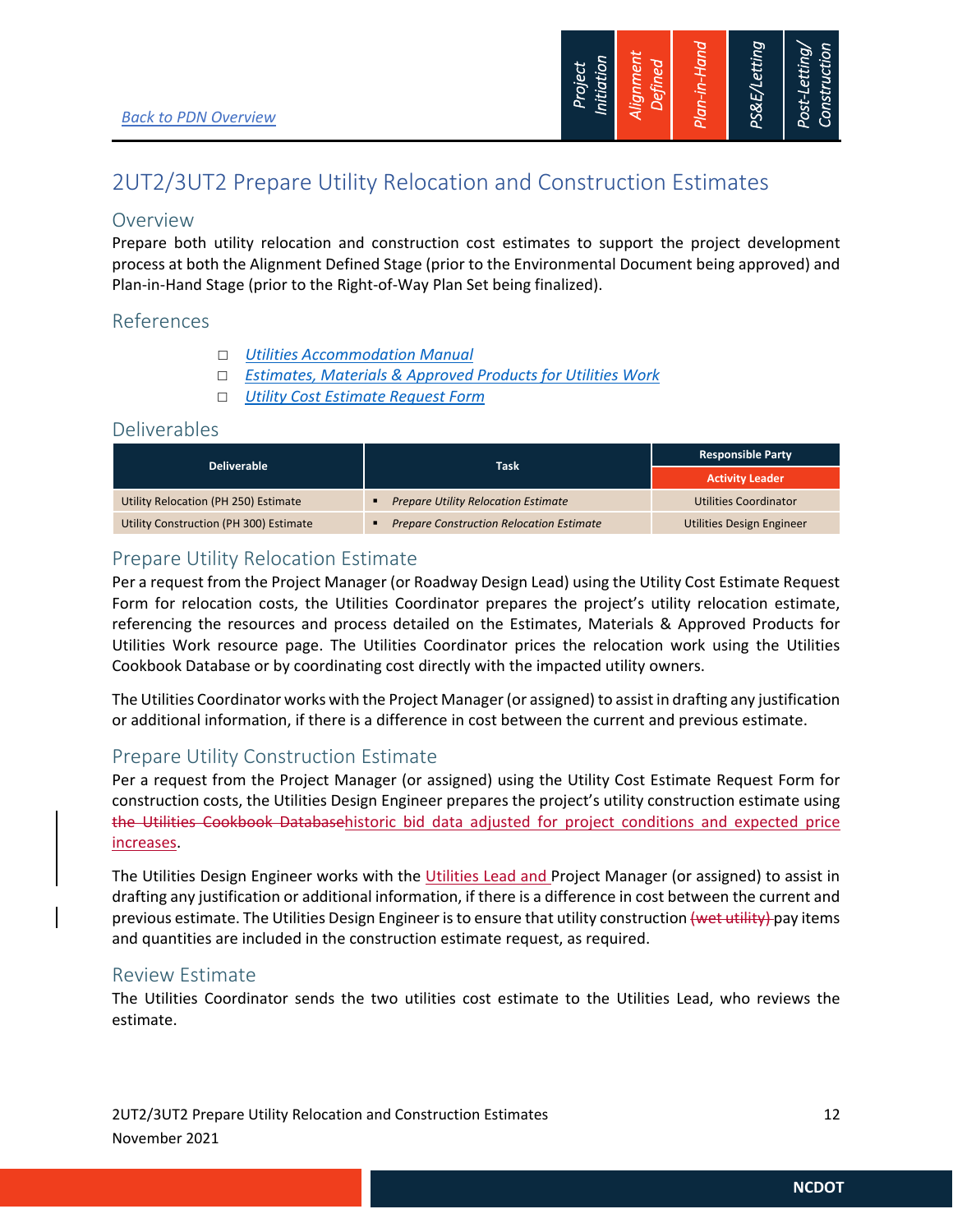

## 3UT1 Advance Utility Coordination

#### Overview

Coordinate the final design of utilities and needs for environmental permitting.

#### References

- *Utilities Accommodation Manual*
- *Dig Once Policy*
- Utilities Connect Site
- *NCDOT Quality Management Manual*

#### Deliverables

|                                                            |                                                                 | <b>Responsible Party</b>        |                                                      |
|------------------------------------------------------------|-----------------------------------------------------------------|---------------------------------|------------------------------------------------------|
| <b>Deliverable</b>                                         | <b>Task</b>                                                     | <b>Activity Leader</b>          | <b>Additional Support</b>                            |
|                                                            | <b>Submit Utility Agreement Plans</b><br>٠                      | <b>Utilities Design</b>         | Utilities Coordinator &                              |
| <b>Utility Agreement Plans</b>                             | <b>Initiate Utility Permits</b><br>٠                            | Engineer                        | Utilities Lead                                       |
| Utility Environmental Permit Plans and<br><b>Narrative</b> | <b>Provide Permit Related Utility Impacts</b><br>$\blacksquare$ | <b>Utilities</b><br>Coordinator | <b>Utilities Design Engineer</b><br>& Utilities Lead |
| <b>Cost Responsibility Analysis Report</b>                 | <b>Submit Cost Responsibility Analysis</b><br>٠                 | <b>Utilities</b><br>Coordinator | Utilities Lead                                       |
| <b>Final Utilities Coordination Working Plans</b>          | <b>Submit Final Utility Coordination Working</b><br>٠<br>Plans  | <b>Utilities</b><br>Coordinator | <b>Utilities Design Engineer</b><br>& Utilities Lead |

## Coordinate Service Acquisition for ITS and Signing

The Utilities Coordinator coordinates utility service acquisition for ITS, signing, and lighting along the project corridor as requested by those disciplines/Units.

## Complete Dig Once Policy Agreements

If any utilities enter into agreement under the Dig Once Policy, the Utility Coordinator completes the processing of these agreements according to the Dig Once Policy.

### Submit Utility Agreement Plans

The Utilities Design Engineer submits the Utility Construction Plans, Special Provisions, and draft quantities estimate for review by the Utilities Design Lead. This includes:

- Showing routing and major design elements.
- After receiving concurrence from the Utilities Lead, initiating the NC Department of Environmental Quality (DEQ) permitting process.

For utilities designed under the control of the utility owner, but to be constructed as part of the project's contract, the Utilities Coordinator coordinates submission of these items to the Utilities Lead for review. The review of plans and Special Provisions is to address constructability, risk assessment, compliance with policy, and contractibility.

The Utilities Design Engineer or utility owner's engineer is to address any comments and submit a set of Utility Agreement Plans.

3UT1 Advance Utility Coordination 14 November 2021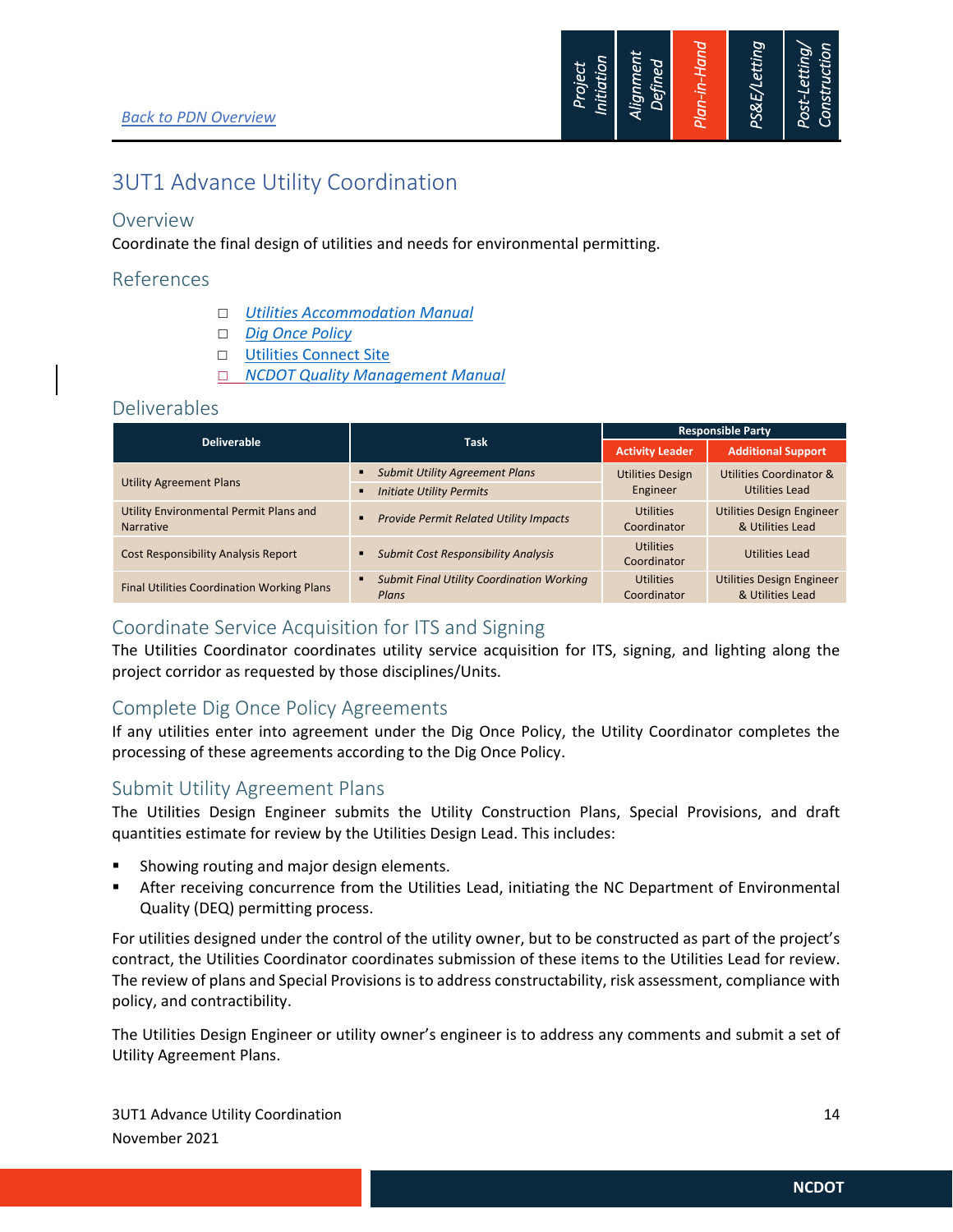

## 4UT1 Complete Utility Coordination

### Overview

Facilitate the relocation of utilities being relocated by the utility owners.

### References

- *Utilities Accommodation Manual*
- *NCDOT Quality Management Manual*
- *Style Guide for Provisions*
- *Trns Port Pay Item List*

#### Deliverables

| <b>Deliverable</b>                                         | <b>Task</b>                                        | <b>Responsible Party</b>            |                                                       |
|------------------------------------------------------------|----------------------------------------------------|-------------------------------------|-------------------------------------------------------|
|                                                            |                                                    | <b>Activity Leader</b>              | <b>Additional Support</b>                             |
| Utilities by Others Plans and<br><b>Special Provisions</b> | <b>Complete Utilities by Others Plans</b>          | Utilities Coordinator               | Utilities Lead                                        |
| Utility Construction Plans (PS&E)                          | <b>Complete Utility Construction Plans</b>         | <b>Utilities Design</b><br>Engineer | Utilities Lead                                        |
| <b>Water and Sewer Permits</b>                             | <b>Receive Water and Sewer Permits</b>             | <b>Utilities Design</b><br>Engineer | Utilities Lead                                        |
| <b>Executed Utility Agreements</b>                         | <b>Submit Utility Agreements for Authorization</b> | <b>Utilities Coordinator</b>        | Utilities Lead                                        |
|                                                            | <b>Execute Utility Agreements</b>                  |                                     |                                                       |
| <b>Utility Authorizations</b>                              | <b>Issue Utility Construction Authorization</b>    | <b>Utilities Lead</b>               | Utilities Coordinator or<br>Utilities Design Engineer |
| <b>Utility Certification</b>                               | <b>Issue Utility Certification</b>                 | Utilities Lead                      | Utilities Coordinator or<br>Utilities Design Engineer |

## Complete Utilities by Others Plans

The purpose of the Utilities by Others Plans is to convey information to the bidding contractors about the extent and timing of utility relocations and abandonments, performed by others, for use in developing the bid. The Utilities Coordinator uses the Utilities Coordination Working Plans and Authorized Relocation Plans to create Utilities by Others Plans and Special Provisions. The Utilities Coordinator:

- Creates the plans and special provisions in conformance with templates and guidance provided on the Utilities Connect site.
- Submits these plans and special provisions to the Utilities Lead (for action) and Project Manager (for information).

The Utilities Lead reviews the Utilities by Others Plans and Special Provisions. The review evaluates the information provided on owner, location, and schedule.

### Complete Utility Construction Plans

The Utilities Design Engineer submits final Utility Construction Plans, Special Provisions, and quantity estimates with cost breakdown by responsible party and betterment to the Utilities Lead (for action) and Project Manager (for information). The Utilities Design Engineer also submits an advisory cost estimate (see 4UT3 for additional detail on this estimate). If the utilities are designed under the control of the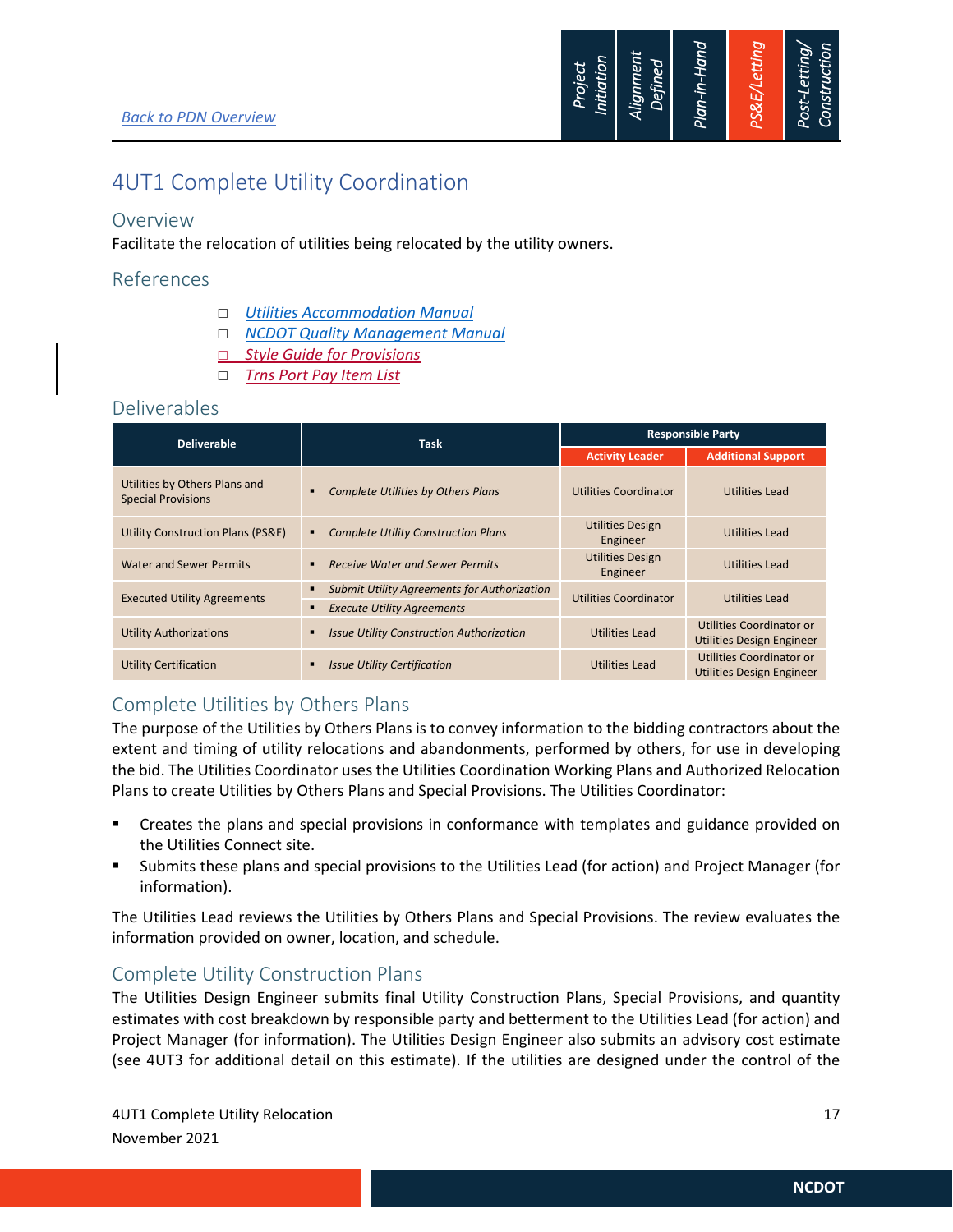

owner, but to be constructed as part of the project's contract, the Utilities Coordinator is to coordinate submission of these items to the Utilities Lead for review.

The Utilities Lead reviews the plans, estimates, and special provisions and return comments.

## Receive Water and Sewer Permits

The Utilities Design Engineer receives the Authorizations to Construct from NC Department of Environmental Quality (DEQ) Public Water Supply Section and Division of Water Quality. After receiving the Authorizations, the Utilities Design Engineer:

- Places them on the project SharePoint site.
- **Notifies the Utilities Lead (for action) and Project Manager (for information).**

The same process is used for utilities designed under the control of the owner, but to be constructed as part of the project's contract.

## Submit Utility Agreements for Authorization

The Utilities Coordinator receives the utility agreements and plans from the utility company. From there, the Utilities Coordinator:

- Reviews the plans for conformity with the *Utilities Accommodation Manual*.
- Reviews the estimates, if needed for the agreement.
- Attaches a cover letter stating that the relocations plans and materials were reviewed and complies with the *Utilities Accommodations Manual* and other applicable policies or recommends that the plans be approved with enumerated exceptions.
- Justifies recommended exceptions.
- Submits to the Utilities Lead (for action) and Project Manager (for information).
- **Updates utility relocation schedule with updated dates and/or durations provided by the utility owner** with the agreement application. See Create Relocation Schedule in  $\{2UT1$  for related information).

The Utilities Lead reviews the agreements for compliance with policy.

#### Execute Utility Agreements

After review, the Utilities Lead submits the utility agreements to the authorized NCDOT official for signature.

### Issue Utility Construction Authorization

After execution of each utility agreement for construction by the utility, the Utilities Lead sends an authorization to the utility to begin construction.

### Issue Utility Certification

The Utilities Lead completes the Utility Certification and submits it to the authorized NCDOT official for signature. The certification is retained for the project files and as a key document in the utilities library.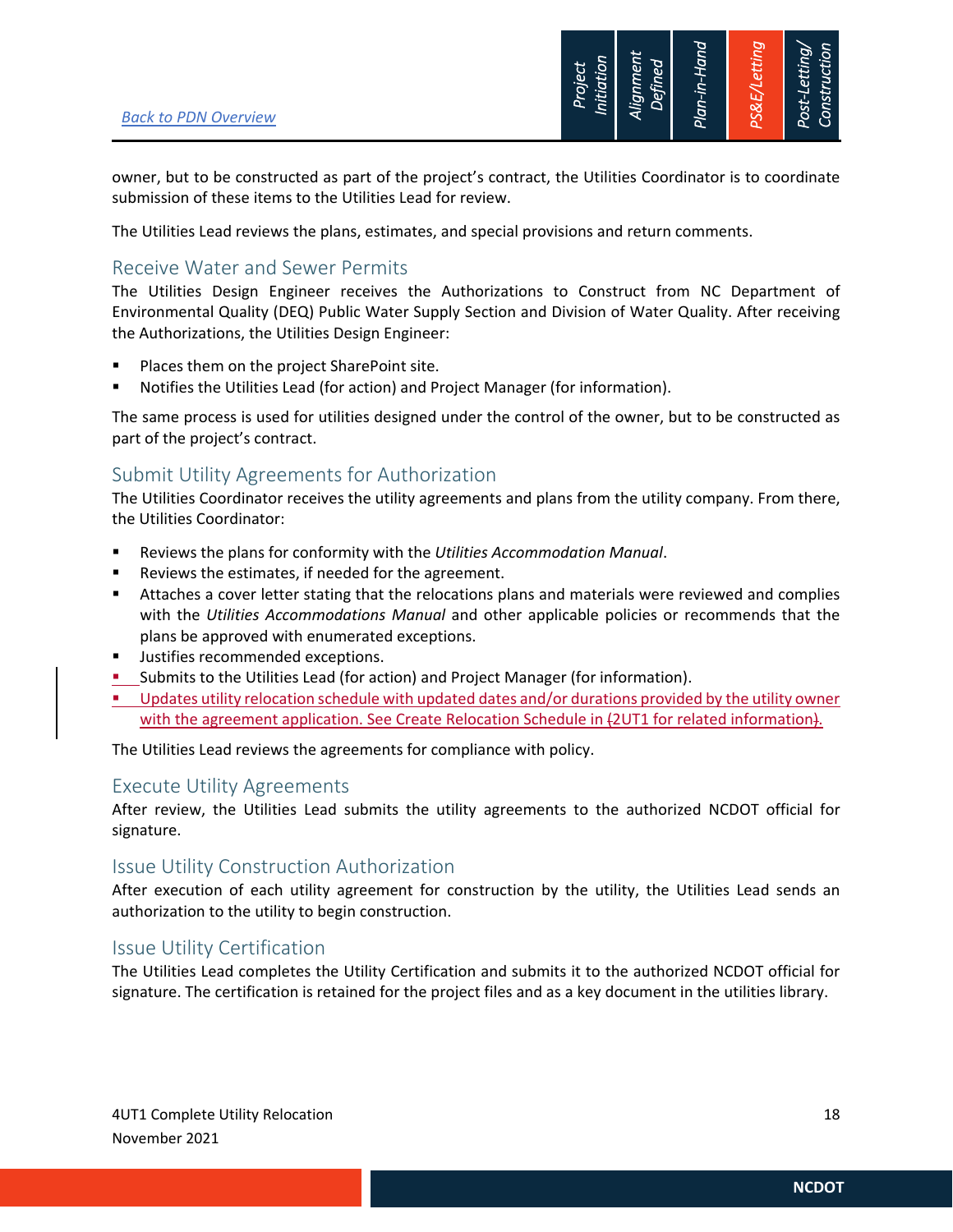

## 4UT3 Prepare Final Utility Construction Estimate

### Overview

Prepare the final construction cost estimates at the time of finalizing the final PS&E package.

### References

- *Utilities Accommodation Manual*
- *Estimates, Materials & Approved Products for Utilities Work*
- *Utility Cost Estimate Request Form*
- *Trns Port Pay Item List*

#### Deliverables

|                                              |                                                    | <b>Responsible Party</b>         |  |
|----------------------------------------------|----------------------------------------------------|----------------------------------|--|
| <b>Deliverable</b>                           | Task                                               | <b>Activity Leader</b>           |  |
|                                              |                                                    | <b>Utilities Design Engineer</b> |  |
| Final Utility Construction (PH 300) Estimate | <b>Prepare Final Utility Construction Estimate</b> |                                  |  |

## Prepare Final Utility Construction Estimate

As part of his/hertheir efforts under 4UT1, the Utilities Lead reviews the plans, estimates, and special provisions and return comments. The Utilities Design Engineer enters the provided quantity estimates in the estimating system. The Utilities Lead then develops and enters prices for the estimate.

The Utilities Lead works with the Project Manager (or assigned) and Preliminary Estimates Section (for Central-let projects) or the appropriate Division staff (for Division-let projects) to adjust the estimate, as needed, when reviewing final pay items/quantities (see 4RD1 and 4CS1 for related information).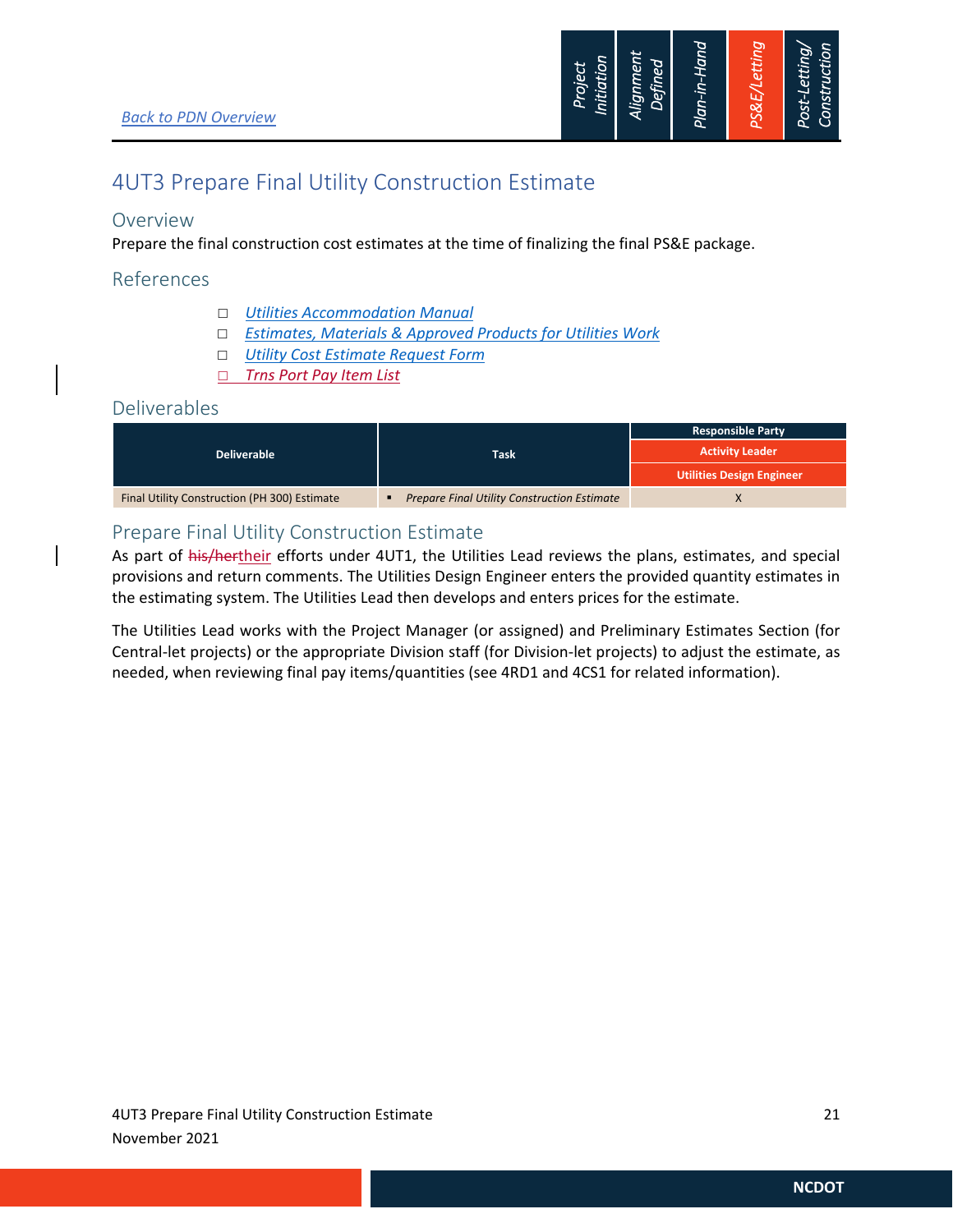

## 1VM1 Initiate CR-RAVE<del> and</del>, CLEAR Activities, and Value Assessment Activities

### Overview

Ensure that initial Constructability Review, Risk Assessment, and Value Engineering (CR-RAVE) activities are initiated, as well astasks begin in this Stage 1 to inform the initiation of Express Design and Project Scoping Report. Also initiate the Communicate Lessons, Exchange Advice, Record (CLEAR) activities, includingand Value Assessments (VA) tasks.

The major tasks of this Stage are defined as follows:

- a) Constructability Review (CR) support review of constructability considerations as part of project scope development.
- b) Risk Assessment (RA) support identification of potential issues  $(e.g.,$  risks) that could jeopardize project delivery, including impacts to project scope, schedule, and budget goals.
- c) Value Engineering (VE) support the determination if a VE Study is required (or recommended) for state or federal projects that meet or exceed thedefined federal thresholds.
- d) Communicate Lessons, Exchange Advice, Record (CLEAR) support identification of relevant lessons learned ( $LLLLs$ ) and best practices ( $BP$ ), in order $BPS$ ), to leverage past successes and errors to deliver project more efficiently. Value Management Office (VMO) maintains the CLEAR database, which contains Department wide **LLLLs** and **BPBPs**.
- e) Value Assessment (VA) support cost-saving ideas such as time savings, reduction in impacts, and improved constructability to aid in alternative design selection and scope development.

While CR-RAVE and, CLEAR activities, and Value Assessments tasks include separate items, starting the items together allows the outcomes to inform each other since they typically overlap.

**Note**: *Actions during the Project Initiation Stage may be led and completed by staff from several different NCDOT groups. Any person who has overall responsibility for a project during this Stage is referred to as the "Project Lead." This lead could be the Feasibility Studies Engineer, the Corridor Development Engineer, the Division Planning Engineer, or someone in a similar role as tasked by a state or local agency.* 

### References

- □ Value Management Office
- o *Value Management Guidelines*
- □ Constructability Review Program
- o *Constructability Review Checklist*
- □ Risk Assessment Program
- o *Risk Management Guide*
- o *Risk Assessment Worksheet*
- □ Value Engineering Program
- o *Value Engineering Checklist*
- o *Value Engineering Schedule*
- □ ArcGIS STIP and NHS Maps
- □ CLEAR Program
- o CLEAR SharePoint Site

1VM1 Initiate CR-RAVE and, CLEAR Activities, and Value Assessment Activities 1

JuneNovember 2021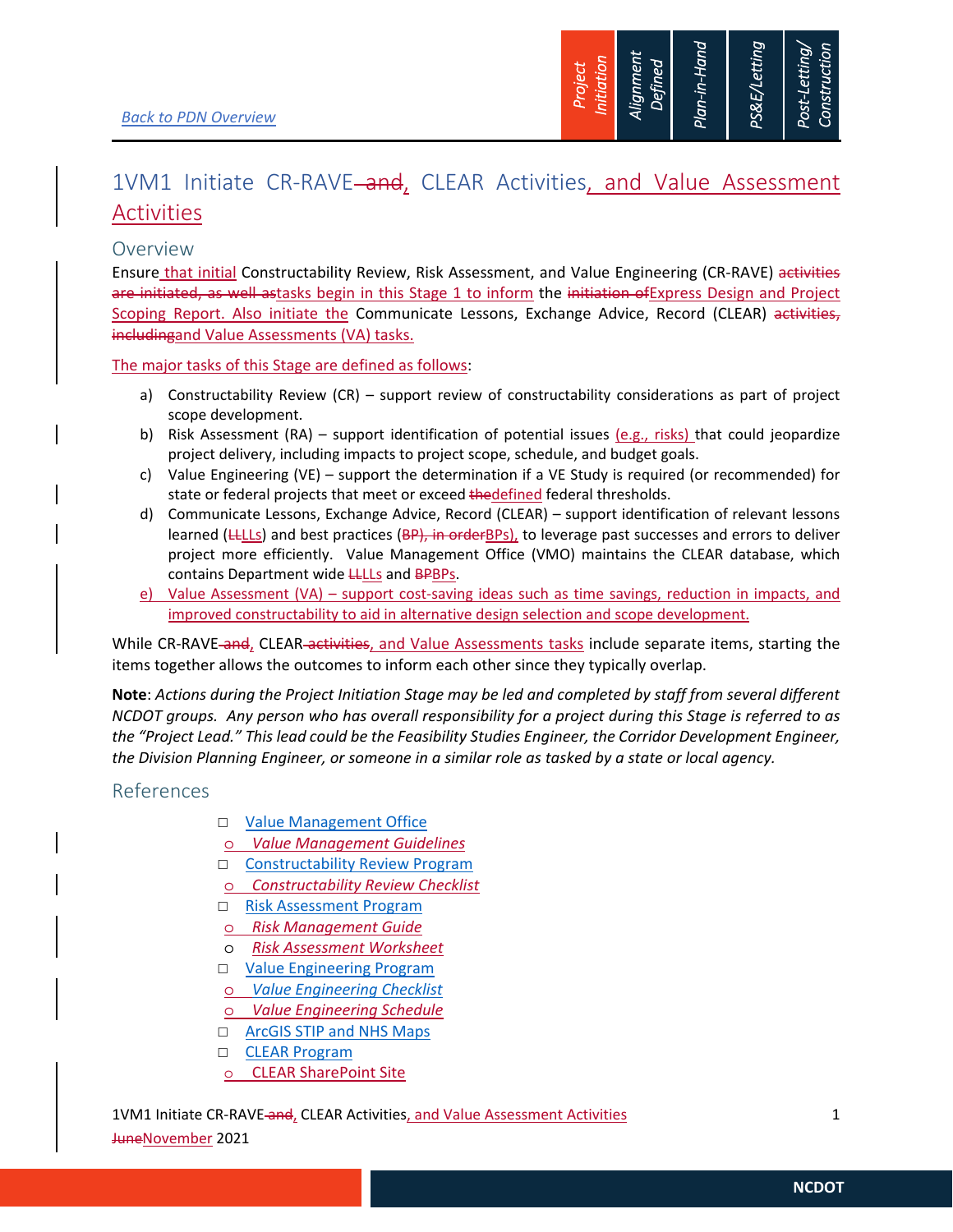#### □ Value Assessment

- o *Value Assessment Worksheet*
- o *Value Assessment Worksheet SOP Video*
- o *Value Assessment Sample Scope of Work*
- *Project Management Guide*
- *NCDOT Quality Management Manual*

#### Deliverables

|                                                              |                                                                                                    | <b>Responsible Party</b> |                                                                                           |  |
|--------------------------------------------------------------|----------------------------------------------------------------------------------------------------|--------------------------|-------------------------------------------------------------------------------------------|--|
| <b>Deliverable</b>                                           | <b>Task</b>                                                                                        |                          | <b>Additional Support</b>                                                                 |  |
|                                                              |                                                                                                    | <b>Project Lead</b>      |                                                                                           |  |
| <b>Constructability Review Checklist</b>                     | <b>Review Constructability Review Checklist</b><br>٠                                               | X                        | • Division Construction Engineer<br>Area Construction Engineer<br>Value Management Office |  |
| <b>Risk Assessment Worksheet</b>                             | п                                                                                                  | X                        | <b>Value Management Office</b><br>Program Manager                                         |  |
| Risk Assessment Study <sup>A</sup>                           | <b>Conduct Risk Management Activities</b>                                                          |                          | <b>Value Management Office</b><br>Program Manager                                         |  |
| Value Engineering (VE) Checklist                             | Determine if a Value Engineering Study is<br>$\blacksquare$<br><b>Needed (Available in ATLAS)</b>  | X                        | <b>Value Management Office</b><br>Program Manager                                         |  |
| Value Engineering (VE) Studies<br>Schedule                   | Develop the Value Engineering Studies<br>٠<br><b>Schedule</b>                                      |                          | <b>Value Management Office</b><br>Program Manager                                         |  |
| <b>CLEAR Database Search</b>                                 | Search and Share Relevant LL and BP<br>$\blacksquare$<br>(CLEAR Database Search) with Project Team | X                        | <b>Value Management Office</b><br>Program Manager                                         |  |
| <b>Value Assessment</b><br><b>Value Assessment Worksheet</b> | <b>Conduct Value Assessment Activities</b>                                                         | $\underline{x}$          | " Value Assessment Consultant<br>" Value Management Office<br>Program Manager             |  |

*<sup>A</sup> indicates that final document(s) or data set(s) must be uploaded to the ATLAS Workbench* 

## Review Constructability Review Checklist

The Project Lead reviews the project scope using the list of constructability considerations provided in the *Constructability Review Checklist*. Many of the items may not be able to be assessed at this stage of the project, but this gives the Project Lead an opportunity to consider the questions that should be reviewed as the scope is developed. If the Project Lead is unsure how to accommodate the construction impacts of a particular question, the Division Construction Engineer (DCE) or Area Construction Engineer (ACE) are contacted to optimize use of construction knowledge, methodology, and experience. VMO provides support as needed.

## Conduct Risk Management Activities

The Project Lead conducts an early risk management review to identify potential issues that could jeopardize project delivery<sub>7</sub>, with identified risks documented in the Project Scoping Report (see 1FS3 for related information). If the risk review reveals potential fatal flaws, the project is reassessed with support from assigned technical leads/Units before a substantial parteither during drafting of the Preliminary Engineering budget is spent.Project Scoping Report or during development of Design Recommendation Plan Set in Stage 1 (see 2RD1 for related information). VMO provides support as needed.

Per the *Risk Management GuidelinesGuide*, risks are captured in the Project Scoping Report and transferred to the *Risk Assessment Worksheet (RAW)*.*)* around the time of the project is transferred to the

1VM1 Initiate CR-RAVE and, CLEAR Activities, and Value Assessment Activities 2 JuneNovember 2021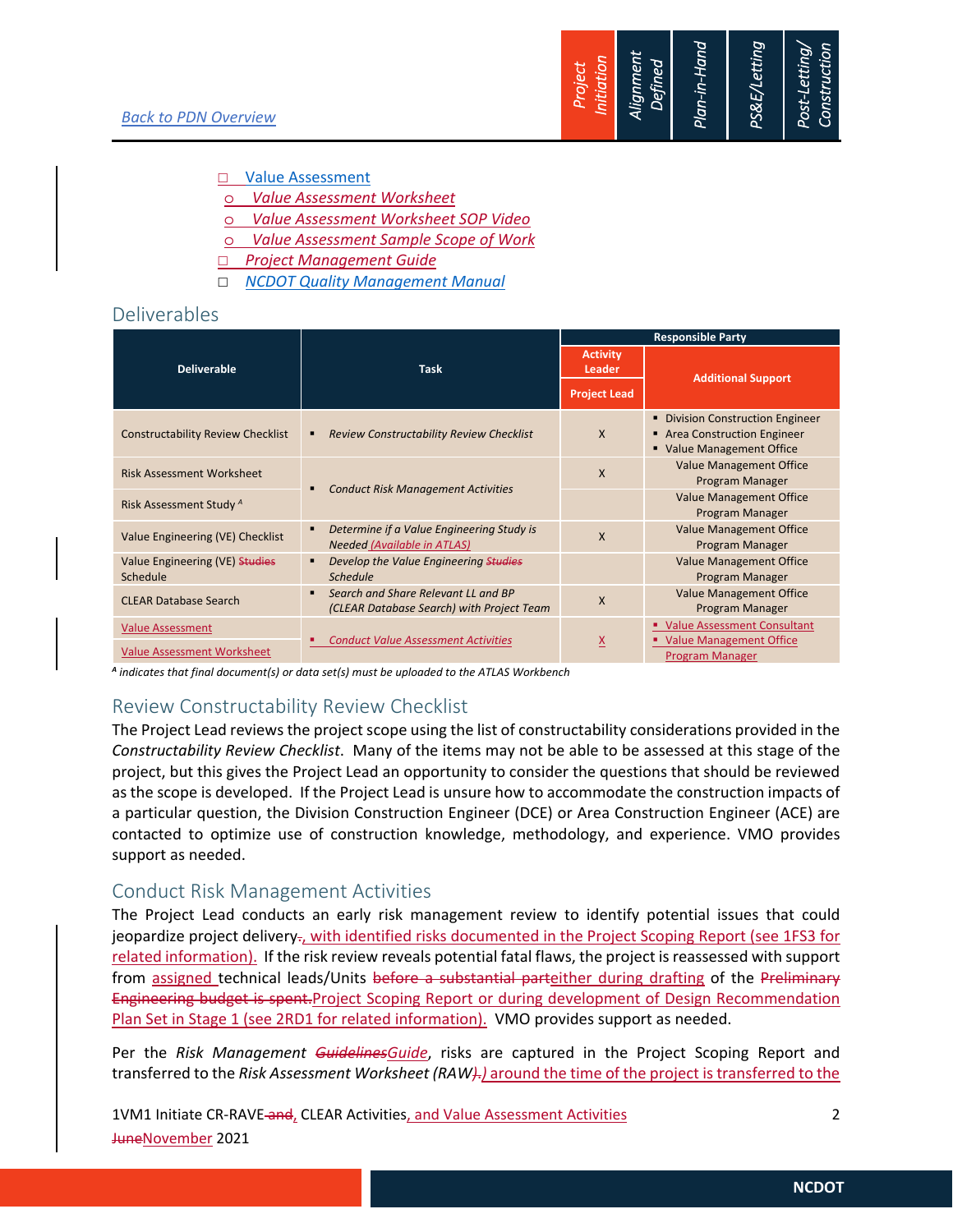

Project Manager. While a Risk Assessment Study is not required for every project, based on the severity of the risks, a Risk Assessment Study may be necessary to provide greater assurance that a project can maintain its scope, schedule, and budget goals. Therefore, the Project Lead is to coordinate with the VMO to determine if a Risk Assessment Study is appropriate.

During this stage, the VMO supports the Project Lead by providing guidance for the *Risk Assessment Worksheet (RAW)* and/or facilitating a Risk Assessment Study in accordance with the *Value Management Guidelines*. If a Risk Assessment Study is deemed necessary, the VMO Program Manager:

- Gathers a team of experts from the applicable technical disciplines/Units.
- **Facilitates the Development of the Risk Response Strategy.**
- **•** Develops an Implementation Plan.

From there, the Project Lead monitors and controls the identified project risks following the process and procedures detailed in the *Risk Management Guidelines*. *Guide*. The Project Lead transfertransfers this responsibility to the Project Manager duringright before notice to proceed (NTP) or early in the Alignment Defined Stage.

#### Cost Containment

The Project Lead works to contain the cost of the project including identifying any potential areas that could adversely affect the project estimates. These issues may be identified from the Risk Management Activities or identified by any member of the Project Team. The idea is to include cost containment while staying inside the purpose and need/scope and meet all safety parameters. Should these items result in a Design Exception, follow the procedure outlined in the Roadway Manual. The Project Lead Manager may choose to mitigate these areas or review them with the help of a VE Study, Constructability Review, and/or Risk Assessment Study.

### Determine if a Value Engineering Study is Needed

The As outlined in the *Value Engineering (VE) Checklist*, the Project Lead determinesor Project Manager (depending on the timing of when the determination is made) establishes if a VE study is required or recommended for state or federal projects that meet or exceed the following thresholds-outlined in the *Value Engineering (VE) Checklist*. VMO provides support and guidance as needed.:

For projects that do not require a formal VE Study, the Project Lead may request a VE Study or an informal VE review. This may include a Project Lead's review of the project to determine if consultation with VMO may be beneficial.

- **Any project on the National Highway System (NHS) that is \$50 million, or**
- Any project on the NHS that is \$40 million or more for projects with structures, or
- **Any project that is over \$500 million regardless of NHS designation.**

### Develop the Value Engineering-Studies Schedule

Based on the information in the State Transportation Improvement Program (STIP), the VMO Program Manager develops a preliminary VE Studies Schedule and is responsible for maintaining and managing the VE Studies Schedule. The VMO Program Manager prepares a preliminary list of projects that require a VE Study based on project information in the STIP. However, as a project develops, changes (to scope, total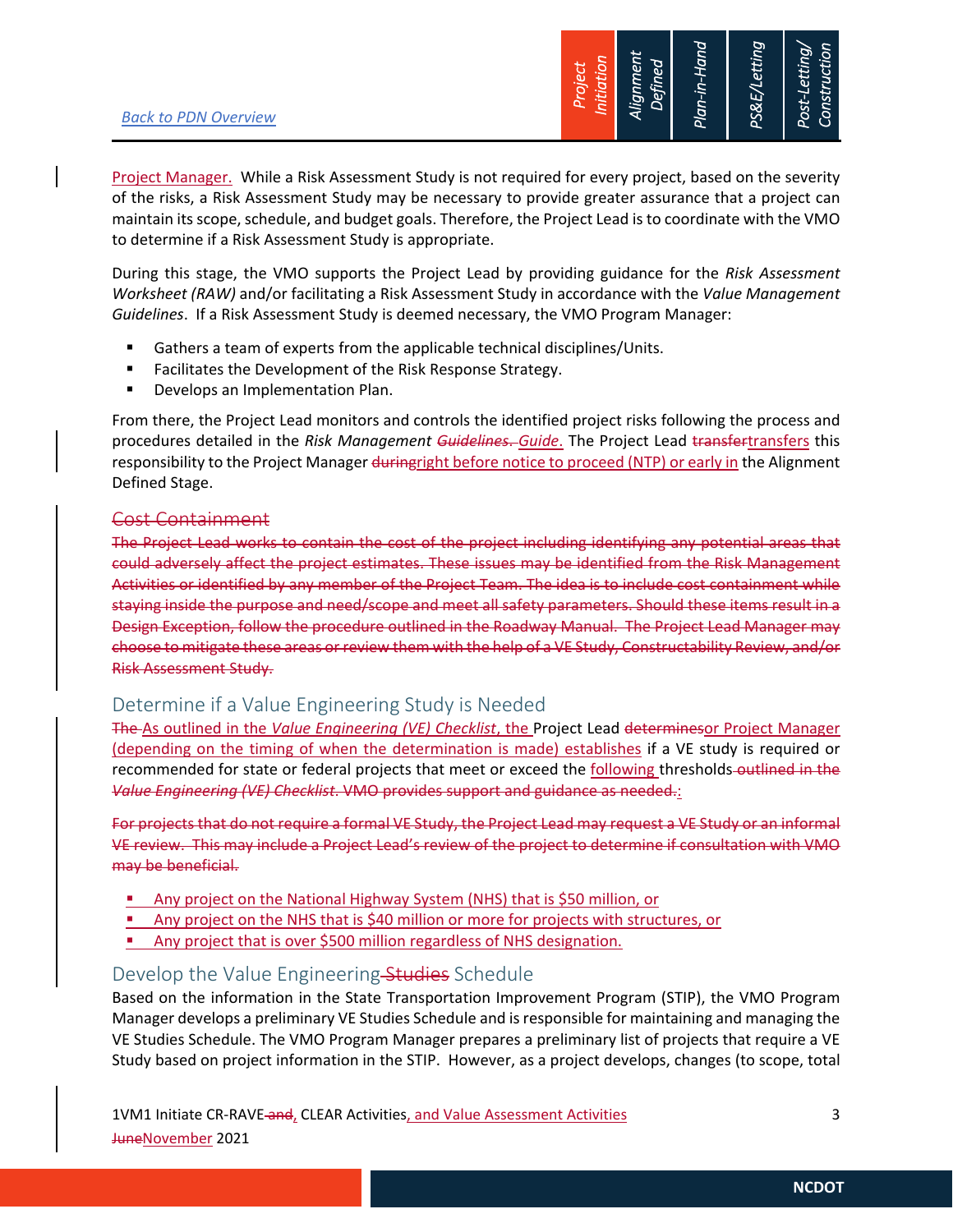

project cost, schedule, or the project delivery method) may impact if a VE Study is required and the timing of when a VE Study is held. It is the responsibility of the Project Lead or Project Manager (depending on the timing of review) to review the monthly VE Study schedule and notify VMO if a project requiring a VE Study is missing from the schedule as well as if there is a **major change that triggers a required VE Study**, such as changes to a project's scope, total project cost, schedule, or the project delivery method.

## Search and Share Relevant BP and LL (CLEAR Database Search) with Project Team

VMO maintains the Communicate Lessons, Exchange Advice, Record (CLEAR) database (internal Knowledge Management tool), which contains lessons learned (LL) and best practices (BP) from across the Department. VMO provides support for searching the database, as well as connecting users to experts that provide input to find solutions and vet ideas.

The Project Lead and technical leads/Units can identify key words from the initial project documents (Project Initiation Form, Feasibility Study, etc.) and search the CLEAR portal to identify relevant LL and BP in order to leverage past successes and errors to deliver the project more efficiently. The outcomes of the search are then reviewed and vetted for applicability. Additional searches based on project location, type, and areas of concern by discipline are performed as needed. The ultimate goal is to produce a better Project Scoping Report; not limited to a better and safer project, but a more design-friendly scope.

## Conduct Value Assessments Activities

The Project Lead may utilize cost containment measures related to scoping and alternative design selection. This may include alignment, local agreements, and intersection treatment options, etc. These cost containment measures including cost savings amounts should be added to a Value Assessment Worksheet for the project.

The Project Lead will choose a VA Consultant to conduct a Value Assessment (VA) towards the end of this stage, to be conducted in Stage 2. The Project Lead should follow the *Sample Scope of Work* for Value Assessments*.* 

The assessment should be completed by a Consultant not directly involved in the project. For an Urban project, the consultant must be prequalified for Urban Design. The VA Consultant Lead that conducts these workshop discussions are a multi-disciplined group of experts based on the primary design and construction elements of the project and assist in facilitating cost-containment recommendations. The teams should be tailored to expertise most critical for cost-containment design recommendations based on the specific project.

Once the VA Consultant is selected, the Project Lead should provide read access to project SharePoint site and project information with contributor access to Value Management Library to the VA Consultant. The VA Consultant Lead and Project Lead should review the project scope items and other project objectives in a pre-workshop meeting.

## Complete QC/QA Procedures

The Value Management Office Program Manager is to coordinate the applicable QC review following the NCDOT *Quality Management Manual* procedures and the respective QC Checklist before upload and distribution of all related deliverables.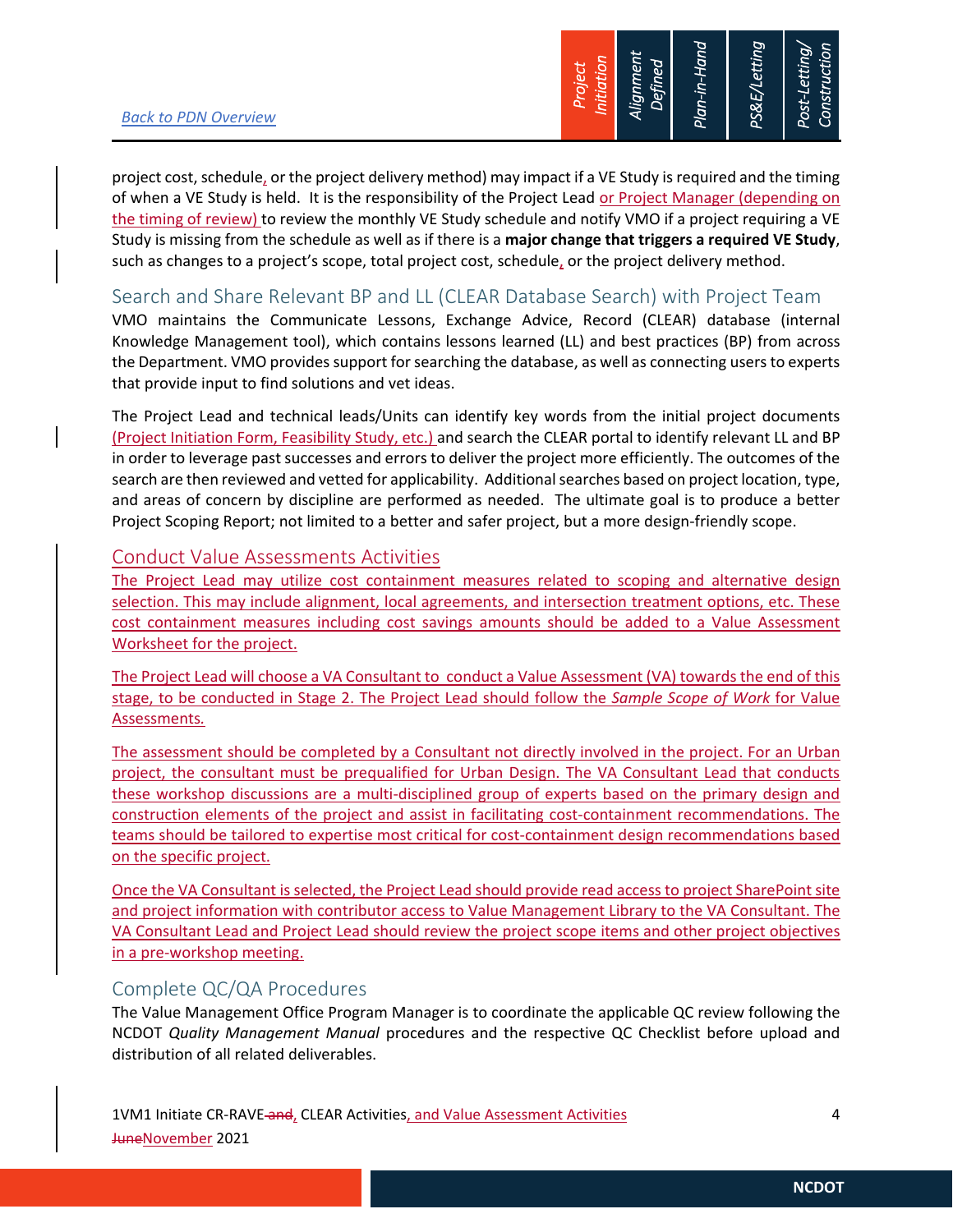

# 2VM1 Complete CR-RAVE Studies/Reviews-and, CLEAR Activities, and Conduct Value Assessment Activities

#### Overview

Building off the work started in Stage 1, ensure Constructability Review, Risk Assessment, and Value Engineering (CR-RAVE) studies and reviews are held, continuing forward, along with continuing the Value Assessment (VA) and Communicate Lessons, Exchange Advice, Record (CLEAR) activities are continued from Stage 1tasks.

The major tasks of this Stage are defined as follows:

- a) Constructability Review (CR) support review of constructability considerations as part of project scope development.
- b) Risk Assessment (RA) support identification or further assessment of potential issues (e.g., risks) that could jeopardize project delivery, including impacts to project scope, schedule, and budget goals.
- c) Value Engineering (VE) when applicable for the project, complete the VE Study for state or federal projects that meet or exceed established federal thresholds.
- d) Communicate Lessons, Exchange Advice, Record (CLEAR) support identification of relevant lessons learned (LL) and best practices (BP) to leverage past successes and errors to deliver project more efficiently. Value Management Office (VMO) maintains the CLEAR database, which contains Department wide LLs and BPs.
- e) Value Assessment (VA) advance cost-saving ideas such as time savings, reduction in impacts, and improved constructability to aid in alternative design selection and scope development.

While CR-RAVE, CLEAR, and CLEAR activitiesValue Assessments tasks include separate items, consideringadvancing the items together allows the outcomes to inform each other since they typically overlap and may be joinedcombined (specifically for a Risk Assessment and VE Study).

## References

- □ Value Management Office
- o *Value Management Guidelines*
- □ Constructability Review Program
- o *Constructability Review Checklist*
- □ Risk Assessment Program
- o *Risk Management Guide*
- o *Risk Assessment Worksheet*
- □ Value Engineering Program
- o *Value Engineering Checklist*
- o *Value Engineering Schedule*
- □ ArcGIS STIP and NHS Maps
- CLEAR Program
- o CLEAR SharePoint Site
- **D** Value Assessment

2VM1 Complete CR-RAVE Studies/Reviews and, CLEAR Activities, and Conduct Value Assessment Activities 5 JuneNovember 2021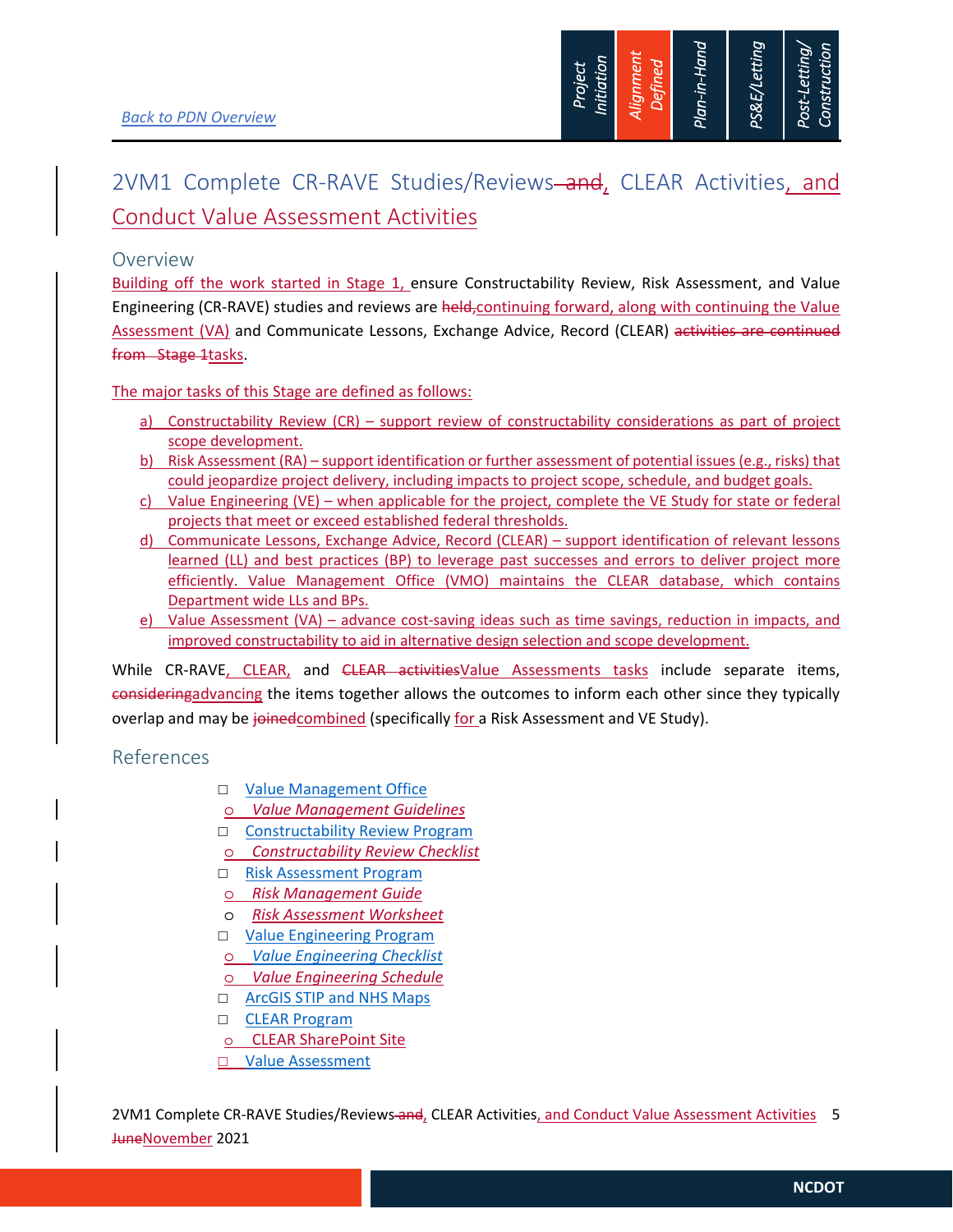

- o *Value Assessment Worksheet*
- o *Value Assessment Worksheet SOP Video*
- o *Value Assessment Sample Scope of Work*
- *Project Management Guide*
- *NCDOT Quality Management Manual*
- □ Project Knowledge Sharing

#### Deliverables

|                                                                                          |                                                                 | <b>Responsible Party</b>                                                 |                                                                                           |
|------------------------------------------------------------------------------------------|-----------------------------------------------------------------|--------------------------------------------------------------------------|-------------------------------------------------------------------------------------------|
| <b>Deliverable</b>                                                                       | <b>Task</b>                                                     | <b>Activity Leader</b>                                                   | <b>Additional Support</b>                                                                 |
| <b>Constructability Review Checklist</b>                                                 | <b>Complete Constructability</b><br><b>Review Checklist</b>     | <b>Project Manager</b>                                                   | • Division Construction Engineer<br>Area Construction Engineer<br>Value Management Office |
| Constructability Review Minutes/CR Log A                                                 | <b>Complete Constructability</b><br>Review                      | <b>Value Management</b><br><b>Office Program Manager</b>                 |                                                                                           |
| <b>Risk Assessment Worksheet</b>                                                         | <b>Update Risk Assessment</b><br><b>Worksheet and Hold Risk</b> | <b>Project Manager</b>                                                   | • Value Management Office<br>Program Manager<br>• Project Team                            |
| Risk Assessment Study <sup>A</sup>                                                       | <b>Assessment Study</b>                                         | <b>Value Management</b><br><b>Office Program Manager</b>                 | <b>Project Manager</b>                                                                    |
| <b>Value Assessment</b>                                                                  | <b>Hold Value Assessment and</b>                                | <b>Project Manager</b>                                                   | " Value Management Office                                                                 |
| <b>Value Assessment Worksheet</b>                                                        | complete VA worksheet                                           | <b>VA Consultant</b><br><b>Project Manager</b>                           | Program Manager<br>• Division Engineer                                                    |
| Value Engineering (VE) Study Report <sup>A</sup>                                         | <b>Hold Value Engineering Study</b><br>and Review Report        | <b>Value Management</b><br><b>Office Program Manager</b>                 |                                                                                           |
| Value Engineering (VE) Study Report<br>(including VE recommendations)<br>Recommendations |                                                                 | <b>Value Management</b><br><b>Office Program Manager</b>                 |                                                                                           |
| <b>Final Dispositions</b><br>(responses to recommendations)                              |                                                                 | <b>Project Manager or</b><br><b>Other Technical</b><br>Disciplines/Units | <b>Value Management Office</b><br>Program Manager                                         |
| <b>CLEAR Database Search</b>                                                             | <b>Conduct CLEAR Activities</b><br>п                            | <b>Project Manager or</b><br><b>Other Technical</b><br>Disciplines/Units | <b>Value Management Office</b><br>Program Manager                                         |

*<sup>A</sup> indicates that final document(s) or data set(s) must be uploaded to the ATLAS Workbench* 

## Complete Constructability Review Checklist

In accordance with the *Project Management Guide* and *Value Management Guidelines*, the Project Manager, in collaboration with the Roadway Design Lead or otheranother assigned technical disciplines/Units, evaluates the project using the list of constructability considerations provided in the *Constructability Review Checklist*. The Checklist is completed (all items assessed) by the end of this stage to make sure the project team has considered constructability issues as the design progresses. + fAs construction issues/risks are identified and documented, the Project Manager or Roadway Design Lead is unsure how to accommodate any construction impacts related to a particular question, thecontact the respective Division Construction Engineer (DCE) or Area Construction Engineer (ACE) is contacted to optimize use ofto consult on their construction knowledge, methodology, and experience. VMO provides support as needed. The CR Checklist is to be uploaded to the Value Management Library in the Project SharePoint site under the topic Constructability Review.

2VM1 Complete CR-RAVE Studies/Reviews and, CLEAR Activities, and Conduct Value Assessment Activities 6 JuneNovember 2021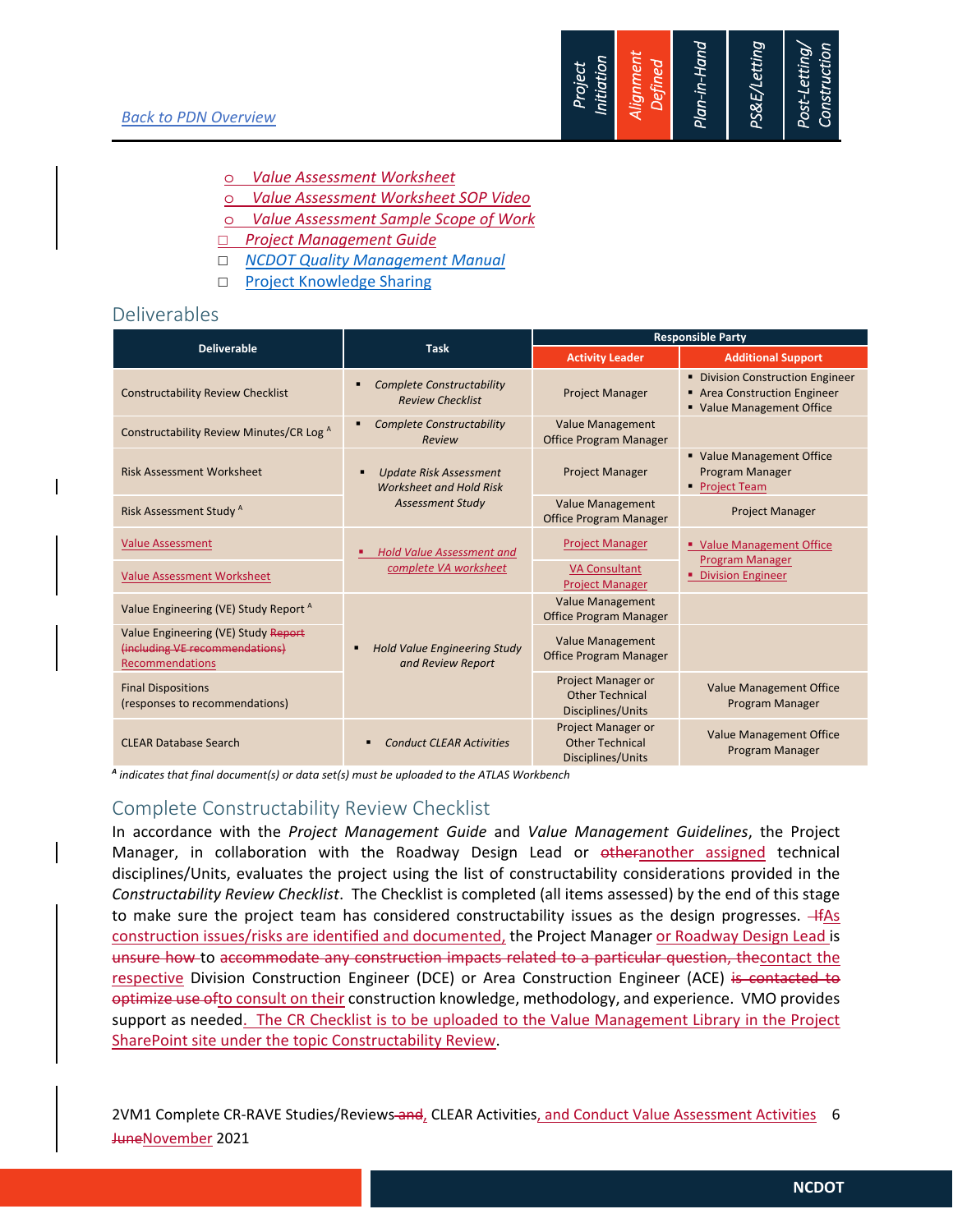

## Complete Constructability Review

Following a discussion with the DCE or ACE, the Project Manager in collaboration with the Roadway Design Lead or other technical disciplines/Units, may contact the Value Management Office (VMO) to set up a formal or informal Constructability Review (CR) in accordance with the *Value Management Guidelines* and the *Project Management Guide*. Any member of the project team can alert the Project Manager of the need for a Constructability Review based on aspects of their technical discipline.

A CR can help improve the design to include the impacts to construction. By assessing construction impacts early, consideration for the environmental permits can help mitigate the risk of a permit modification later in the process. Additionally, ROW, Utility, and easement impacts can be reviewed more completely. If a CR is deemed necessary, a log with suggested design implementations (CR Log) and general notes is documented during the review then distributed as meeting minutes to the attendees, including the Project Manager, and are referenced throughout project development. The CR Log is to be uploaded to the Project Site in the Value Management Library under the topic Constructability Review by the VMO Program Engineer. From there, the Project Manager works with all applicable technical disciplines/Unit leads to address constructability issues as review comments and recommendations are addressed within the project's design documents and permit documents, if necessary.

### Update Risk Assessment Worksheet and Hold Risk Assessment Study

The Project Manager, with support from the VMO Program Manager (if needed), continues risk management review to identify potential issues that could jeopardize project delivery. Per the *Risk Management GuidelinesGuide* and the *Project Management Guide*, the Project Manager begins this step by identifying additional risks not captured in the Project Scoping Report on the *Risk Assessment Worksheet (RAW)*. If the project has a substantial change, it is beneficial to review the RAW and determine if the change elevates or diminishes project risks. The Project Manager initiates the review. If the risk review reveals potential fatal flaws, the project is reassessed with support from applicable technical disciplines/Units before a substantial part of the budget is spent. VMO provides support as needed.

While a Risk Assessment Study is not required for every project, based on the severity of the risks, a Risk Assessment Study may be necessary to provide greater assurance that a project can maintain its scope, schedule, and budget goals. Therefore, the Project Manager is to coordinate with the VMO to determine if a Risk Assessment Study is appropriate.

During this stage, the VMO supports the Project Manager by providing guidance for the *Risk Assessment Worksheet (RAW)* and/or facilitating a Risk Assessment Study in accordance with the *Value Management Guidelines* and the *Project Management Guide*. If a Risk Assessment Study is deemed necessary, the VMO Program Manager:

- Gathers a team of experts from the applicable technical disciplines/Units.
- **Facilitates the development of the Risk Response Strategy.**
- Develops an Implementation Plan.

From there, the Project Manager continually monitors and controls the identified project risks following the process and procedures detailed in the *Risk Management Guidelines* and the *Project Management Guide*. Of note, as the project moves forward, the Project Manager and team should be aware that different risks may be encountered from one stage to the next, which is why it is critical to engage the

2VM1 Complete CR-RAVE Studies/Reviews and, CLEAR Activities, and Conduct Value Assessment Activities 7 JuneNovember 2021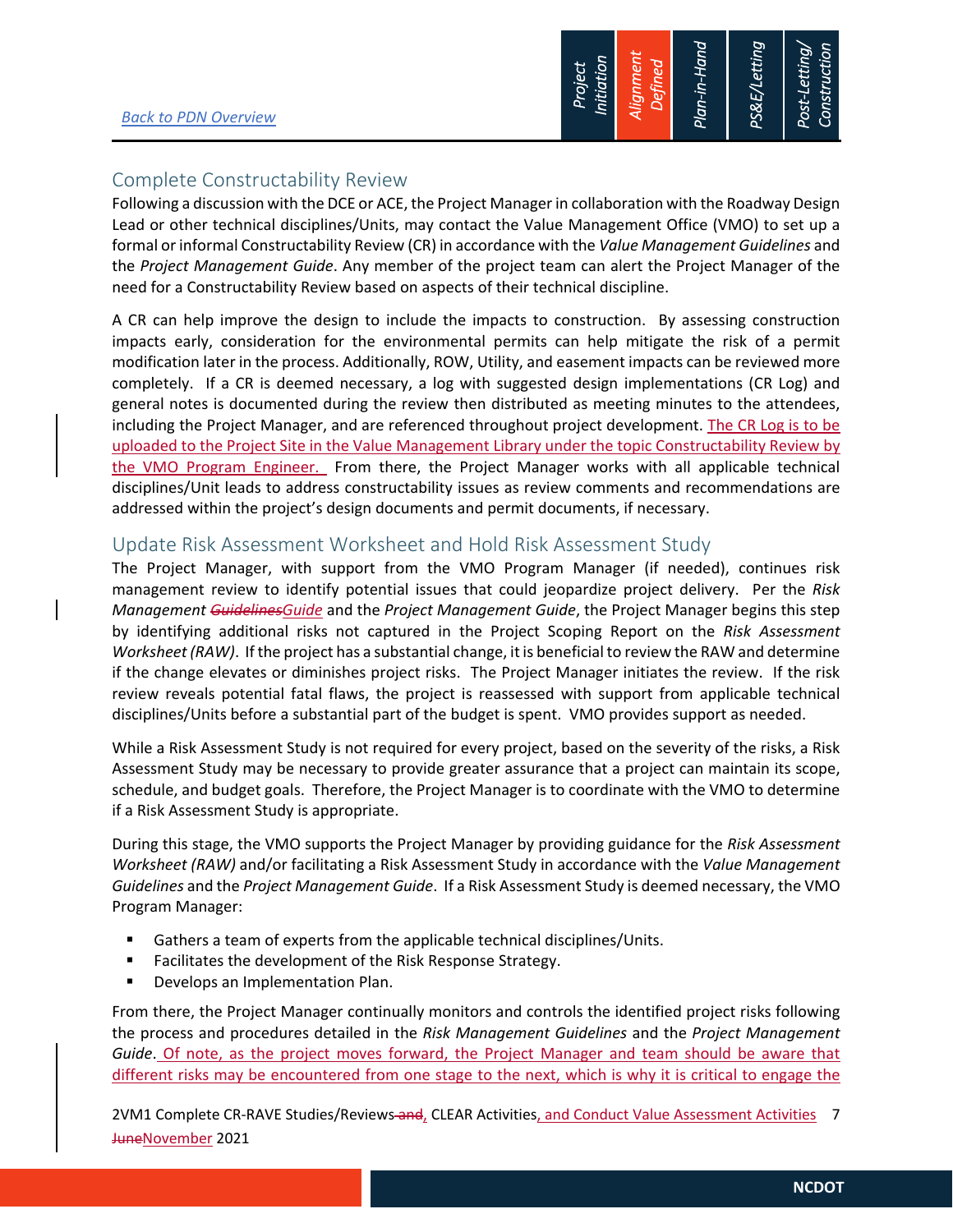

various technical disciplines/Units when identifying and documenting risks related to each stage of delivery. The RAW is to be uploaded into the Value Management Library of the Project SharePoint site under the Risk Assessment Topic.

#### Cost Containment

At this stage, the Project Manager works to contain the cost of the project including identifying any potential areas that could adversely affect the project estimates. These issues may be identified from the Risk Management Activities or identified by any member of the Project Team. The idea is to include cost containment while staying inside the purpose and need/scope and meet all safety parameters. Should these items result in a Design Exception, follow the procedure outlined in the Roadway Manual. The Project Manager may choose to mitigate these areas or review them with the help of a VE Study, Constructability Review, and/or Risk Assessment Study.

## Hold Value Engineering Study and Review Report

As outlined in the *Value Engineering (VE) Checklist*, or as listed on the *VE Schedule*, the Project Manager establishes if a VE study is required or recommended for state or federal projects that meet or exceed the following thresholds:

- Any project on the National Highway System (NHS) that is \$50 million, or
- Any project on the NHS that is \$40 million or more for projects with structures, or
- **Any project that is over \$500 million regardless of NHS designation.**

If required (or recommended), the VE Study is scheduled as early as possible after notice to proceed (NTP) to maximize the opportunity to include recommendations into the latest permitting and design plans in development.

Design Recommendation Plan Set. The VE Study is conducted pursuant to FHWA guidance and thresholds, where a multi-discipline team not currently involved with the project provides ideas for cost and process improvements. The VE Study requires initial input from the project team but is completed by the VMO (or VMO selected firm) in accordance with the *Value Management Guidelines*.

After the VE Study, the VMO (or VMO selected firm) prepares the VE Study Report, including VE recommendations, following the guidance defined in the *Value Management Guidelines*. Once prepared, the VE Report is submitted to the Project Manager and Roadway Design Lead to review with support from all applicable technical disciplines/Units leads, and final dispositions (responses to recommendations) are returned to the VMO. These documents are to be uploaded to the Project SharePoint site in the Value Management Library under the Value Engineering Topic.

The VMO records the dispositions in the VE Program Action Register, and the Project Manager works with all applicable technical disciplines/Units leads to implement the accepted recommendations into the project's design documents and permitting documents, if necessary.

#### Revisit VE Threshold Requirements (As Needed)

As thea project developsprogresses from one stage to the next, changes (to scope, total project cost, schedule, or the project delivery method) may impact if a VE Study is required and the timing of when a VE Study is held. The Project Manager reviews the monthly VE Study schedule and notifiesnotify VMO if

2VM1 Complete CR-RAVE Studies/Reviews and, CLEAR Activities, and Conduct Value Assessment Activities 8 JuneNovember 2021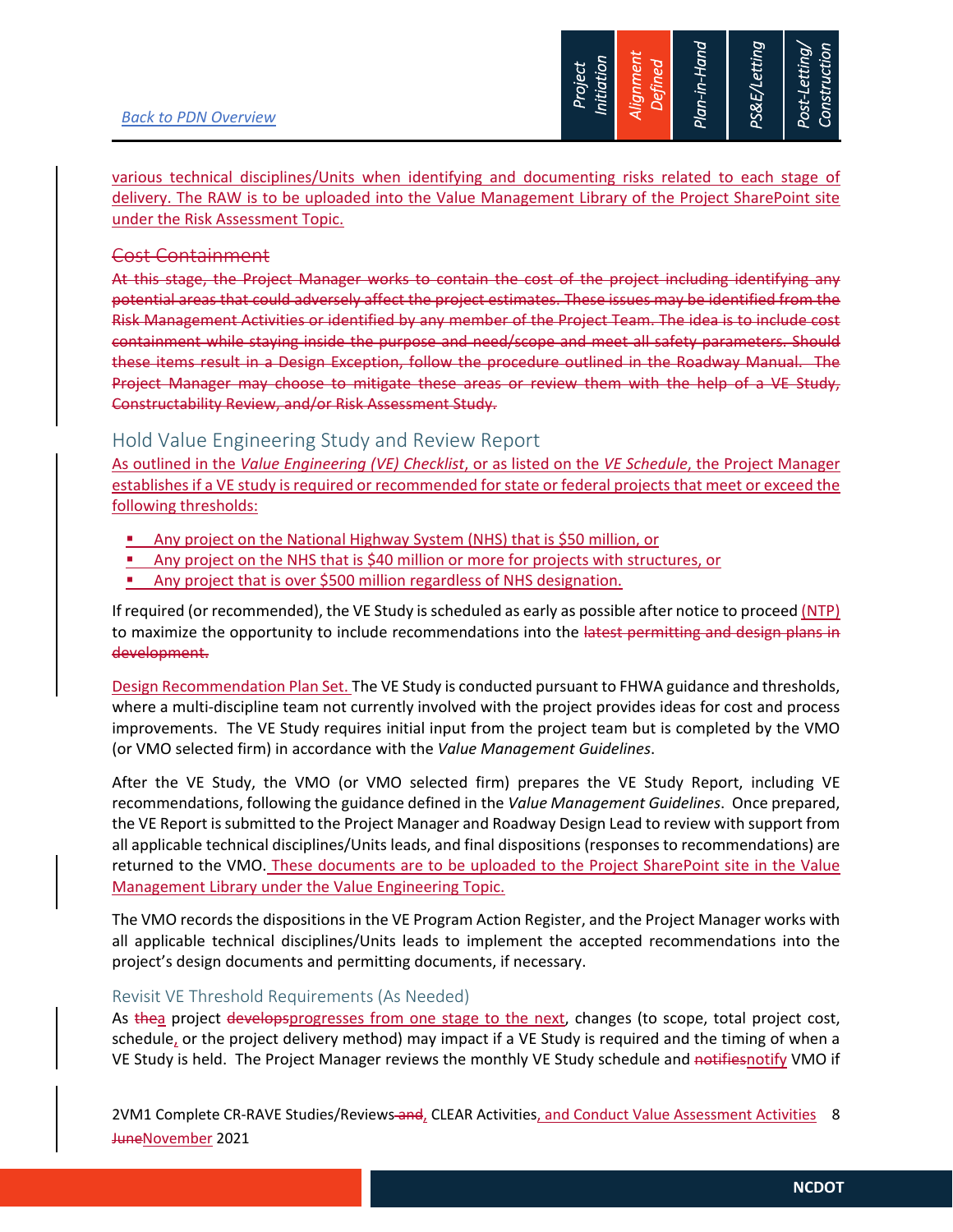

a project requiring a VE Study is missing from the schedule, as well as if there is a **major change that triggers a required VE Study**, such as changes to a project's scope, total project cost, schedule, or the project delivery method.

### Conduct CLEAR Activities

VMO maintains the Communicate Lessons, Exchange Advice, Record (CLEAR) database (internal Knowledge Management tool), which contains lessons learned (LL) and best practices (BP) from across the Department. VMO provides support for searching the database as well as connecting users to experts that provide input to find solutions and vet ideas.

The Project Manager and technical leads/Units identify key words from the Project Scoping Report and searchessearch the CLEAR portal to identify relevant LL and BP in order to leverage past successes and errors to deliver the project more efficiently. The outcomes of the search are then reviewed and vetted for applicability. Additional searches based on project location, type, and areas of concern by discipline are performed as needed. The ultimate goal is to produce better design documents; not limited to a better and safer design, but a more comprehensive biddable contract, (i.e., more contractor-friendly bid package-).

Any LL or BP developed during any CR-RAVE activities (any ideas, recommendations, and solutions) should be submitted into the CLEAR portal so other Project Teams can leverage successes and errors to deliver other projects more efficiently. LL and BPs should include any ideas, recommendations and solutions generated during CR-RAVE activities. These submissions can include everything from communication to improved designed documents, guidelines and standards and are not limited to better and safer designs but also more Contractor-friendly bid packages.

External consultants (PEFs) can submit submissionany ideas, recommendations, and solutions through the form found here: **Project Knowledge Sharing.** 

### Conduct Value Assessment

During this stage, the VA Consultant identified in Stage 1, will conduct the VA and complete the VA Worksheet There may already be a VA Worksheet of cost saving ideas initially identified in Stage 1. This should be provided to the firm conducting the VA. The VA should be done early enough to allow sufficient time for the Project Team to incorporate changes into the project without impacting the project schedule. Based on the *Cost-containment Guidance*, the purpose of the Workshop is to evaluate the programmed purpose and need and scope and brainstorm cost saving ideas that would reduce the Construction, Utility, Right of Way, and future Maintenance Costs. The output from the VA is the *VA Worksheet*, directions on how to fill out the VA Worksheet, for consultant firms, Project Managers, and Division Engineers, can be found in the *VA Worksheet SOP Video*.. Once the consultant firm completes the VA Worksheet it should be posted to the project SharePoint site in the Value Management Library under the Value Assessment topic.

The Project Manager will evaluate and review the ideas with the Project Team for feasibility, cost savings, and if the Project will still meet the original purpose and need. The Project Manager will then provide a final disposition of Accepted, Accepted as Modified, or Rejected. All rejected recommendations need to include a detailed explanation as to why the recommendation is rejected. The Division Engineer has an

2VM1 Complete CR-RAVE Studies/Reviews and, CLEAR Activities, and Conduct Value Assessment Activities 9 JuneNovember 2021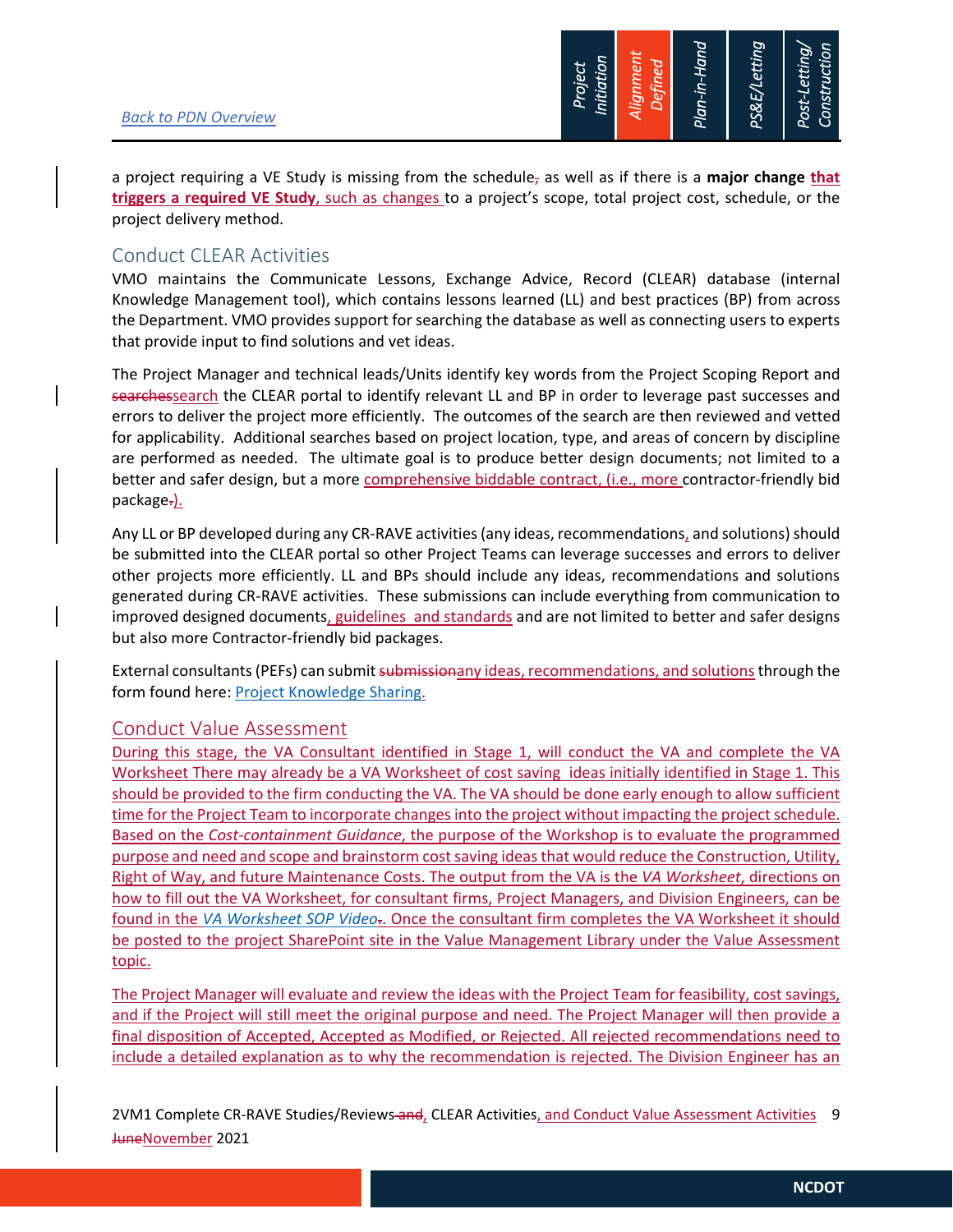

opportunity to provide comments in the VA Worksheet. Any cost savings identified may need to be included in the Cost Verification Memo (see *Project Management Guide* for related information).

*\*Note: A Value Assessment will not take the place of a required Value Engineering Study.* 

## Complete QC/QA Procedures

The Value Management Office Program Manager is to coordinate the applicable QC review following the NCDOT *Quality Management Manual* procedures and the respective QC Checklist before upload and distribution of all related deliverables

2VM1 Complete CR-RAVE Studies/Reviews and, CLEAR Activities, and Conduct Value Assessment Activities 10 JuneNovember 2021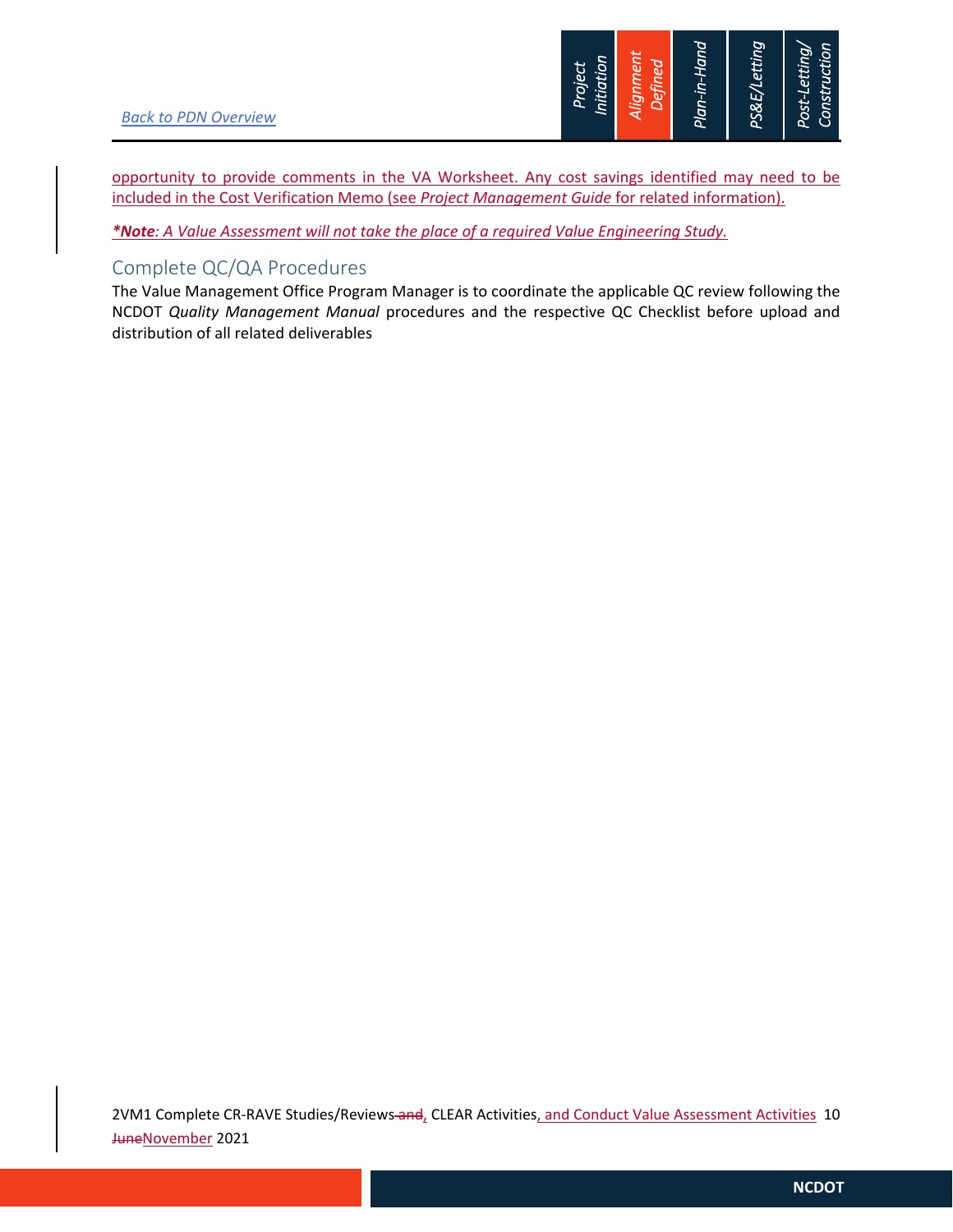

## 3VM1 Incorporate CR-RAVE Outcomes-and Complete CLEAR, Submit CLEAR Activities, and Implement Value Assessment Activities

#### Overview

As applicable, ensure outcomes from the Constructability Review, Risk Assessment Study, Value Assessment, and Value Engineering Study (CR-RAVE) activities are incorporated into the design. Additionally, ensure Communicate Lessons, Exchange Advice, Record (CLEAR) activities continue.

While CR-RAVE and CLEAR activities include separate items, considering the items together allows the outcomes to inform each other since they typically overlap and may be joined (especially a Risk Assessment and VE Study).

### References

- □ Value Management Office
- o *Value Management Guidelines*
- □ Constructability Review Program
- o *Constructability Review Checklist*
- □ Risk Assessment Program
- o *Risk Management Guide*
- o *Risk Assessment Worksheet*
- □ Value Engineering Program
- o *Value Engineering Checklist*
- o *Value Engineering Schedule*
- □ ArcGIS STIP and NHS Maps
- D **CLEAR Program**
- o CLEAR SharePoint Site
- □ Value Assessment
- o *Value Assessment Worksheet*
- o *Value Assessment Worksheet SOP Video*
- o *Value Assessment Sample Scope of Work*
- *Project Management Guide*
- *NCDOT Quality Management Manual*
- □ Project Knowledge Sharing

### Deliverables

| <b>Deliverable</b>                                 | <b>Task</b>                                                  | <b>Responsible Party</b>                          |                                                                                                              |  |
|----------------------------------------------------|--------------------------------------------------------------|---------------------------------------------------|--------------------------------------------------------------------------------------------------------------|--|
|                                                    |                                                              | <b>Activity Leader</b>                            | <b>Additional Support</b>                                                                                    |  |
| <b>Constructability Review Checklist</b>           | <b>Incorporate Constructability</b><br><b>Review Outcome</b> | <b>Project Manager</b>                            | <b>Division Construction Engineer</b><br><b>Area Construction Engineer</b><br><b>Value Management Office</b> |  |
| <b>Constructability Review</b><br>Minutes/CR Log A | <b>Complete Constructability Review</b><br>$\blacksquare$    | <b>Value Management Office</b><br>Program Manager |                                                                                                              |  |

3VM1 Incorporate CR-RAVE Outcomes and Complete, Submit CLEAR Activities, & Implement Value

#### Assessment Activities 11

JuneNovember 2021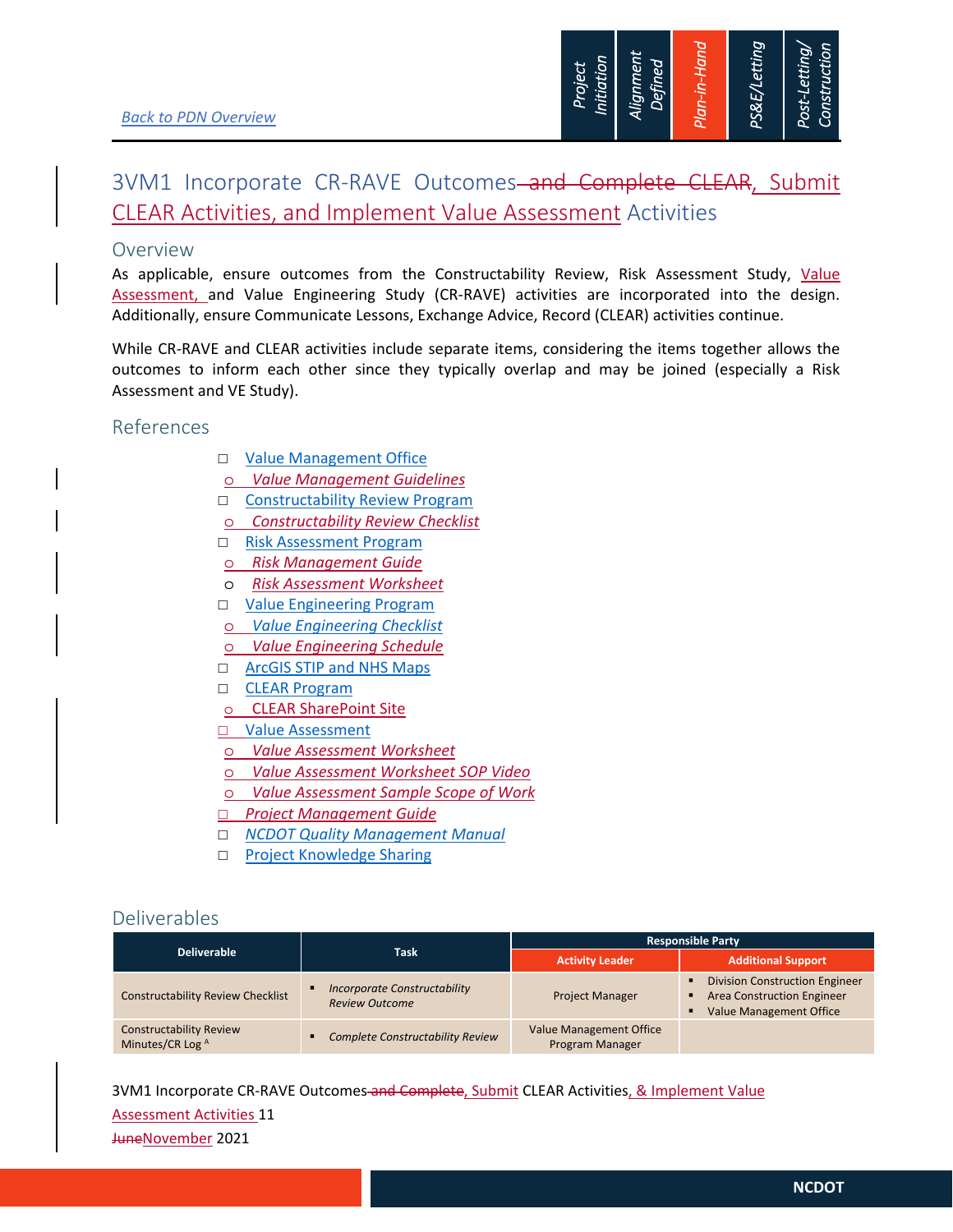#### *Back to PDN Overview*



|                                                                              |                                                                                | <b>Responsible Party</b>                                        |                                                                            |  |
|------------------------------------------------------------------------------|--------------------------------------------------------------------------------|-----------------------------------------------------------------|----------------------------------------------------------------------------|--|
| <b>Deliverable</b>                                                           | <b>Task</b>                                                                    | <b>Activity Leader</b>                                          | <b>Additional Support</b>                                                  |  |
| <b>Risk Assessment Worksheet</b>                                             | <b>Update and Monitor Risk</b><br>Assessment Worksheet and                     | <b>Project Manager</b>                                          | <b>Value Management Office</b><br>Program Manager                          |  |
| Risk Assessment Study Report <sup>A</sup>                                    | implement mitigation strategies                                                | <b>Project Team</b>                                             | <b>Project Manager</b>                                                     |  |
| <b>RiskValue Assessment Study</b><br>Report <sup>A</sup> Recommendations     | Implement recommendations<br>from VA Worksheet                                 | <b>Value Management Office</b><br><b>ProgramProject Manager</b> | <b>•</b> Project Team<br><b>Value Management Office</b><br>Program Manager |  |
| Value Engineering Study Report<br>(including VE recommendation<br>Forms) $A$ | <b>Implement Value Engineering</b><br><b>Recommendations</b>                   | <b>Value Management Office</b><br>Program Manager               |                                                                            |  |
| <b>CLEAR Database Submission</b>                                             | Submit LL and BP from Project<br>Design and Development (CLEAR<br>Submissions) | Project Manager or Other<br>technical disciplines/Units         | <b>Value Management</b><br><b>Office Program Manager</b>                   |  |

*<sup>A</sup> indicates that final document(s) or data set(s) must be uploaded to the ATLAS Workbench* 

### Incorporate Constructability Review Outcome

In accordance with the *Project Management Guide* and *Value Management Guidelines*, the Project Manager, in collaboration with the Roadway Design Lead or other technical disciplines/Units, continues to review/reference the list of constructability considerations assessed in the Constructability Review Checklist, as well as the CR Log and meeting minutes from the Constructability Review (if one was held). The Project Manager continues to work with all applicable technical disciplines/Unit leads to address constructability issues by updating the project's design documents and permit documents, if necessary. If any additional construction impacts arise, the Division Construction Engineer (DCE) or Area Construction Engineer (ACE) are contacted to optimize use of construction knowledge, methodology, and experience. VMO provides support as needed.

## Complete Constructability Review (if needed)

If any additionalAs construction impacts arise, theissues/risks are further identified or carried forward from previous assessments or reviews, the Project Manager or Roadway Design Lead is to contact the respective Division Construction Engineer (DCE) or Area Construction Engineer (ACE) are contacted to optimize use ofto consult on their construction knowledge, methodology, and experience. Following a discussion with the DCE or ACE, the Project Manager, in collaboration with the Roadway Design Lead or other assigned technical disciplines/Units, may contact the Value Management Office (VMO) to set up a formal or informal Constructability Review (CR) regardless if one had been held during an earlier stage since multiple CRs can occur as the design develops.

### Update and Monitor Risk Assessment Worksheet

The Project Manager, with support from the VMO Program Manager (if needed), continually revises the risk register (as needed) and references the Risk Assessment Study Report (if a Study occurred) to continue to monitor and control project risks, all following the process and procedures detailed in the *Risk Management GuidelinesGuide* and the *Project Management Guide*. Of note, as the project moves forward, the Project Manager and team should be aware that different risks may be encountered from one stage to the next, which is why it is critical to engage the various technical disciplines/Units when identifying and documenting risks related to each stage of delivery.

3VM1 Incorporate CR-RAVE Outcomes and Complete, Submit CLEAR Activities, & Implement Value

Assessment Activities 12 JuneNovember 2021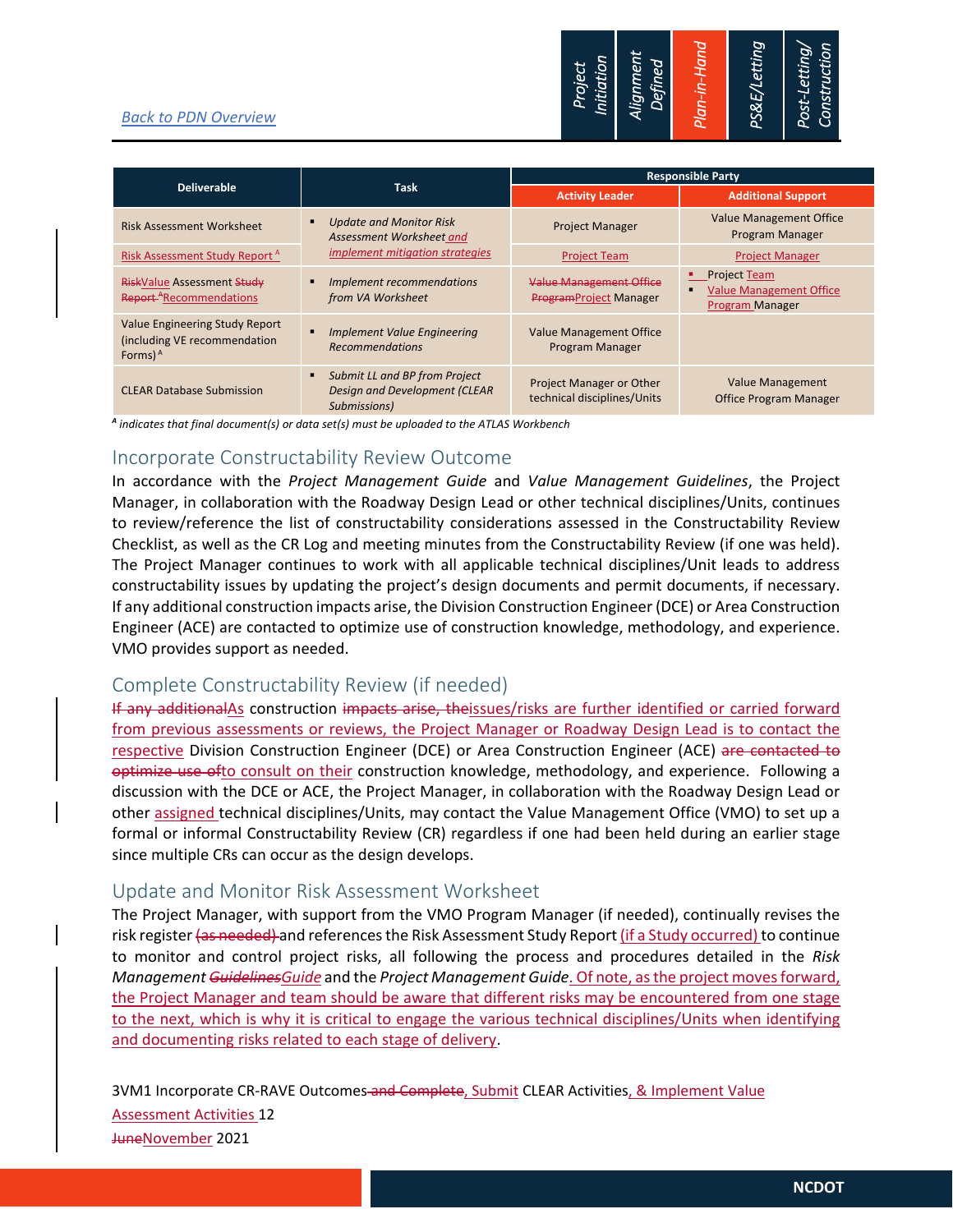

#### Complete Risk Assessment Study (if needed)

Based on project scope and risk assessment data, the Project Manager may request an additional Risk Assessment Study from the VMO, which is completed following the process defined in the *Value Management Guidelines*.

#### Cost Containment

At this stage, the Project Manager works to contain the cost of the project including identifying any potential areas that could adversely affect the project estimates. These issues may be identified from the Risk Management Activities or identified by any member of the Project Team. The ideas is to include cost containment while staying inside the purpose and need/scope and meet all safety parameters. Should these items result in a Design Exception, follow the procedure outlined in the Roadway Manual. The Project Manager may choose to mitigate these areas or review them with the help of a VE Study, Constructability Review, and/or Risk Assessment Study.

#### Implement Value Engineering Recommendations

If a VE Study was held, the Project Manager makes sure the VE Study Report (prepared by VMO) was reviewed with support from all applicable technical disciplines/Units leads and final dispositions (responses to recommendations) were returned to the VMO Program Manager.

The VMO Program Manager makes sure the dispositions were recorded in the VE Program Action Register, and the Project Manager continues to work with all applicable technical disciplines/Unit leads as the accepted recommendations are incorporated into the project's design documents, updating permit documents if necessary.

#### Revisit VE Threshold Requirements (As Needed)

As a project develops, progresses from one stage to the next, changes (to scope, total project cost, schedule, or the project delivery method) may impact if a VE Study is required andper the thresholds listed in 1VM1 and 2VM1 as outlined in the *Value Engineering (VE) Checklist*. Changes may also impact the timing of when a VE Study is held. The Project Manager reviews the monthly VE Study schedule and notifies VMO if a project requiring a VE Study is missing from the schedule as well as if there is a major change to a project's scope, total project cost, schedule, or the project delivery method that would warrant a study.

#### Submit LL and BP from Project Design and Development (CLEAR Submissions)

VMO maintains the Communicate Lessons, Exchange Advice, Record (CLEAR) database (internal Knowledge Management tool), which contains lessons learned (LL) and best practices (BP) from across the Department. VMO provides support for submitting to the database as well as coordinating review by experts that provide input and vet ideas.

The Project Manager (or assigned NCDOT employee) identifiescontinues to identify any lessons learned (LL) and best practices (BP) to submit into the CLEAR portal (by a NCDOT employee) so other Project Managers and applicable technical disciplines/Units can leverage successes and errors to deliver other projects more efficiently. LL and BPs should include any ideas, recommendations and solutions generated during CR-RAVE activities. These submissions can include everything from communication to improved

3VM1 Incorporate CR-RAVE Outcomes and Complete, Submit CLEAR Activities, & Implement Value Assessment Activities 13 JuneNovember 2021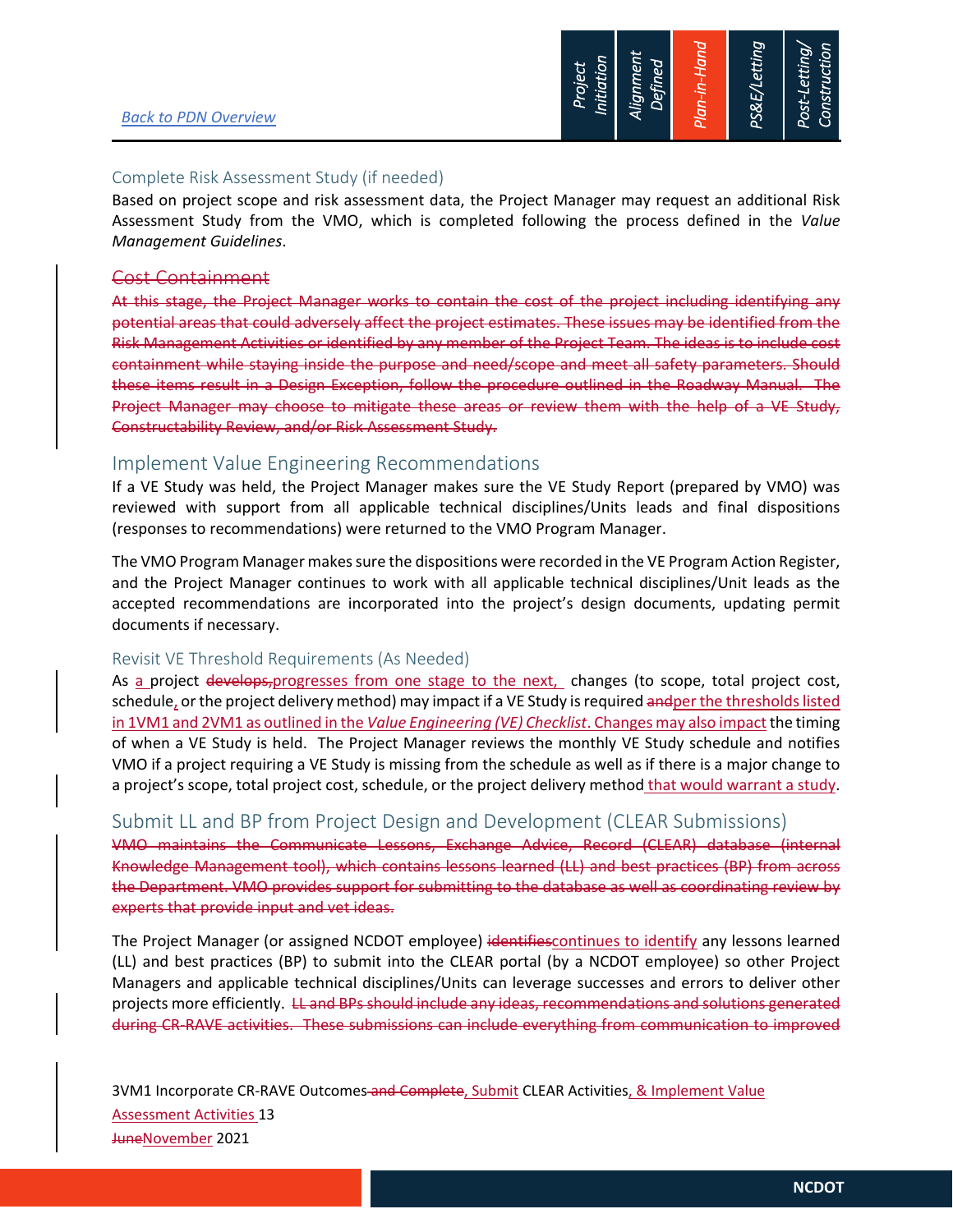

designed documents and are not limited to better and safer designs but also more contractor-friendly bid packages.

External consultants (PEFs) can submit submission through the form found here: Project Knowledge Sharing..

#### Implement Value Assessment Recommendations

The accepted recommendations from the VA should be implemented into the design of the project. Prior to the conclusion of this stage, the Project Team should do an additional review to identify any additional cost containment changes that can be made based on new information discovered since the VA. Additional changes/recommendations should be added to the VA Worksheet and may need to be included in the Cost Verification Memo (see *Project Management Guide* for related information).

#### Complete QC/QA Procedures

The Value Management Office Program Manager is to coordinate the applicable QC review following the NCDOT *Quality Management Manual* procedures and the respective QC Checklist before upload and distribution of all related deliverables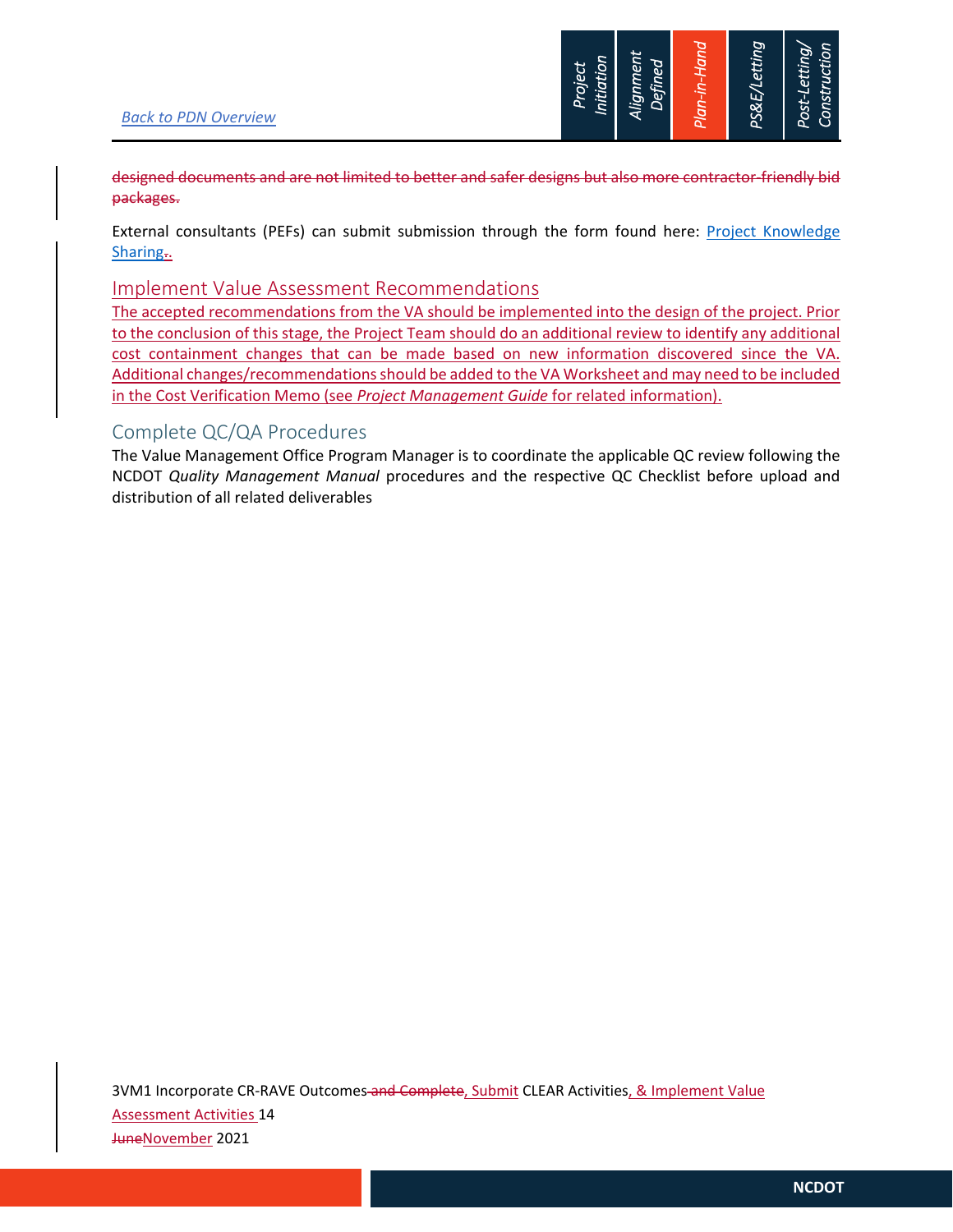

## 4VM1 Complete CR-RAVE-and, CLEAR and Complete Value Assessment Activities

### Overview

As applicable, ensure outcomes from the Constructability Review, Risk Assessment Study, Cost- Value Assessment, and Value Engineering Study (CR-RAVE) activities are incorporated into the design. Additionally, ensure Communicate Lessons, Exchange Advice, Record (CLEAR) activities continue.

While CR-RAVE and CLEAR activities include separate items, considering the items together allows the outcomes to inform each other since they typically overlap and may be joined (specifically a Risk Assessment and VE Study).

### References

- □ Value Management Office
- o *Value Management Guidelines*
- □ Constructability Review Program
- o Risk Assessment Program*Constructability Review Checklist*
- □ Risk Assessment Program
- o *Risk Management Guide*
- o *Risk Assessment Worksheet*
- □ Value Engineering Program
- o *Value Engineering Checklist*
- o *Value Engineering Schedule*
- □ ArcGIS STIP and NHS Maps
- □ CLEAR Program
- o CLEAR SharePoint Site
- □ Value Assessment
- o *Value Assessment Worksheet*
- o *Value Assessment Worksheet SOP Video*
- o *Value Assessment Sample Scope of Work*
- *Project Management Guide*
- *NCDOT Quality Management Manual*
- □ Project Knowledge Sharing

## Deliverables

|                                                               |                                                                        | <b>Responsible Party</b>                                 |                                                                                      |
|---------------------------------------------------------------|------------------------------------------------------------------------|----------------------------------------------------------|--------------------------------------------------------------------------------------|
| <b>Deliverable</b>                                            | <b>Task</b>                                                            | <b>Activity Leader</b>                                   | <b>Additional Support</b>                                                            |
| <b>Constructability Review Minutes/CR</b><br>Log <sup>A</sup> | <b>Complete Constructability Review</b><br><b>Implementation Check</b> | <b>Value Management</b><br><b>Office Program Manager</b> |                                                                                      |
| <b>Risk Assessment Worksheet</b>                              | <b>Update and Monitor Risk Assessment</b><br>Worksheet                 | <b>Project Manager</b>                                   | <b>Value Management Office</b><br>Program Manager                                    |
| <b>Value Assessment</b>                                       | <b>Complete Value Assessment</b><br><b>Implementation Check</b>        | <b>Project Manager</b>                                   | <b>Value Management</b><br><b>Office Program Manager</b><br><b>Division Engineer</b> |

4VM1 Complete CR-RAVE and CLEAR and Complete Value Assessment Activities 15 JuneNovember 2021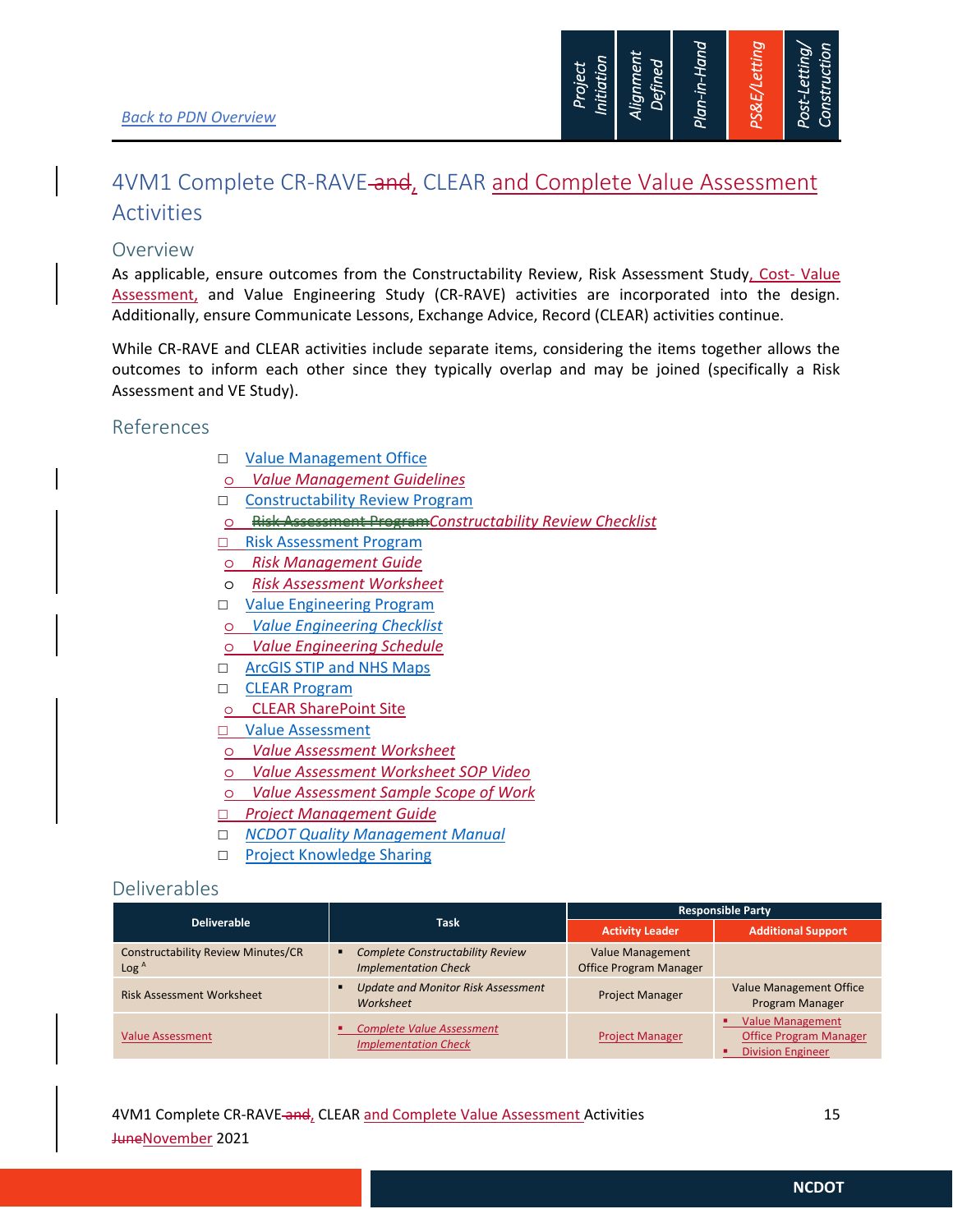#### *Back to PDN Overview*



| <b>Deliverable</b>                               |                                                                                                  | <b>Responsible Party</b>                                          |                                                   |
|--------------------------------------------------|--------------------------------------------------------------------------------------------------|-------------------------------------------------------------------|---------------------------------------------------|
|                                                  | <b>Task</b>                                                                                      | <b>Activity Leader</b>                                            | <b>Additional Support</b>                         |
| Value Engineering (VE) Study Report <sup>A</sup> | Complete Value Engineering<br><b>Recommendation Implementation</b><br>Check                      | Value Management<br><b>Office Program Manager</b>                 |                                                   |
| <b>CLEAR Database Submissions</b>                | Submit LL and BP from throughout<br><b>Project Design and Development</b><br>(CLEAR Submissions) | Project Manager or<br><b>Other Technical</b><br>Disciplines/Units | <b>Value Management Office</b><br>Program Manager |

*<sup>A</sup> indicates that final document(s) or data set(s) must be uploaded to the ATLAS Workbench* 

### Complete Constructability Review Implementation Check

In accordance with the *Project Management Guide* and *Value Management Guidelines*, the Project Manager, in collaboration with the Roadway Design Lead or other technical disciplines/Units, reviews the list of constructability considerations assessed in the Constructability Review Checklist, as well as the CR Log and meeting minutes from the Constructability Review (if one was held) to make sure constructability issues have been addressed in the design package. If a Constructability Review was held, the action item log (located in the Value Management Library on the Project SharePoint site) should be updated to confirm which items have been implemented and noting reasons for any items that were not.

### Complete Constructability Review (if needed)

If any additionalAs construction impacts arise, theissues/risks are further identified or carried forward from previous assessments or reviews, the Project Manager or Roadway Design Lead is to contact the respective Division Construction Engineer (DCE) or Area Construction Engineer (ACE) should be contacted to optimize use ofto consult on their construction knowledge, methodology, and experience. Following a discussion with the DCE or ACE, the Project Manager may contact the VMO to set up a formal or informal Constructability Review (CR) regardless if one had been held during an earlier stage since multiple CRs can occur as the design develops.

### Update and Monitor Risk Assessment Worksheet

The Project Manager, with support as needed from the VMO Program Manager, continually revises the risk register (as needed)), and references the Risk Assessment Study Report to continue to monitor and control project risks, all following the process and procedures detailed in the *Risk Management GuidelinesGuide* and the *Project Management Guide*.

#### Complete Risk Assessment Study (if needed)

Based on project scope and risk assessment data, the Project Manager may request an additional Risk Assessment Study from the Value Management Office (VMO), which is completed following the process defined in the *Value Management Guidelines.*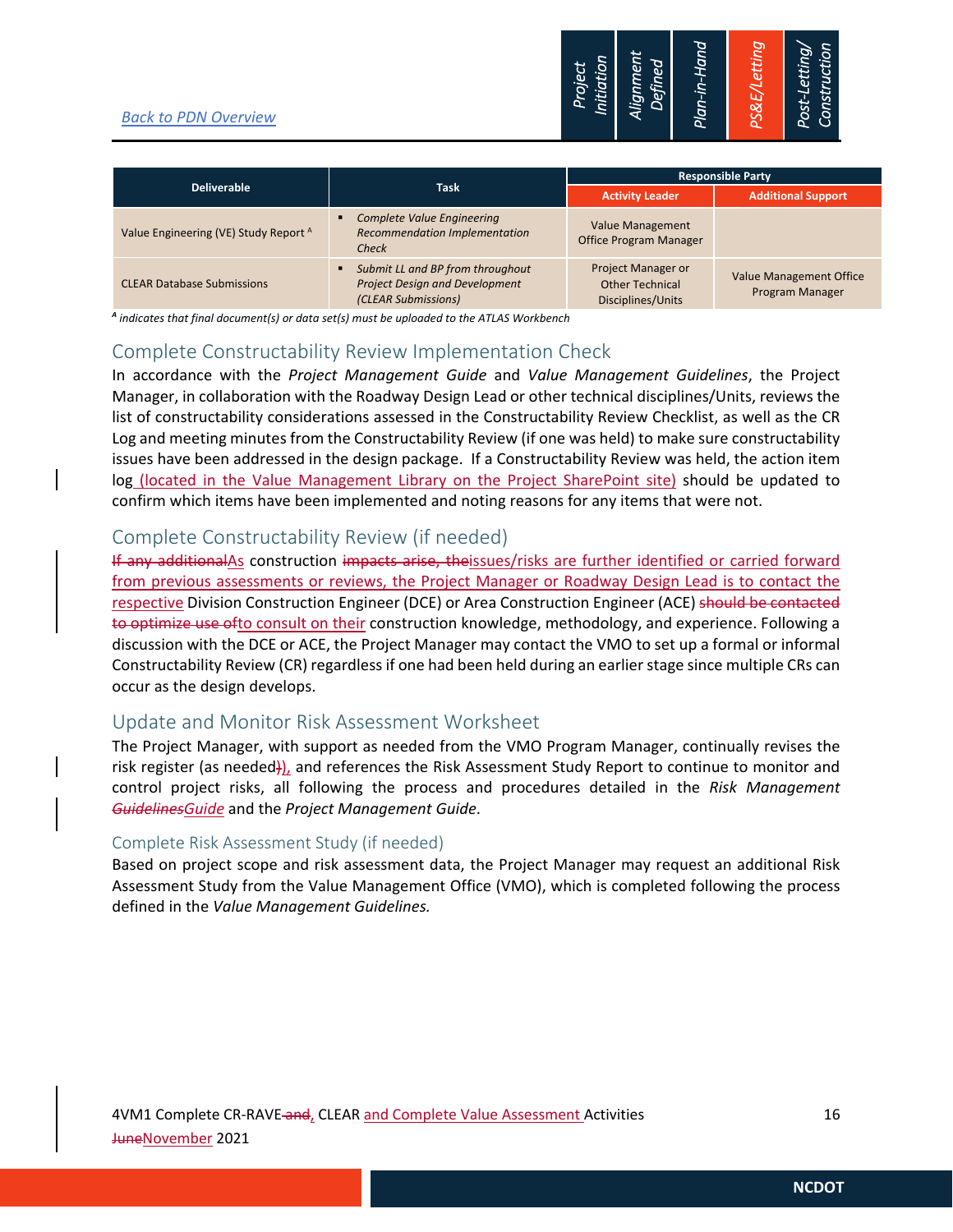

#### Cost Containment

this stage, the Project Manager works to contain the cost of the project including identifying any potential areas that could adversely affect the project estimates. These issues may be identified from the Risk Management Activities or identified by any member of the Complete Value Assessment Implementation Check

The Project Manager confirms implementation of accepted recommendations and completes the Value Assessment Implementation Check on the VA Worksheet. Any cost savings identified may need to be included in the Cost Verification Memo (see *Project Management Guide* for related information).

Project Team. The ideas is to include cost containment while staying inside the purpose and need/scope and meet all safety parameters. Should these items result in a Design Exception, follow the procedure outlined in the Roadway Manual. The Project Manager may choose to mitigate these areas or review them with the help of a VE Study, Constructability Review, and/or Risk Assessment Study.

## Complete Value Engineering Recommendation Implementation Check

If a VE Study was held, the Project Manager confirms implementation of accepted recommendations, which is verified by VMO per FHWA requirements-

 on the recommendation forms located in the Value Management Library on the Project SharePoint site. The VMO Program Manager records the implementation check in the VE Program Action Register.

#### Revisit VE Threshold Requirements (As Needed)

As a project develops, progresses from one stage to the next, changes (to scope, total project cost, schedule, or the project delivery method) may impact if a VE Study is required andper the thresholds listed in 1VM1 and 2VM1 as outlined in the *Value Engineering (VE) Checklist*. Changes may also impact the timing of when a VE Study is held. The Project MangerManager reviews the monthly VE Study schedule and notifies VMO if a project requiring a VE Study is missing from the schedule as well as if there is a major change to a project's scope, total project cost, schedule, or the project delivery method that would warrant a study.

### Submit LL and BP from Project Design and Development (CLEAR Submissions)

VMO maintains the Communicate Lessons, Exchange Advice, Record (CLEAR) database (internal Knowledge Management tool), which contains lessons learned (LL) and best practices (BP) from across the Department. VMO provides support for submitting to the database as well as coordinating review by experts; that provide input and vet ideas.

The Project Manager (or assigned NCDOT employee) identifiescontinues to identify any lessons learned (LLLLs) and best practices (BPBPs) to submit into the CLEAR portal (by an NCDOT employee) so other Project Managers and applicable technical disciplines/Units can leverage successes and errors to deliver other projects more efficiently. LL and BPs should include any ideas, recommendations and solutions generated during CR-RAVE activities. These submissions can include everything from communication to improved designed documents and are not limited to better and safer designs but also more Contractorfriendly bid packages.

4VM1 Complete CR-RAVE and CLEAR and Complete Value Assessment Activities 17 JuneNovember 2021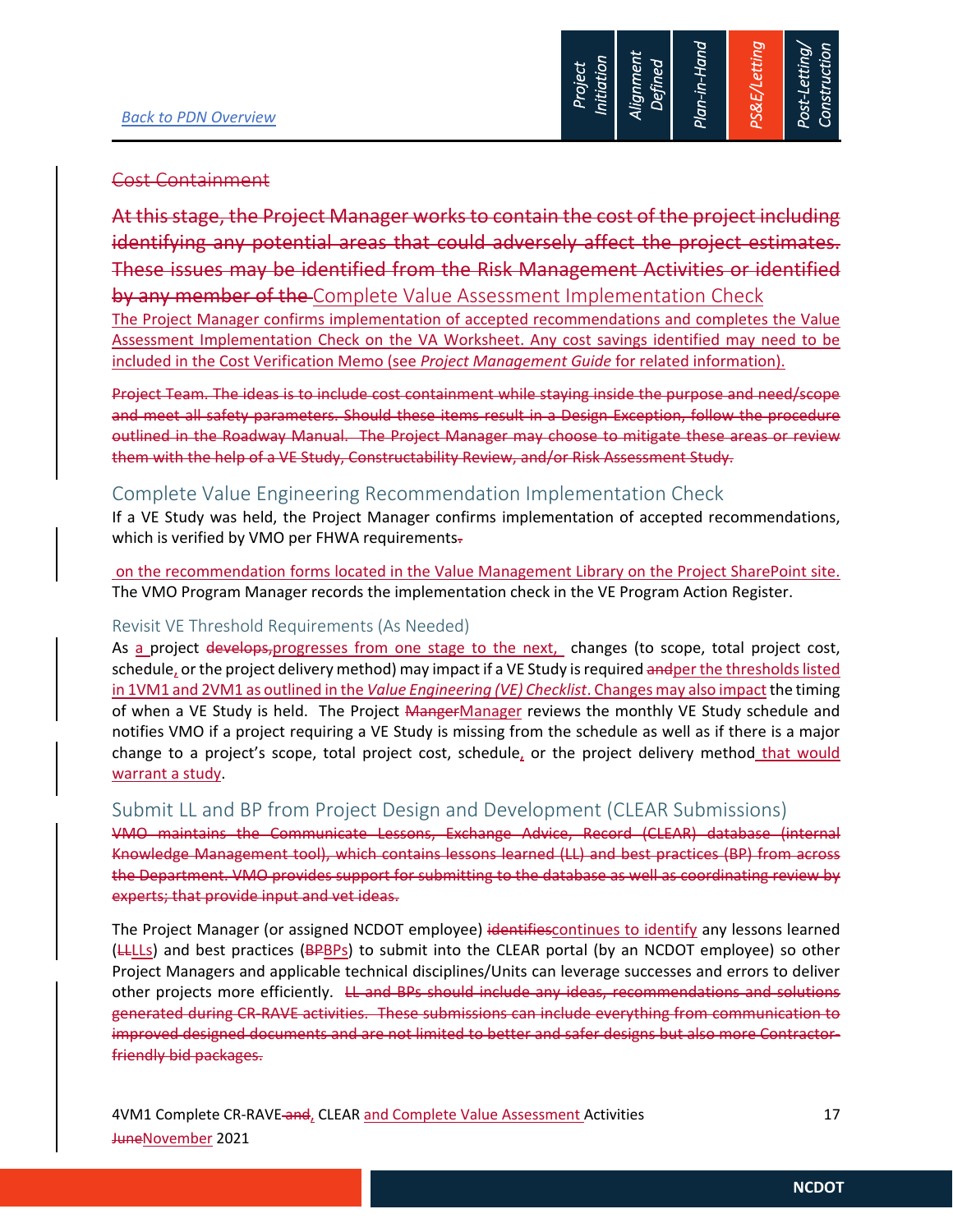

External NCDOT personnel can submit submission through the form found here: Project Knowledge Sharing.

## Complete QC/QA Procedures

The Value Management Office Program Manager is to coordinate the applicable QC review following the NCDOT Quality Management Manual procedures and the respective QC Checklist before upload and distribution of all related deliverables.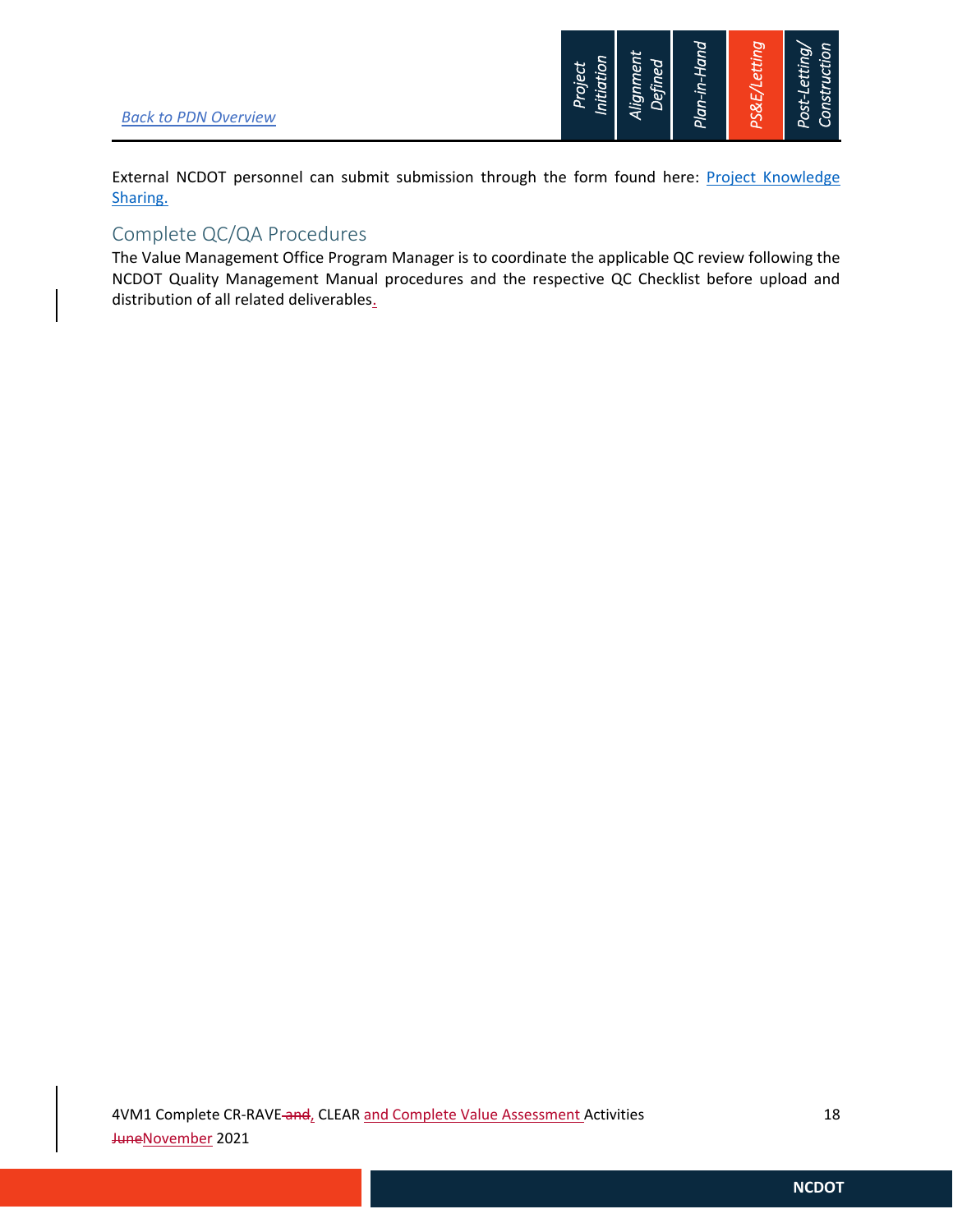

## 5VM1 Value Management Construction Support

#### Overview

As applicable, ensure outcomes from the Constructability Review, Risk Assessment Study, and Value Engineering Study (CR-RAVE) and Value Assessment activities are incorporated during construction. Additionally, ensure Communicate Lessons, Exchange Advice, Record (CLEAR) activities continue.

**Note:** While CR-RAVE and CLEAR activities include separate items, considering the items together allows the outcomes to inform each other since, they typically overlap and may be joined (specifically a Risk Assessment and VE Study).

Complete Value Engineering Proposal activities if necessary.

#### References

- □ Value Management Office
- o *Value Management Guidelines*
- Constructability Review Program
- o *Constructability Review Checklist*
- □ Risk Assessment Program
- o *Risk Management Guide*
- o *Risk Assessment Worksheet*
- □ CLEAR Program
- o CLEAR SharePoint Site
- □ Project Knowledge Sharing
- □ Value Engineering Proposal Program
- *Standard Specifications for Roads and Structures*
- *Construction Manual*

### Deliverables

|                                             |                                                                                        | <b>Responsible Party</b>                                 |                                                                                                 |  |
|---------------------------------------------|----------------------------------------------------------------------------------------|----------------------------------------------------------|-------------------------------------------------------------------------------------------------|--|
| <b>Deliverable</b>                          | <b>Task</b>                                                                            | <b>Activity Leader</b>                                   | <b>Additional Support</b>                                                                       |  |
| <b>Risk Assessment Worksheet</b>            | <b>Update and Monitor Risk Assessment</b><br>Worksheet                                 | Project Manager/<br><b>Resident Engineer</b>             | <b>Value Management Office</b><br>Program Manager                                               |  |
| <b>CLEAR Database</b><br><b>Submissions</b> | Submit LL and BP from throughout Project<br>Design and Development (CLEAR Submissions) | <b>Division Personnel</b>                                | <b>Value Management Office</b><br>Program Manager                                               |  |
| <b>Value Engineering Proposal</b><br>Memo   | Compile Value Engineering Proposal Memo                                                | <b>Value Management</b><br><b>Office Program Manager</b> | <b>CCU</b><br>$\blacksquare$<br><b>Technical Disciplines/Units,</b><br><b>Resident Engineer</b> |  |

## Update and Monitor Risk Assessment Worksheet

The Project Manager and Resident Engineer, with support as needed from the VMO Program Manager, continually revise the risk register (as needed)), and reference the Risk Assessment Study Report (if a study occurred) to continue to monitor and control project risks, all following the process and procedures detailed in the *Risk Management GuidelinesGuide* and the *Project Management Guide*.

5VM1 Value Management Construction Support 19 JuneNovember 2021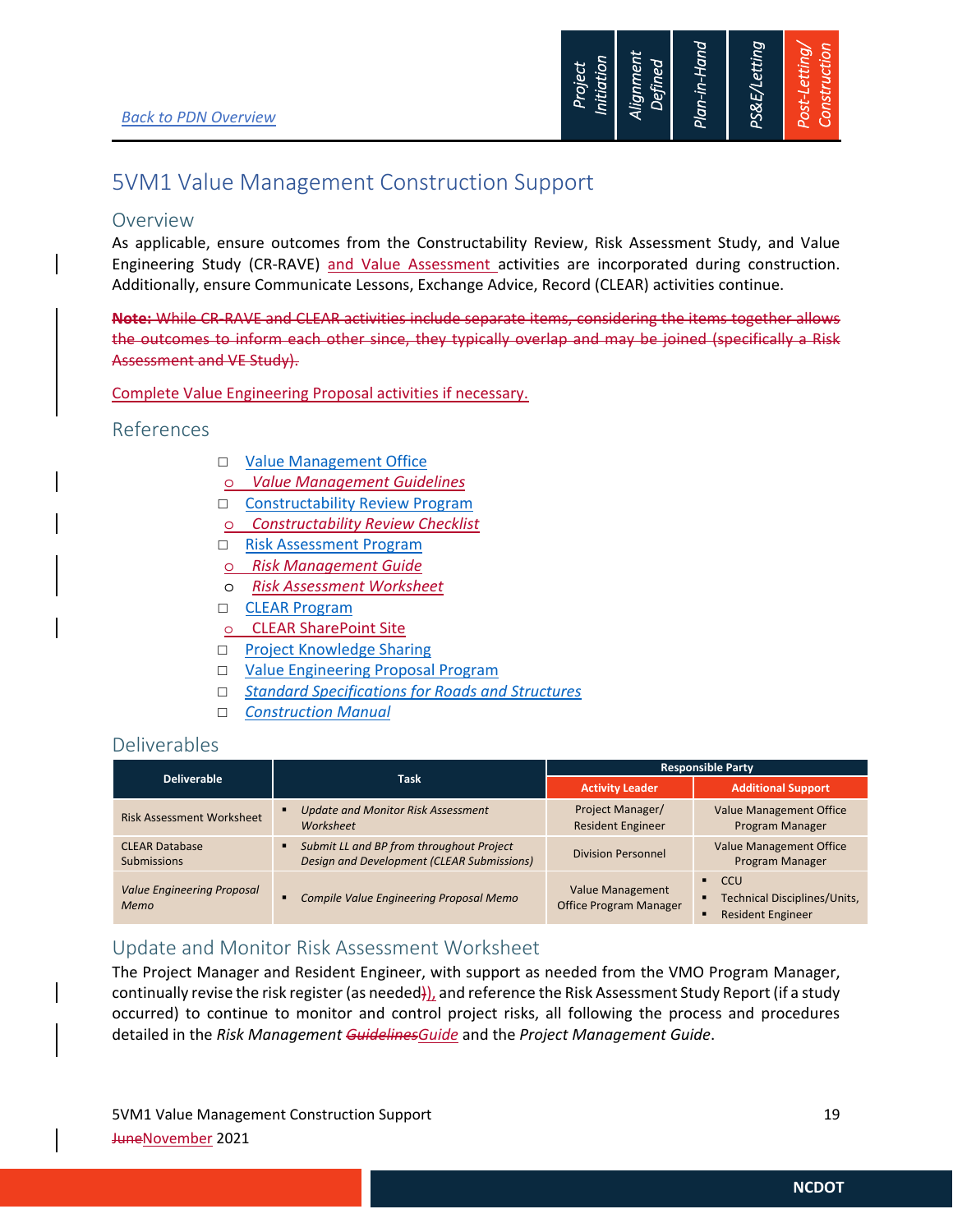

## Submit LL and BP during Construction (CLEAR Submissions)

VMO maintains the Communicate Lessons, Exchange Advice, Record (CLEAR) database (internal Knowledge Management tool), which contains lessons learned (LL) and best practices (BP) from across the Department. VMO provides support for submitting to the database as well as coordinating review by experts that provide input and vet ideas.

All NCDOT Employees can identify any lessons learned (LL) and best practices (BP) to submit into the CLEAR portal (by an NCDOT employee) so others can leverage successes and errors to deliver other projects more efficiently. These submissions can include everything from communication to improved designed documents and are not limited to better and safer designs, but also more contractor-friendly bid packages.

External NCDOT personnel can submit submission through the form found here: Project Knowledge Sharing.

### Compile Value Engineering Proposal Memo

The purpose of the Value Engineering Proposal Program (VEPP) is to encourage contractors to develop Value Engineering ideas by utilizing their design and construction ingenuity, experience, and background. A Value Engineering Change Proposal (VEP) is a post-award proposal made by the construction contractor which includes any changes to work that may potentially result in cost or time savings, without impairing essential functions and characteristics of the project, such as: service life, safety, reliability, economy of operation, ease of maintenance, desired aesthetics, design, standardized features, and environmental

A contractor can submit a Value Engineering Proposal to the Division officeVMO at any time during construction. These proposals are to follow the guidelines in the *Standard Specifications and Construction Manual*. Details on the proposal guidance and support are found on the Value Engineering page linked in the references above. Once a*for Roads and Structures* and *Construction Manual*. The Contractor submits a conceptual proposal shown through sketches, mark-ups on existing plan sheets, a short description, and breakdown of costs associated with the proposal. The VMO sends the preliminary submittal for review to the Resident Engineer, Technical Disciplines, and Project Manager. The Department uses the Preliminary Submittal to review the merit of the conceptual proposal prior to the Contractor spending time and money developing a more detailed Final Proposal.

Upon the approval of the preliminary review, the contractor submits a final proposal. The initial Proposal must include: design calculations, contract plan sheet modifications, contract document changes, and a cost savings estimate based on contract line items, all at the Contractor's expense. VMO sends the final proposal to the Resident Engineer, Technical Disciplines, and Project Manager for review. Once the review is completed and a final decision made, the VMO prepares the Value Engineering Proposal memo, which is sent to the Resident Engineer to share with the contractor. The Resident Engineer is responsible for execution of any necessary Supplemental Agreements.

5VM1 Value Management Construction Support 20 JuneNovember 2021